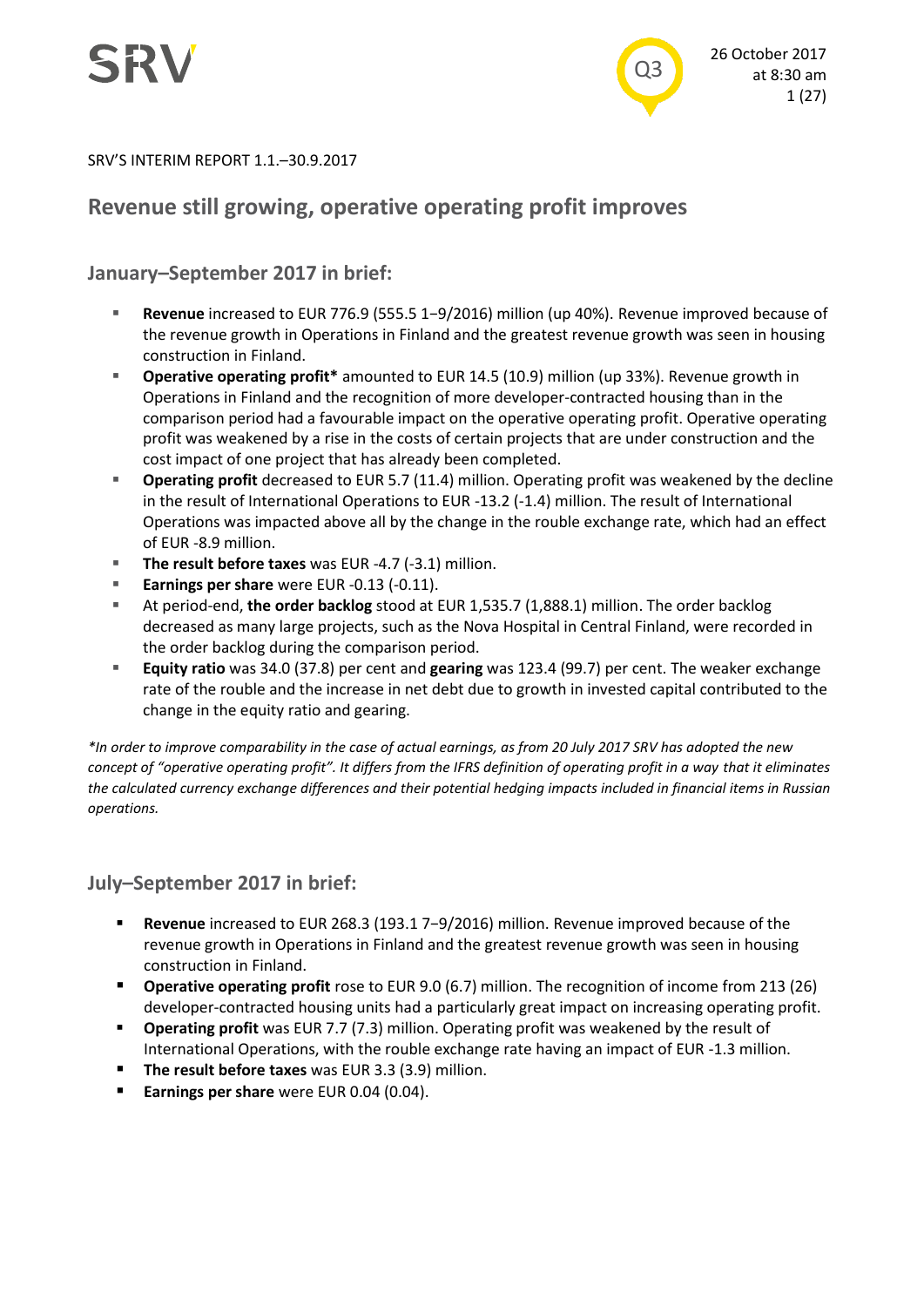

# **Events after the period**

- **In October, SRV announced that it will sell the Wood City office building to be constructed in** Jätkäsaari, Helsinki, and a considerable part of the parking facilities to Supercell. The final contracts are required before the transaction can be completed. It is expected that they will be signed in the first quarter of 2018. Construction work can be started in spring 2018 at the earliest. The final sale price will not be published.
- The Tampere Central Deck and Arena project developed by SRV took another important step towards its final realisation in October, when SRV and the project's investment partners, LocalTapiola and OP Financial Group's insurance and pension insurance companies, signed a joint venture agreement. At the same time and on behalf of the project company, SRV signed a shareholder agreement for the multi-purpose arena with the City of Tampere. The project's investment partners will become shareholders in the project company when the final investment decision has been made. Nordea, OP Tampere, Handelsbanken and LocalTapiola (Yritysrahoitus I Ky) are on board as financiers of the arena. As previously announced, the shareholder agreement is conditional on the approval of a state subsidy and the fulfilment of the other preconditions. On 17 October 2017, in its third supplementary budget of the year, the Government proposed granting a subsidy to the project. In October Lapland Hotels was also named as the hotel operator and restaurant services will be managed by Restamax. In addition, the Finnish Elite League ice hockey teams Tappara and Ilves signed a cooperation agreement with the Deck and Arena project.
- SRV announced on October 26th that it has developed a new living concept that aims to ensure that monthly living expenses in these homes will be lower than rent levels in the area where the homes will be built. The first modelhouse is going to be build in Keimolanmäki in Vantaa.That new living concept targets families with children in particular.

# **Outlook for 2017**

- Full-year consolidated revenue for 2017 is expected to grow compared with 2016 (revenue EUR 884 million). If the rouble exchange rate remains at the level prevailing at the end of the second quarter of 2017, operating profit is expected to weaken, but operative operating profit to improve, compared with 2016 (operating profit EUR 27.7 million and operative operating profit EUR 26.3 million). A profitability level in accordance with strategy will not be attained, however, until the end of the strategy period 2019−2020.
- Although developer-contracted housing will be completed on a steadier schedule than in 2016, a significant part of operating profit will still be made in the second half of the year. Based on current schedules, SRV estimates that a total of 816 developer-contracted housing units will be completed during 2017.
- The operating currency of all of SRV's subsidiaries and associated companies in Russia was changed to the rouble in September 2016. This accounting change makes SRV more susceptible to fluctuations in the rouble exchange rate, which may impact full-year operating profit.

*This interim report has been prepared in accordance with IAS 34, and the disclosed information is unaudited.*

# **CEO's review**

*The operative operating profit in the January-September period improved but the operating profit declined due to the ruble exchange rate compared the comparison period. Our objective has been to increase the share of revenue generated by our housing construction in Finland, and housing comprised a robust cornerstone of our result. We are currently building in 38 various locations, a total of 3,346 units. During the third quarter, we recognised a total of 213 housing units as income. More than 800 units will be recognised*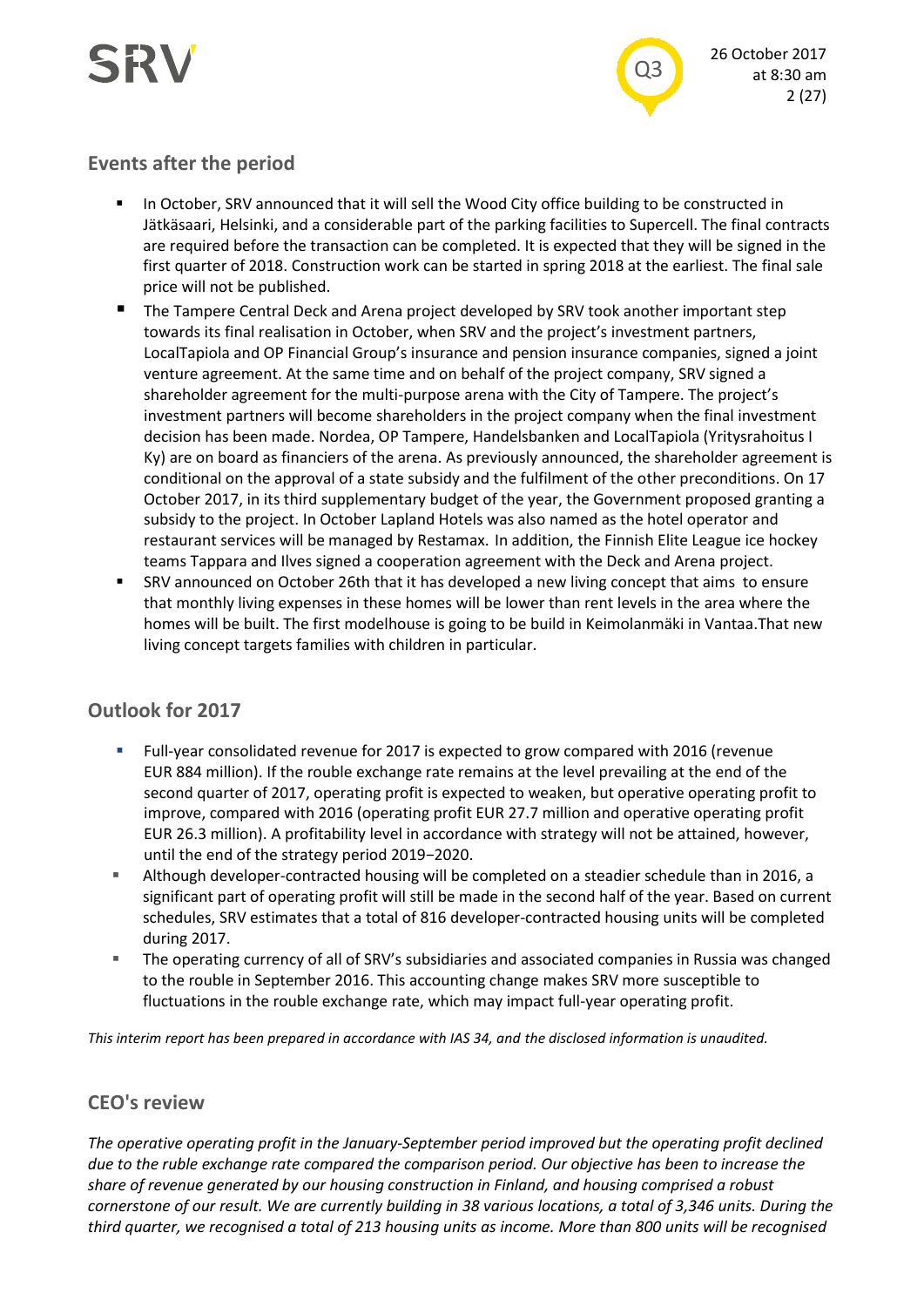



*as income in 2017. Thus, as in 2016, we will rack up our largest haul in the last quarter of the year, when 360 units will be recognised as income.* 

*We are constantly developing our housing business to cater to the needs of people and cities. The strong housing sales is reflected in the market situation. Small apartments built in city centres are still in particularly high demand in housing sales to consumers. Different housing funds and institutional investors have also been active in the housing market. The most important factor behind housing purchase decisions is still the price of the apartment. For this reason, SRV has developed a new housing concept that targets families with children in particular. Our aim is to ensure that monthly living expenses in these homes will be lower than rent levels in the area where the homes are located.*

*Revenue from our International Operations declined again, as expected, as we have completed our shopping centres and are now shifting our operations to shopping centres management. Changes in the calculated currency exchange rate of the rouble have significantly cut into our earnings this year. The second quarter in particular was truly challenging. That said, operations at the shopping centres have continued to improve, as both sales and visitor numbers have increased.*

*After the end of the review period, we received good news about two of the large-scale projects we are developing. The Tampere Central Deck and Arena project took another important step towards its final realisation when we and our investor partners signed a joint venture agreement and a shareholder agreement for the city's multi-purpose arena on behalf of the project company.*

*Another positive development was that the complaint lodged against the Keilaniemi project was dismissed by the administrative court. Although construction of the tower buildings can only commence when the Ring Road I tunnel project has been completed in 2019, Keilaniemi is another unfortunate example of the Finnish culture of complaining. It's important for people to be able to express their opinions when projects are being prepared and zoned. At the same time, it should be kept in mind that even a single complaint impacts on the service offerings of an entire area and thus on the lives of thousands of people. REDI is a good example – if a complaint had not been lodged against it, the thousands of people living in that area would already have been able to enjoy the wide-ranging services of the shopping centre for some time.*

*The Kalasatama Health and Wellness Centre, built right next to REDI, is one of the projects we handed over after the period in October. It's another excellent addition to SRV's strong portfolio in hospital and wellness construction, which accounts for about 16 per cent of our revenue. In addition to the large hospital projects we currently have under construction, such as TAYS Etupiha, Nova in Jyväskylä and the New Children's Hospital in Helsinki, we are already accepted to participate in the last phase of the competition to make an offer for a two new hospital projects: SRV is competing for the extension of the Vaasa Central Hospital and a new healthcare service centre for the Kanta-Häme Hospital District. The total value of these two projects, which will be decided on in January 2018, is close to EUR 400 million.*

*Once again, we will generate the largest share of our full-year earnings in the fourth quarter. I believe that we can reach our project objectives in the final months of the year and achieve the new objectives outlined in the previous interim report.* 

*Juha Pekka Ojala, President and CEO*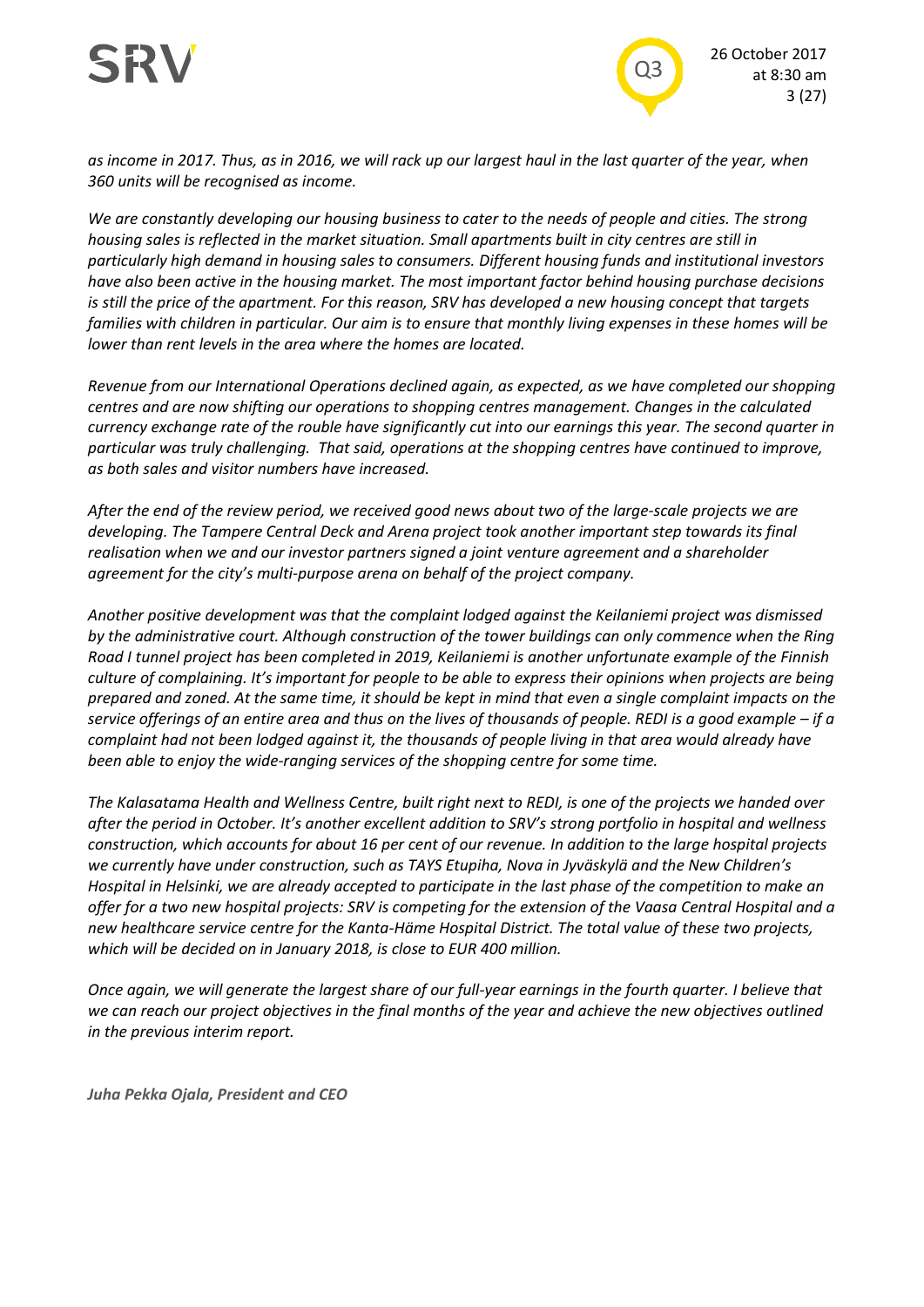

## **Overall review**

| Group key figures            | $1 - 9/$ | $1 - 9/$ |          | change, | $7 - 9/$ | $7 - 9/$ | $1 - 12/$ | previous |
|------------------------------|----------|----------|----------|---------|----------|----------|-----------|----------|
| (IFRS, EUR million)          | 2017     | 2016     | change   | %       | 2017     | 2016     | 2016      | 12 mo.   |
| Revenue                      | 776.9    | 555.5    | 221.4    | 39.9    | 268.3    | 193.1    | 884.1     | 1,105.5  |
| Operative operating profit   | 14.5     | 10.9     | 3.6      | 33.2    | 9.0      | 6.7      | 26.3      | 30.0     |
| Operative operating profit,  | 1.9      | 2.0      |          |         | 3.4      | 3.5      | 3.0       | 2.7      |
| %                            |          |          |          |         |          |          |           |          |
| Operating profit*)           | 5.7      | 11.4     | $-5.8$   | $-50.4$ | 7.7      | 7.3      | 27.7      | 21.9     |
| Operating profit, %          | 0.7      | 2.1      |          |         | 2.9      | 3.8      | 3.1       | 2.0      |
| Financial income and         | $-10.4$  | $-14.5$  | 4.1      |         | $-4.4$   | $-3.4$   | $-11.3$   | $-7.2$   |
| expenses, total**)           |          |          |          |         |          |          |           |          |
| Profit before taxes          | $-4.7$   | $-3.1$   | $-1.6$   |         | 3.3      | 3.9      | 16.4      | 14.7     |
| Order backlog                | 1,535.7  | 1,888.1  | $-352.5$ | $-18.7$ |          |          | 1,758.5   |          |
| New agreements               | 458.5    | 829.9    | $-371.5$ | $-44.8$ | 162.6    | 54.9     | 1,013.1   | 641.7    |
| Net profit for the period    | $-5.6$   | $-2.6$   |          |         | 3.3      | 3.3      | 14.4      | 11.4     |
| Net profit for the period, % | $-0.7$   | $-0.5$   |          |         | 1.2      | 1.7      | 1.6       | 1.0      |
|                              |          |          |          |         |          |          |           |          |
| *) net effect of currency    | $-8.9$   | 0.5      | $-9.4$   |         | $-1.3$   | 0.6      | 1.3       | $-8.0$   |
| exchange fluctuations        |          |          |          |         |          |          |           |          |
| **) of which derivative      | 1.6      | $-7.8$   | 9.4      |         | 0.3      | $-1.2$   | $-4.7$    | 4.7      |
| expenses fair value          |          |          |          |         |          |          |           |          |
| revaluation                  |          |          |          |         |          |          |           |          |

\*) Operative operating profit is determined by deducting the calculated currency exchange differences included in financial items in Russian operations and their potential hedging impacts from operating profit. Exchange rate differences during the review period amounted to EUR -8.9 (0.5) million and hedging expenses to EUR -0.4 (0.0) million.

# **January–September 2017**

**The Group's revenue** rose by 40 per cent to EUR 776.9 (555.5) million. The greatest revenue growth was seen in housing construction in Finland. The recognition of income from significantly more developercontracted housing units in the first part of the year than in the comparison period, a total of 463 (110), particularly contributed to growth. Large business premises projects, such as the construction of hospitals and shopping centres, also increased revenue.

**The Group's operative operating profit** rose to EUR 14.5 (10.9) million. Growth in revenue from Operations in Finland had a positive impact on operative operating profit, although relative profitability weakened. More developer-contracted housing was recognised as income than during the corresponding period of the previous year, and this improved operative operating profit. Operative operating profit was weakened by a rise in the costs of certain projects that are under construction and the cost impact of one project that has already been completed.

**The Group's operating profit** declined to EUR 5.7 (11.4) million. Operating profit from International Operations totalled EUR -13.2 (-1.4) million. Operating profit from International Operations was weakened particularly by the weaker rouble exchange rate, which had an impact of EUR -8.9 million on operating profit. The exchange rate impact is primarily caused by the conversion of euro-denominated loans to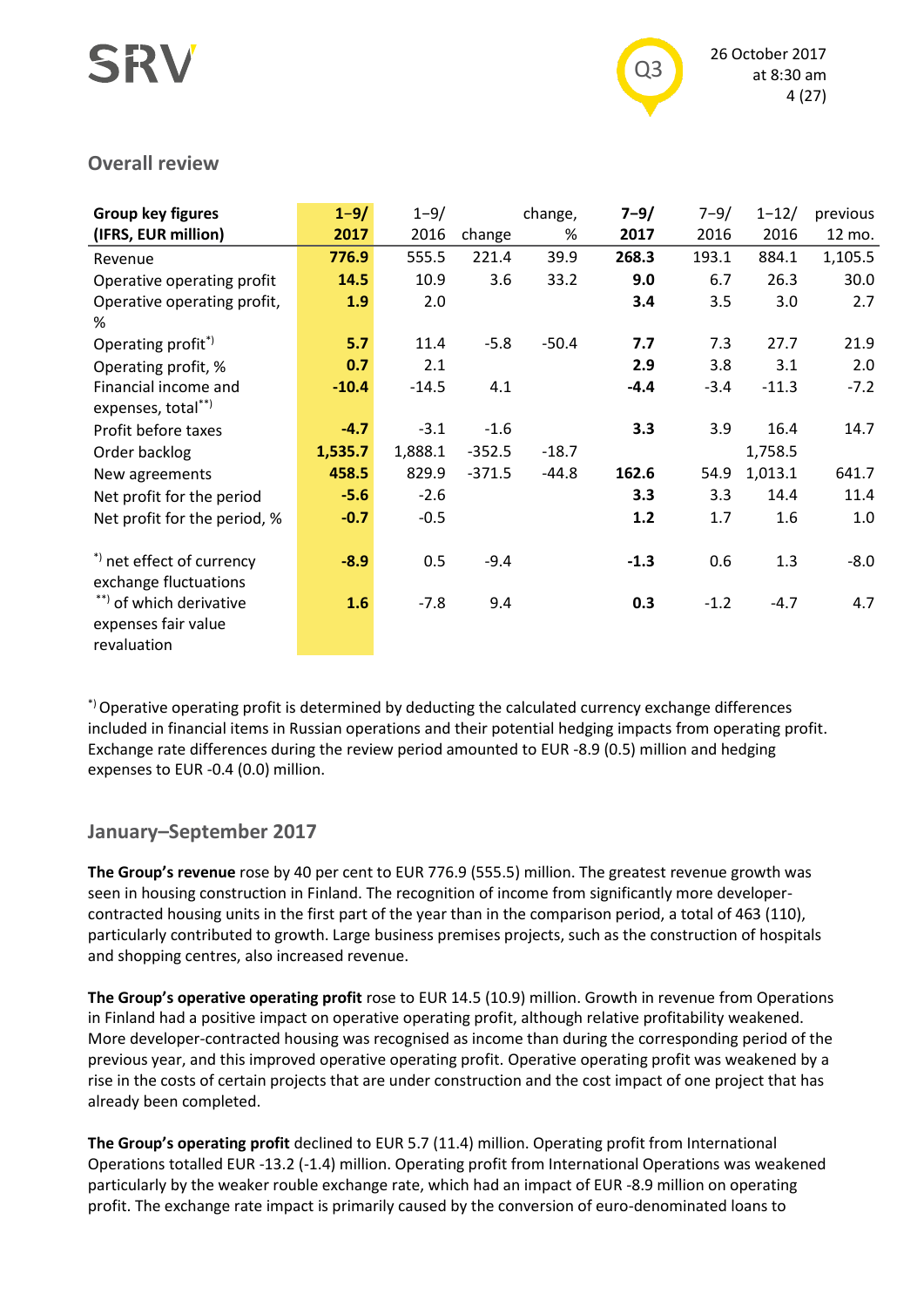

roubles. Exchange rate differences vary in each financial statement in line with fluctuations in the exchange rate of the rouble. The difference has no impact on cash flow.

**The Group's consolidated order backlog** stood at EUR 1,535.7 (1,888.1) million. The order backlog decreased because many large projects, such as the Nova Hospital in Central Finland, were recorded in the order backlog during the comparison period. Several new agreements valued at a total of about EUR 459 million, the largest of which was REDI Majakka, were signed during January-September 2017. In addition, many other new projects valued at a total of more than half a billion euros will be included in the backlog such as the Siltasairaala hospital in Helsinki and the extension of Helsinki Airport and the renovation of its Terminal 2. Both projects will be included in the order backlog in 2018.

**The Group's profit** before taxes totalled EUR -4.7 (-3.1) million. The interest rate hedge became positive, which improved financial items.

**The Group's earnings per share** were EUR -0.13 (EUR -0.11). The earnings per share for the comparison period were impacted by the non-recurring cost of repaying the hybrid bond.

Variation in **the Group's operating profit and operating profit margin** is affected by several factors. SRV's developer-contracted projects are recognised as income upon delivery; projects recognised as income based on the level of completion mainly consist of lower-margin contracting; and the nature of the company's operations (project development).

**The Group's equity ratio** was 34.0 (37.8) per cent and **gearing** was 123.4 (99.7) per cent. The weaker exchange rate of the rouble and growth in net debt due to invested capital contributed to the change in the equity ratio and gearing.

| Group key figures                 | $1 - 9/$ | $1 - 9/$ |         | change, | $1 - 12/$ |
|-----------------------------------|----------|----------|---------|---------|-----------|
| (IFRS, EUR million)               | 2017     | 2016     | change  | %       | 2016      |
| Equity ratio, %                   | 34.0     | 37.8     |         |         | 38.3      |
| Net interest-bearing debt         | 338.7    | 285.0    | 53.7    | 18.8    | 246.3     |
| Gearing ratio, %                  | 123.4    | 99.7     |         |         | 83.4      |
| Return on investment, %           | 1.7      | 3.3      |         |         | 6.1       |
| Return on equity, %               | $-2.6$   | $-1.3$   |         |         | 5.0       |
| Earnings per share, EUR           | $-0.13$  | $-0.11$  | $-0.02$ | 18.3    | 0.15      |
| Equity per share, EUR             | 3.88     | 3.81     | 0.07    | 1.8     | 4.25      |
| Share price at end of period, EUR | 4.41     | 4.40     | 0.01    | 0.2     | 5.43      |
| Weighted average number of shares | 59.5     | 59.3     |         |         | 59.3      |
| outstanding, millions             |          |          |         |         |           |

# **Earnings trends for the segments**

SRV's business segments are Operations in Finland, International Operations, and Other Operations. Operations in Finland are divided into property development, housing construction, and business construction (which comprises retail, office, logistics and specialised construction, and earthworks and rock construction). International Operations comprises SRV's business activities in Russia and Estonia.

The Other Operations segment primarily consists of the parent company, SRV Group Plc's group operations, property and project development operations in Finland, and equipment service for Finnish construction sites.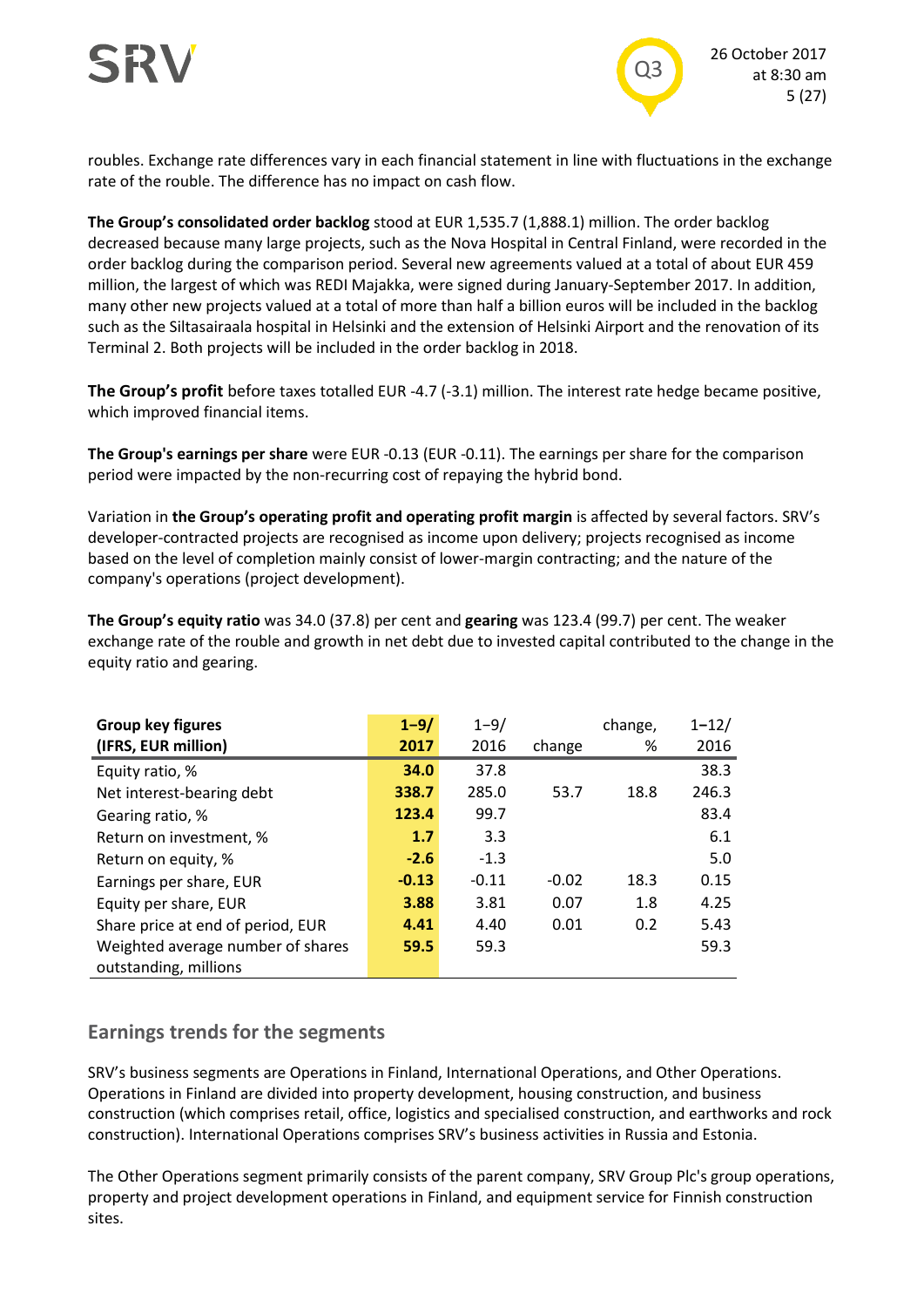# SRV



| Revenue                         | $1 - 9/$ | $1 - 9/$ |         | change, | $7 - 9/$ | $7 - 9/$ | $1 - 12/$ | previous |
|---------------------------------|----------|----------|---------|---------|----------|----------|-----------|----------|
| (EUR million)                   | 2017     | 2016     | change  | %       | 2017     | 2016     | 2016      | 12 mo.   |
| <b>Operations in Finland</b>    | 760.9    | 512.9    | 248.0   | 48.4    | 263.7    | 180.9    | 832.2     | 1,080.2  |
| <b>International Operations</b> | 15.6     | 42.9     | $-27.3$ | $-63.5$ | 4.2      | 12.1     | 52.4      | 25.1     |
| Other operations                | 13.6     | 11.9     | 1.7     | 14.7    | 4.8      | 4.0      | 15.9      | 17.7     |
| Eliminations                    | $-13.3$  | $-12.2$  | $-1.1$  |         | $-4.4$   | $-3.9$   | $-16.3$   | $-17.4$  |
| Group, total                    | 776.9    | 555.5    | 221.4   | 39.9    | 268.3    | 193.1    | 884.1     | 1,105.5  |

| <b>Operative operating</b>      | $1 - 9/$ | $1 - 9/$ |        | change, | $7 - 9/$ | $7 - 9/$ | $1 - 12/$ | previous |
|---------------------------------|----------|----------|--------|---------|----------|----------|-----------|----------|
| profit, (EUR million)           | 2017     | 2016     | change | %       | 2017     | 2016     | 2016      | 12 mo.   |
| <b>Operations in Finland</b>    | 21.9     | 16.4     | 5.5    | 33.2    | 10.2     | 6.6      | 38.3      | 43.7     |
| <b>International Operations</b> | $-4.4$   | $-1.9$   | $-2.5$ |         | $-1.2$   | 0.6      | $-5.5$    | $-8.0$   |
| Other operations                | $-3.0$   | $-3.6$   | 0.6    |         | $-0.1$   | $-0.4$   | $-6.4$    | $-5.8$   |
| Eliminations                    | 0.0      | 0.0      | 0.0    |         | 0.0      | 0.0      | 0.0       | 0.0      |
| Group, total                    | 14.5     | 10.9     | 3.6    | 33.2    | 9.0      | 6.7      | 26.3      | 30.0     |

| <b>Operative operating profit</b><br>(%) | $1 - 9/$<br>2017 | $1 - 9/$<br>2016 | $7 - 9/$<br>2017 | $7 - 9/$<br>2016 | $1 - 12/$<br>2016 | previous<br>12 mo. |
|------------------------------------------|------------------|------------------|------------------|------------------|-------------------|--------------------|
| <b>Operations in Finland</b>             | 2.9              | 3.2              | 3.9              | 3.6              | 4.6               | 4.0                |
| <b>International Operations</b>          | $-27.9$          | $-4.4$           | $-27.5$          | 4.8              | $-10.5$           | $-31.7$            |
| Group, total                             | 1.9              | 2.0              | 3.4              | 3.5              | 3.0               |                    |

| $1 - 9/$ | $1 - 9/$                       |         | change, | $7 - 9/$ | 7–9/   | $1 - 12/$ | previous |
|----------|--------------------------------|---------|---------|----------|--------|-----------|----------|
| 2017     | 2016                           | change  | %       | 2017     | 2016   | 2016      | 12 mo.   |
| 21.9     | 16.4                           | 5.5     | 33.2    | 10.2     | 6.6    | 38.3      | 43.7     |
| $-13.2$  | $-1.4$                         | $-11.8$ |         | $-2.4$   | 1.2    | $-4.2$    | $-16.0$  |
| $-3.0$   | $-3.6$                         | 0.6     |         | $-0.1$   | $-0.4$ | $-6.4$    | $-5.8$   |
| 0.0      | 0.0                            | 0.0     |         | 0.0      | 0.0    | 0.0       | 0.0      |
| 5.7      | 11.4                           | $-5.8$  | $-50.4$ | 7.7      | 7.3    | 27.7      | 21.9     |
| $-8.9$   | 0.5                            | $-9.4$  |         | $-1.3$   | 0.6    | 1.3       | $-8.0$   |
|          | *) effect of currency exchange |         |         |          |        |           |          |

| <b>Operating profit</b>         | $1 - 9/$ | $1 - 9/$ | $7 - 9/$ | $7 - 9/$ |      | $1-12/$ previous |
|---------------------------------|----------|----------|----------|----------|------|------------------|
| (%)                             | 2017     | 2016     | 2017     | 2016     | 2016 | 12 mo.           |
| <b>Operations in Finland</b>    | 2.9      | 3.2      | 3.9      | 3.6      | 4.6  | 4.0              |
| <b>International Operations</b> | $-84.5$  | $-3.2$   | $-57.5$  | 9.5      | -79  | -63.8            |
| Group, total                    | 0.7      |          | 2.9      | 3.8      | 3.1  |                  |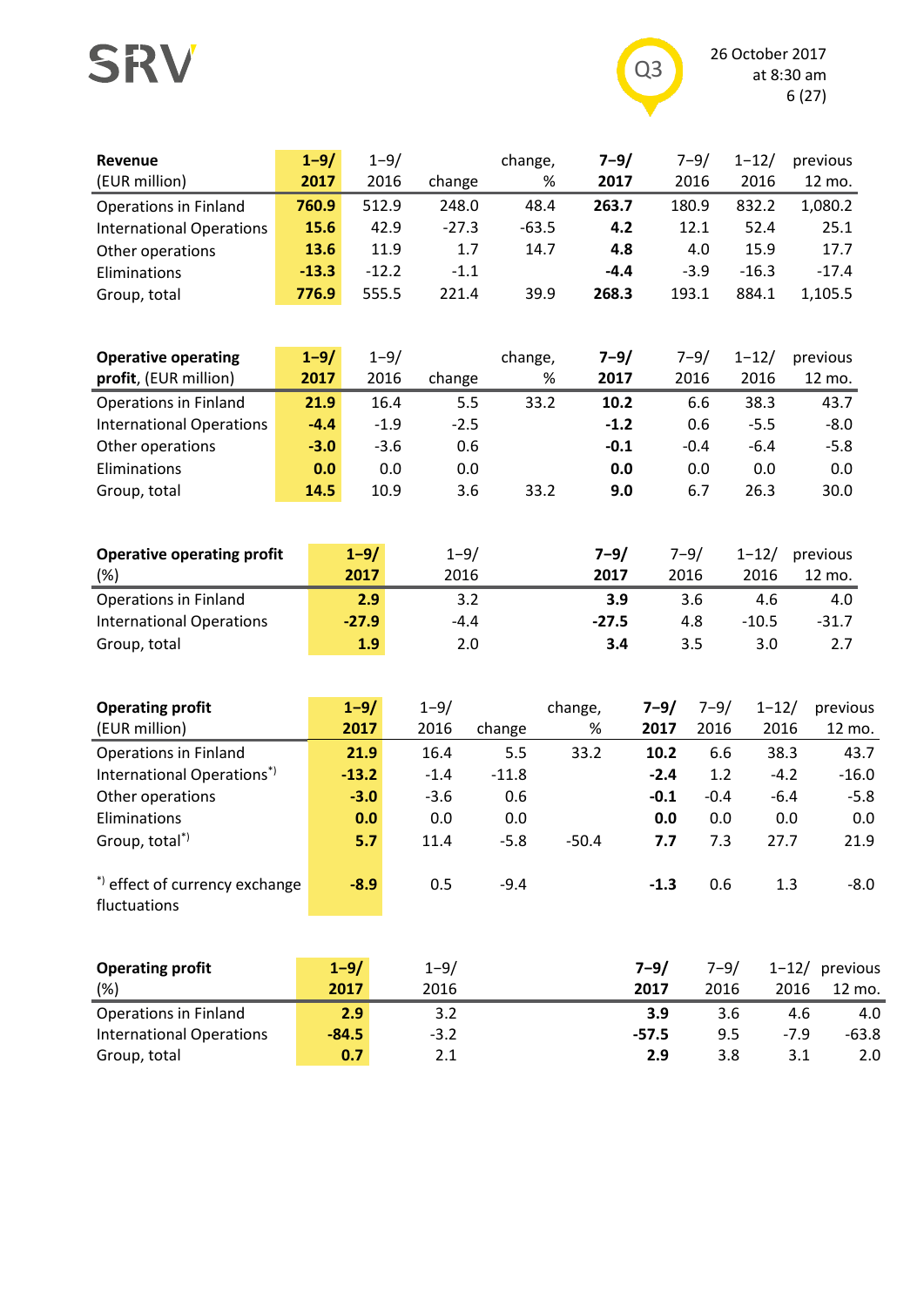

| <b>Order backlog</b>            |         |         |          |         |
|---------------------------------|---------|---------|----------|---------|
| (EUR million)                   | 9/2017  | 9/2016  | change   | 12/2016 |
| <b>Operations in Finland</b>    | 1,513.9 | 1,851.3 | $-337.4$ | 1,726.1 |
| <b>International Operations</b> | 21.7    | 36.8    | $-15.1$  | 32.4    |
| Group, total                    | 1,535.7 | 1,888.1 | $-352.5$ | 1,758.5 |
| - sold order backlog            | 1,251   | 1,623   | $-372$   | 1,482   |
| - unsold order backlog          | 284     | 265     | 19       | 276     |
| - sold order backlog, %         | 81      | 86      |          | 84      |
| - unsold order backlog, %       | 19      | 14      |          | 16      |
|                                 |         |         |          |         |

# **Operations in Finland**

| <b>Operations in Finland</b> | $1 - 9/$ | $1 - 9/$ |          | change, | $7 - 9/$ | $7 - 9/$ | $1 - 12/$ | previous |
|------------------------------|----------|----------|----------|---------|----------|----------|-----------|----------|
| (EUR million)                | 2017     | 2016     | change   | %       | 2017     | 2016     | 2016      | 12 mo.   |
| Revenue                      | 760.9    | 512.9    | 248.0    | 48.4    | 263.7    | 180.9    | 832.2     | 1,080.2  |
| - business construction      | 519.0    | 392.1    | 126.9    | 32.4    | 173.5    | 141.4    | 559.5     | 686.4    |
| - housing construction       | 241.8    | 120.8    | 121.1    | 100.2   | 90.2     | 39.5     | 272.7     | 393.8    |
| Operating profit             | 21.9     | 16.4     | 5.5      | 33.2    | 10.2     | 6.6      | 38.3      | 43.7     |
| Operating profit, %          | 2.9      | 3.2      |          |         | 3.9      | 3.6      | 4.6       | 4.0      |
| Order backlog                | 1,513.9  | 1,851.3  | $-337.4$ | $-18.2$ |          |          | 1,726.1   |          |
| - business construction      | 850.6    | 1,293.8  | $-443.2$ | $-34.3$ |          |          | 1,163.5   |          |
| - housing construction       | 663.3    | 557.5    | 105.8    | 19.0    |          |          | 562.6     |          |

### **Business environment in Finland**

Although the European economy is continuing to grow, significant financial and political uncertainty factors in several countries, both inside the Euro zone and elsewhere, are continuing to pose risks in development. The Finnish economy is seeing broad-scale recovery. Exports and industrial investments have increased, supporting the growth initiated by domestic consumption and construction. GDP is expected to grow by 2.5–3.5 per cent in 2017.

Growth in construction will continue this year almost on a par with the previous year, estimated at about 4 per cent. On the heels of economic growth, activity in new construction has been stronger than forecast, thanks to which volume growth will also be seen in 2018. (Source: Business cycle review by the Confederation of Finnish Construction Industries RT 10/2017).

Urbanisation and population shift will continue to be the general drivers of construction growth and will maintain the need for both housing and business construction in growth centres, which are SRV's strategic focal points. According to VTT's forecast, urbanisation will continue, as Finland's urbanisation ratio is clearly lagging behind other industrialised nations, such as Sweden. In the most optimistic forecasts it is estimated that about 620,000 people in Finland move into urban areas by 2040. (Source: VTT, Demand for new dwelling production in Finland 2015–2040, 1/2016.)

### **Housing, business and infrastructure construction in Finland**

In general, housing sales in growth centres have remained at a good level thanks to population shift and investor sales. Housing production is still focusing on small apartments. Last year, construction was launched on a total of more than 37,000 housing units in Finland, which was significantly more than in the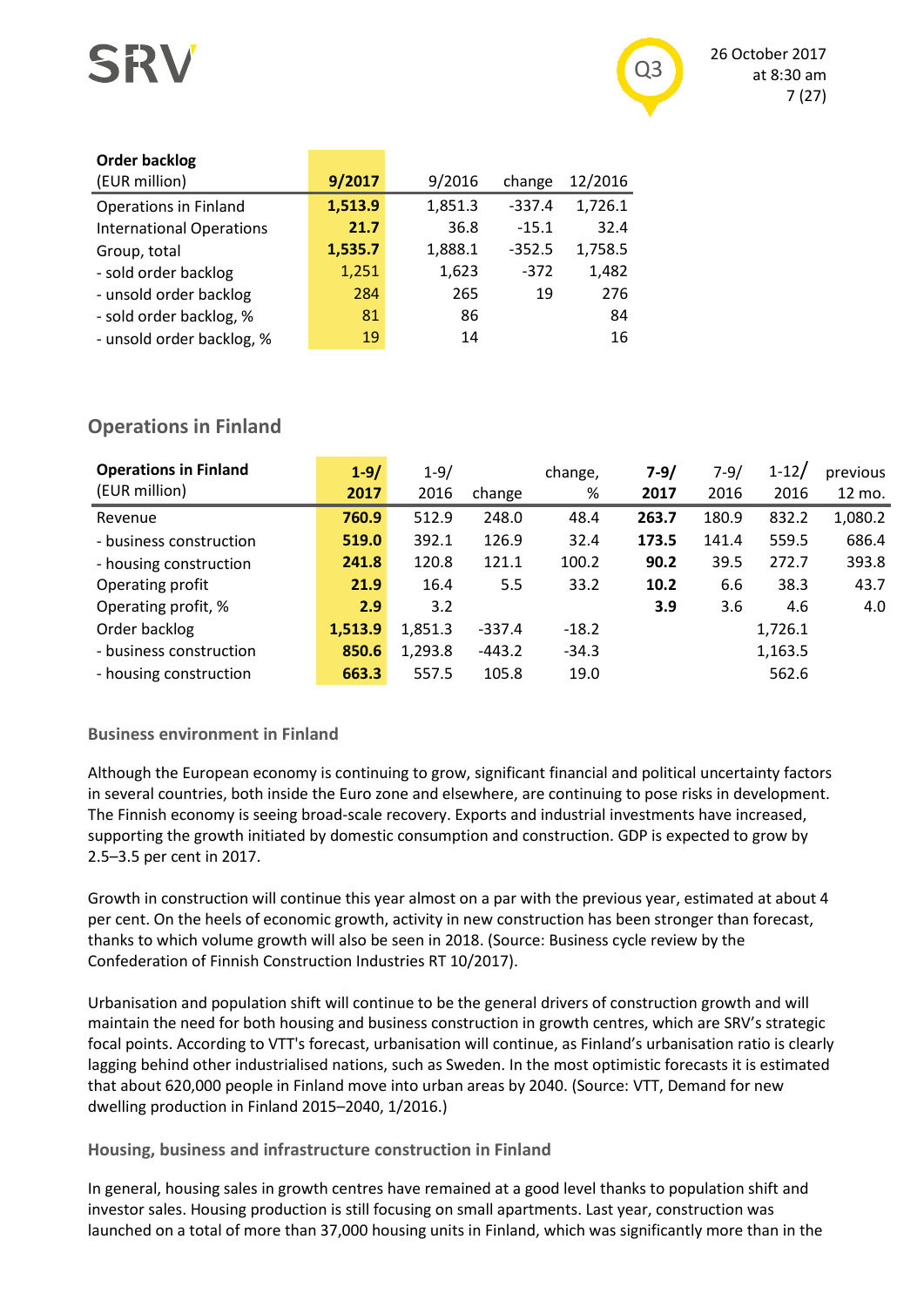



previous year. The Confederation of Finnish Construction Industries forecasts start-ups for as many as about 43,000 housing units this year.

In business construction, the start-up volume (in terms of cubic metres) rose significantly in 2016 with the launch of several major projects. According to forecasts, public service construction start-ups will increase slightly this year. A significant pick-up is being seen in retail and office construction, while industrial construction is remaining almost on a par with 2016. On the whole, new business construction start-ups will increase slightly. The growth rate in renovation is forecast to decline slightly compared with the previous year, and to amount to about 1.5 per cent in 2017. The civil engineering construction are forecast to increase by about two to three per cent this year, although growth is expected to slow next year. (Source: Business cycle review by the Confederation of Finnish Construction Industries RT, 10/2017)

According to Statistics Finland, construction costs have risen slightly on September 2016. The prices of equipment and supplies in particular have risen over the past 12 months. (Source: Statistics Finland, Building Cost Index)

### **Housing construction**

#### **January–September 2017**

SRV's **revenue** from housing construction in Finland doubled to EUR 241.8 (120.8) million in the January-September period. The recognition of income from a significantly higher number of completed developercontracted housing units had by far the greatest impact on revenue. In January-September, clearly more housing units, a total of 463 (110), were recognised as income than in the corresponding period of the previous year. The **order backlog** for housing construction in Finland was EUR 663.3 (557.5) million. The order backlog rose and remains at a high level.

#### **July–September 2017**

SRV's **revenue** from housing construction in Finland in July-September grew to EUR 90.2 (39.5) million. The recognition of income from 213 (26) developer-contracted housing units had by far the greatest impact on increasing revenue. The **order backlog** for housing construction in Finland rose to EUR 663.3 (557.5) million.

#### **Housing under construction**

In line with its strategy, SRV is focusing its housing production on locations in urban growth centres with good transport connections. For some time now, SRV has been one of the largest housing constructors in the Helsinki metropolitan area. SRV has a total of 3,346 (2,443) housing units currently under construction in Finland, mostly in growth centres.

One of SRV's strategic targets is to increase its developer-contracted housing production. A total of 1,219 (1,057) developer-contracted housing units were under construction at the end of September. The large number of developer-contracted units currently under construction will continue to contribute to strengthening SRV's result in the future. (The average construction period is about 18 months.)

The number of units under construction has been boosted by high consumer and investor demand. At the end of September, a total of 1,340 (448) units were under construction for investors, which is more than three times as many as in September 2016. The latest significant investor deal was made in September, when SRV and LocalTapiola Asuntosijoitus Suomi Ky agreed on the construction of about 300 marketfinanced rental apartments. Under this agreement worth about EUR 60 million, SRV will construct several apartment buildings for LocalTapiola in Niittykumpu (Espoo), the centre of Kerava and Turku. The revenue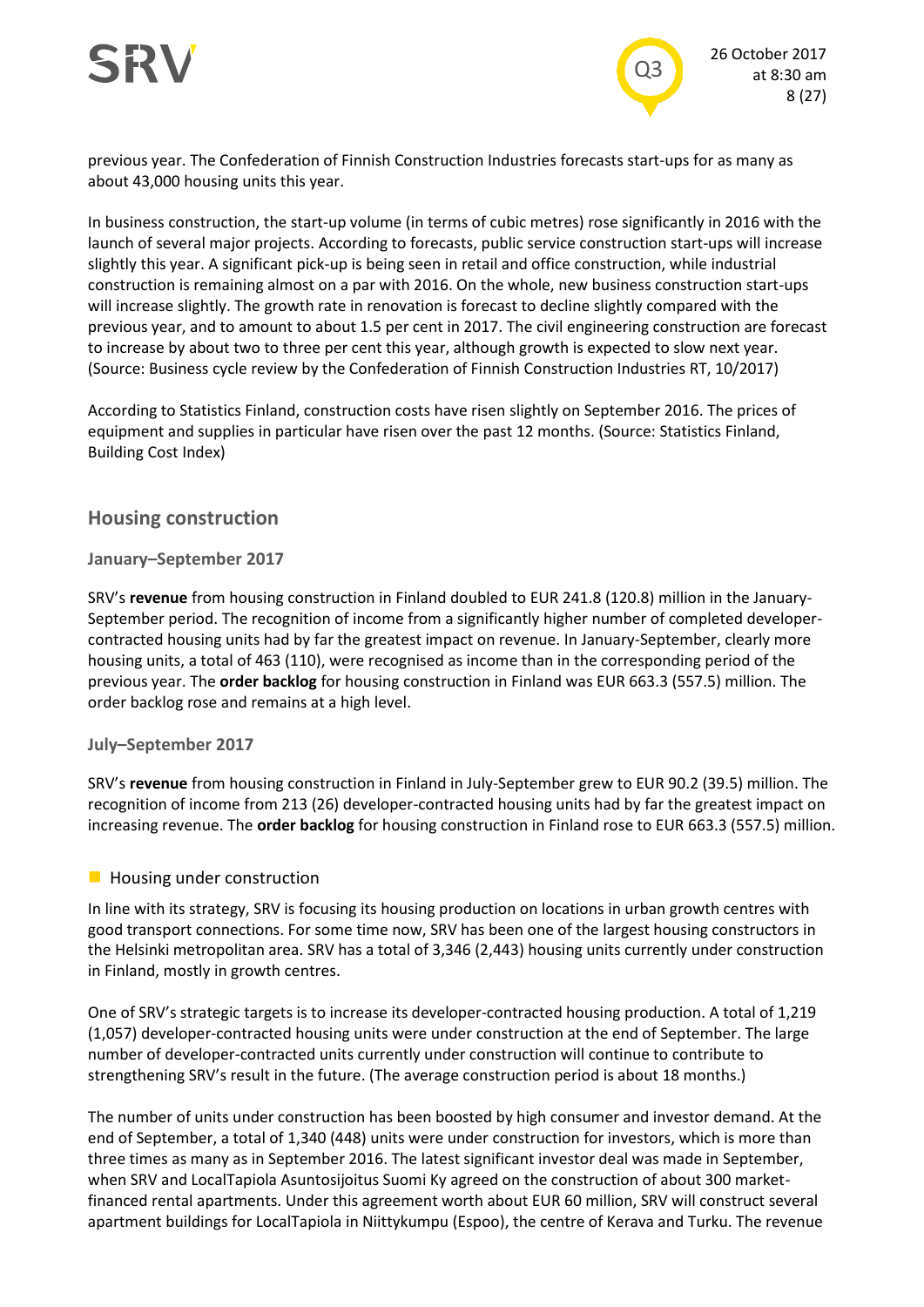

recognition for the residential units included in the agreement will be carried out based on the completion rate, mainly in 2018. The deal on the 300 apartments to be built in Niittykumpu, Espoo, in Kerava and in Turku is part of a framework agreement signed by SRV and LocalTapiola Asuntosijoitus Suomi Ky in February 2016 on the construction of 528 non-subsidised rental apartments.

Other significant projects being built for investors include housing in Tikkurila, Vantaa for Elo and LocalTapiola, and sites for Ilmarinen in Suurpelto, Espoo and Jätkäsaari, Helsinki.

#### **Completed housing units**

A total of 463 (83) developer-contracted housing units were completed during the January–September period. At the end of September, 111 (80) completed housing units remained unsold. Housing sales were very strong in the first half of the year and in the autumn. By September, a total of 1,374 units had already been sold (579). Unsold units mainly consist of individual apartments at different sites in Tampere, Turku, Helsinki, and Espoo.

#### $\blacksquare$  Housing units recognised as income

In the January–September period, 463 (110) developer-contracted housing units were recognised as income, which is four times more than in the comparison period, generating total revenue of EUR 119 (31) million. A developer-contracted residential project is a project that is developed by SRV and which has not been sold when construction begins. SRV bears the risks involved in both the sale and construction of such projects, which are recognised as revenue when they have been completed and sold.

The majority of units currently under construction will be completed in late 2017. Over 800 housing units are expected to be recognised as income during 2017 as a whole, with about 360 in the last quarter.

#### **Future housing units**

SRV assesses the demand for a future housing project with advance marketing. At this stage, preliminary apartment-specific information on the future project is available, but the actual start-up decision will only be made on the basis of the advance marketing phase. By the end of September, start-up decisions had been made on 280 RS housing units (i.e. units under the scope of the RS system, which protects the interests of homebuyers in the construction phase). Units will be built in Espoo, Vantaa, Kerava, Helsinki, Tampere, Turku and Joensuu. Such units are recognised as revenue when they have been completed and sold.

In addition to start-up decisions, SRV has made during January-September plot reservations for upcoming projects. In June, SRV signed a preliminary agreement to acquire the entire share capital of Kalevala Kartano Oy. Kalevala Kartano owns a plot on Strömbergintie 4 in Pitäjänmäki, Helsinki, on which SRV plans to build three apartment buildings with 170 housing units.

In September, SRV announced that it will construct an apartment building with just under 200 housing units in the Kivistö school area in Vantaa after winning the design and site allocation competition for the Kivistö school area organised by the City of Vantaa.

Also in September, the company announced that the Lapinmäentie project in Munkkivuori, Helsinki, will proceed. Seven new residential towers are planned for the area in addition to the existing Tower A, which will remain. It is planned that the new residential towers will contain over 700 apartments. Demolition work started in the area at the beginning of October and the construction of first 200 apartments is scheduled to begin in summer 2018.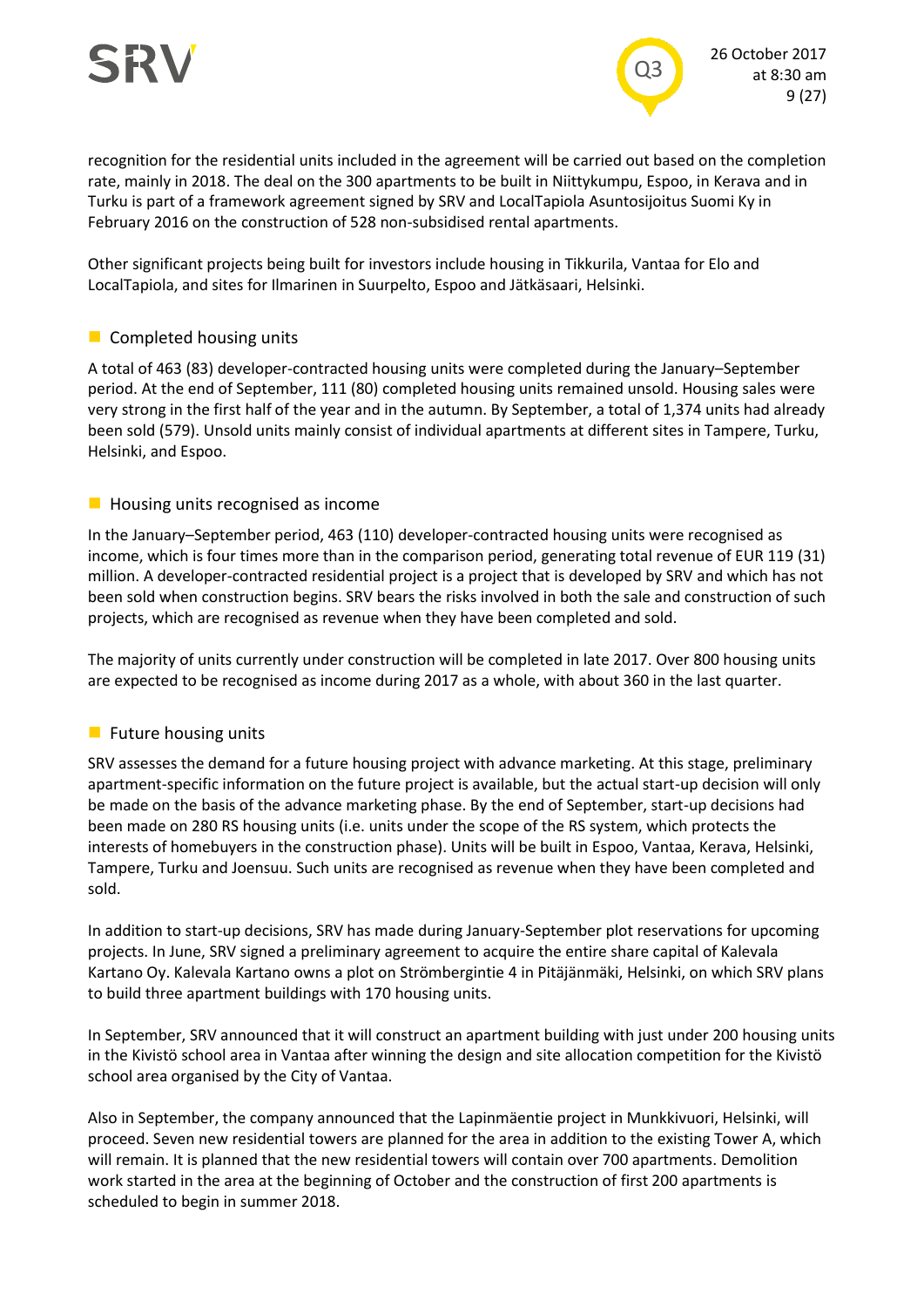



26 October 2017 at 8:30 am 10 (27)

| <b>Housing construction in Finland</b><br>(units) | $1 - 9/$<br>2017 | $1 - 9/$<br>2016 | change,<br>units | $7 - 9/$<br>2017 | $7 - 9/$<br>2016 | $1 - 12/$<br>2016 | previous<br>12 mo. |
|---------------------------------------------------|------------------|------------------|------------------|------------------|------------------|-------------------|--------------------|
| Units sold, total                                 | 1,374            | 579              | 795              | 543              | 335              | 1,260             | 2,055              |
| - developer contracting                           | 775              | 358              | 417              | 249              | 165              | 509               | 926                |
| - investor sales <sup>2)</sup>                    | 599              | 221              | 378              | 294              | 170              | 751               | 1,129              |
| Developer contracting                             |                  |                  |                  |                  |                  |                   |                    |
| - start-ups                                       | 846              | 255              | 591              | 248              | 52               | 454               | 1,045              |
| - completed                                       | 463              | 83               | 380              | 200              | $\mathbf 0$      | 503               | 883                |
| - recognised as income                            | 463              | 110              | 353              | 213              | 26               | 499               | 852                |
| - completed and unsold $1$                        | 111              | 80               | 31               |                  |                  | 111               |                    |
| Under construction, total <sup>1)</sup>           | 3,346            | 2,443            | 903              |                  |                  | 2,696             |                    |
| - contracts $1$                                   | 424              | 319              | 105              |                  |                  | 441               |                    |
| - negotiated contracts <sup>1)</sup>              | 363              | 619              | $-256$           |                  |                  | 441               |                    |
| - sold to investors $^{1/2}$                      | 1,340            | 448              | 892              |                  |                  | 978               |                    |
| - developer contracting $1$ )                     | 1,219            | 1,057            | 162              |                  |                  | 836               |                    |
| - sold $1$                                        | 756              | 681              | 75               |                  |                  | 444               |                    |
| - unsold $1$ )                                    | 463              | 376              | 87               |                  |                  | 392               |                    |
| - of which sold, $\frac{1}{2}$ $\frac{1}{2}$      | 62               | 64               |                  |                  |                  | 53                |                    |
| - of which unsold, $\frac{1}{2}$ 1)               | 38               | 36               |                  |                  |                  | 47                |                    |

<sup>1)</sup> at period-end

2) investor sales under negotiated contracts

| Order backlog, housing construction in     |        |        |        | $1 - 12/$ |
|--------------------------------------------|--------|--------|--------|-----------|
| Finland, (EUR million)                     | 9/2017 | 9/2016 | change | 2016      |
| Contracts and negotiated contracts         | 195    | 122    | 72     | 193       |
| Under construction, sold developer         | 195    | 181    | 14     | 105       |
| contracting                                |        |        |        |           |
| Under construction, unsold developer       | 241    | 227    | 14     | 222       |
| contracting                                |        |        |        |           |
| Completed and unsold developer contracting | 34     | 28     | 6      | 43        |
| Housing construction, total                | 663    | 557    | 72     | 563       |

#### **REDI apartments**

REDI in Kalasatama, Helsinki is the largest construction project in SRV's history. By the end of September, a total of 234 of the 282 units in REDI's first residential tower (Majakka) had been sold.

The construction of Majakka's tower section is ongoing. According to current estimates, residents will be able to move into their apartments in spring 2019. The REDI apartments will be recognised as revenue when each residential tower has been completed and its apartments sold.

The building permit for Loisto, the second REDI residential tower, has been submitted for approval to Helsinki Building Control.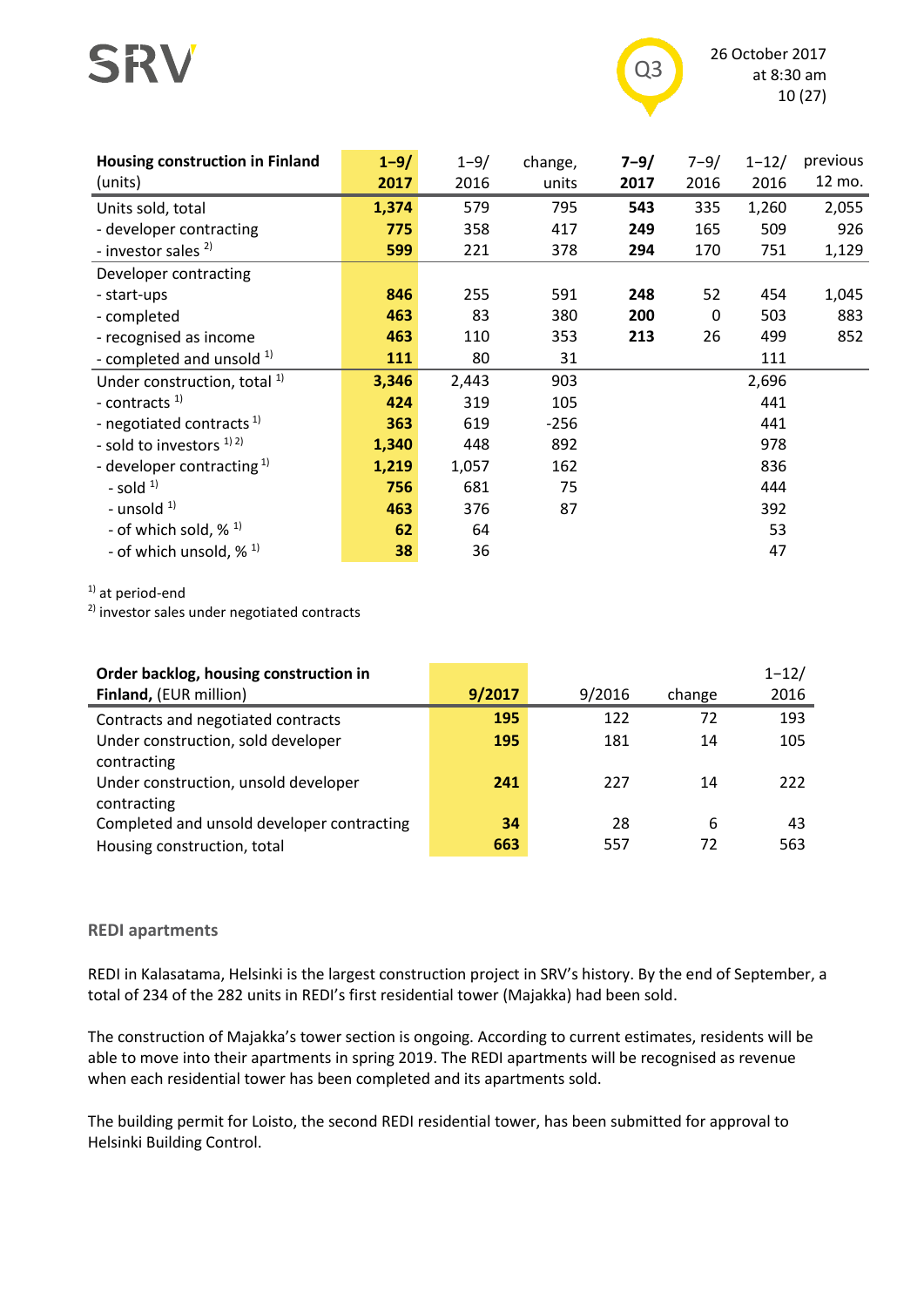

#### **The largest developer-contracted housing projects under construction in Finland**

| Project name,<br>location | SRV,<br>contract<br>value.<br><b>EUR million</b> | Completion<br>date<br>(estimated)* | <b>Units</b> | Sold* | For sale* |
|---------------------------|--------------------------------------------------|------------------------------------|--------------|-------|-----------|
| REDI, Majakka,            |                                                  |                                    |              |       |           |
| Helsinki                  | 106                                              | Q2/2019                            | 282          | 234   | 48        |
| Espoo, Niittyhuippu       | 57                                               | Q4/2017                            | 200          | 186   | 14        |
| Espoo, Piruetti           | 31                                               | 01/2019                            | 113          | 34    | 79        |
| Espoo, Kulmaniitty        | 22                                               | 01/2019                            | 67           |       | 65        |
| Vantaa, Maalisuora        | 17                                               | Q4/2018                            | 96           | 53    | 43        |
| Vantaa, Tikkurila         | 14                                               | Q4/2018                            | 55           |       | 53        |
| Starlet                   |                                                  |                                    |              |       |           |

Situation as of 30 September 2017.

**The largest ongoing housing projects in Finland, investor projects and housing contracting**

| Project name, location,  | Completion level, | <b>Completion date</b> |
|--------------------------|-------------------|------------------------|
| developer                | %*                | (estimated)*           |
| Suurpellon Puistokatu,   | 87                | Q1/2018                |
| Ilmarinen, Espoo         |                   |                        |
| Wood City, Helsinki, ATT | 57                | Q2/2018                |
| Vantaa, Neilikkatie,     | 61                | Q2/2018                |
| <b>Ilmarinen</b>         |                   |                        |
| Kerava, Orno, Ilmarinen  | 63                | Q2/2018                |
| Vantaa, Hernetie, OP     | 55                | Q2/2018                |
| Helsinki, Välimerenkatu  | 38                | Q3/2018                |
| 10, Ilmarinen            |                   |                        |
| Suurpellon Puistokatu    | 42                | Q3/2018                |
| D, Espoo, TA             |                   |                        |
| HOAS Kumpula, Helsinki   | 26                | Q3/2018                |
| Aleksinkulma and park    | 14                | Q1/2019                |
| in Kerava, Etera**       |                   |                        |
| Kerava, Aleksinhuippu,   | 7                 | Q1/2019                |
| LocalTapiola             |                   |                        |
| Espoo, Pihapuisto and    | 5                 | Q3/2019                |
| Puistoniitty             |                   |                        |

#### **Total value of projects approx. EUR 223 million**

\*Situation as of 30 September 2017

*\*\**The Financial Supervisory Authority approved the merger of Ilmarinen and Etera. The companies will merge on 1 January 2018.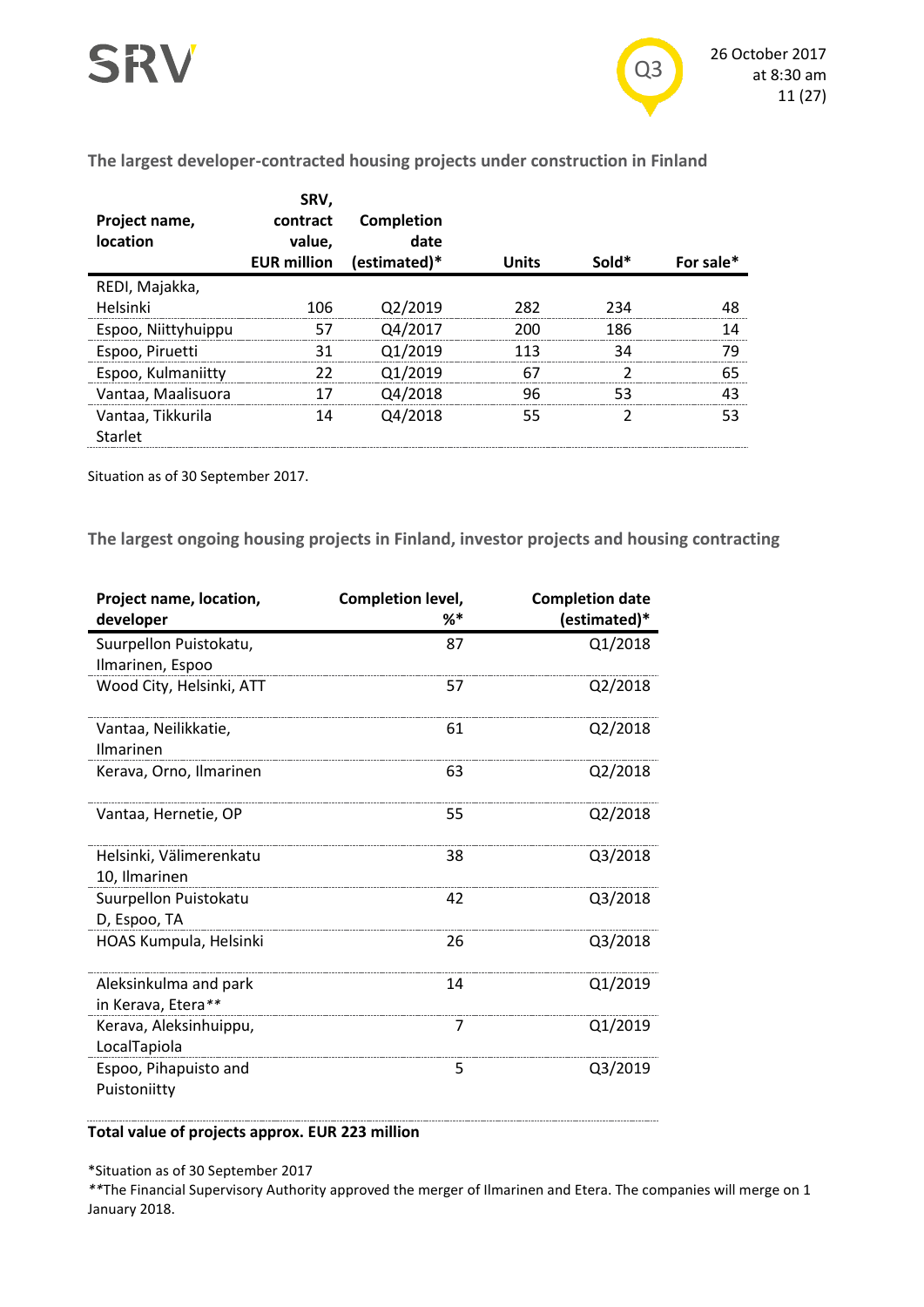

*SRV is currently building developer-contracted housing projects, development projects, and contracted projects. A developer-contracted project is a project that is developed by SRV and which has not been sold when construction begins. SRV bears the risks involved in both the sale and construction of such projects, which are recognised as revenue when they have been completed and sold. A residential development project is a project that is developed by SRV, but which is sold to an investor before construction begins. SRV bears the construction risks in such projects, which are recognised as revenue according to the percentage of completion. Construction contracts are construction projects that are launched by other parties but implemented by SRV. They are recognised as revenue on the basis of the percentage of completion or as set out in the agreement.*

**Business construction**

**January–September 2017**

SRV's **revenue** from business construction grew to EUR 519.0 (392.1) million, and the **order backlog** was EUR 850.6 (1,293.8) million.

The greatest contribution to year-on-year revenue growth has been made by large-scale ongoing hospital projects, such as Hospital Nova in Central Finland, a new construction project at Tampere University Hospital, and the New Children's Hospital in Helsinki. Revenue from hospital projects accounts for about 16 per cent of consolidated revenue. The Health and Wellness Centre TeHyKe, implemented in Kalasatama, Helsinki, was completed and handed over to the client after the period in October 2017.

SRV is currently competing for two large-scale hospital projects. The Kanta-Häme Hospital District has an ongoing competition for the construction of Kantasairaala, a new healthcare service centre planned for Hämeenlinna. After the period, in October SRV was accepted to participate in the last phase of the competition to make an offer for an alliance project valued at about EUR 300 million. In addition, SRV was accepted in October to participate in a competition for the extension of the Vaasa Central Hospital, valued at about EUR 100 million. Both competitions will be completed early 2018.

Growth in SRV's shopping centre construction also boosted revenue in Operations in Finland during the January–September period. SRV is currently building two shopping centres as developer-contracted projects: REDI in Helsinki and Karuselli in Kerava. The Niitty shopping centre in Espoo, completed in June, and the construction of Ainoa shopping centre as part of the renewal of Tapiola city centre in Espoo also contributed to revenue. Revenue from shopping centre construction accounts for about 17 per cent of consolidated revenue.

SRV currently has five alliance projects whose revenue amounts to about eight per cent of the total revenue from business construction. These projects provide additional earnings potential over and above the ordinary profit margin. In practice, SRV can gain additional earnings if the project is completed for less than the target price and under schedule, and it fulfils the quality criteria.

SRV's infrastructure construction has bolstered its position in Operations in Finland. For example, SRV is currently implementing the Ring Road I tunnel project, in which traffic will be diverted into an underground tunnel above which a park will be built. An excavation contract for the Kaitaa metro tunnel also boosts infrastructure construction.

SRV is currently building several educational institutions. In July, SRV signed a contractor agreement with the property management centre of the City of Helsinki for the construction of the Jätkäsaari comprehensive school. The project is valued at around EUR 23 million. SRV is serving as the project management contractor. Construction began in autumn 2017 and the school will be completed in autumn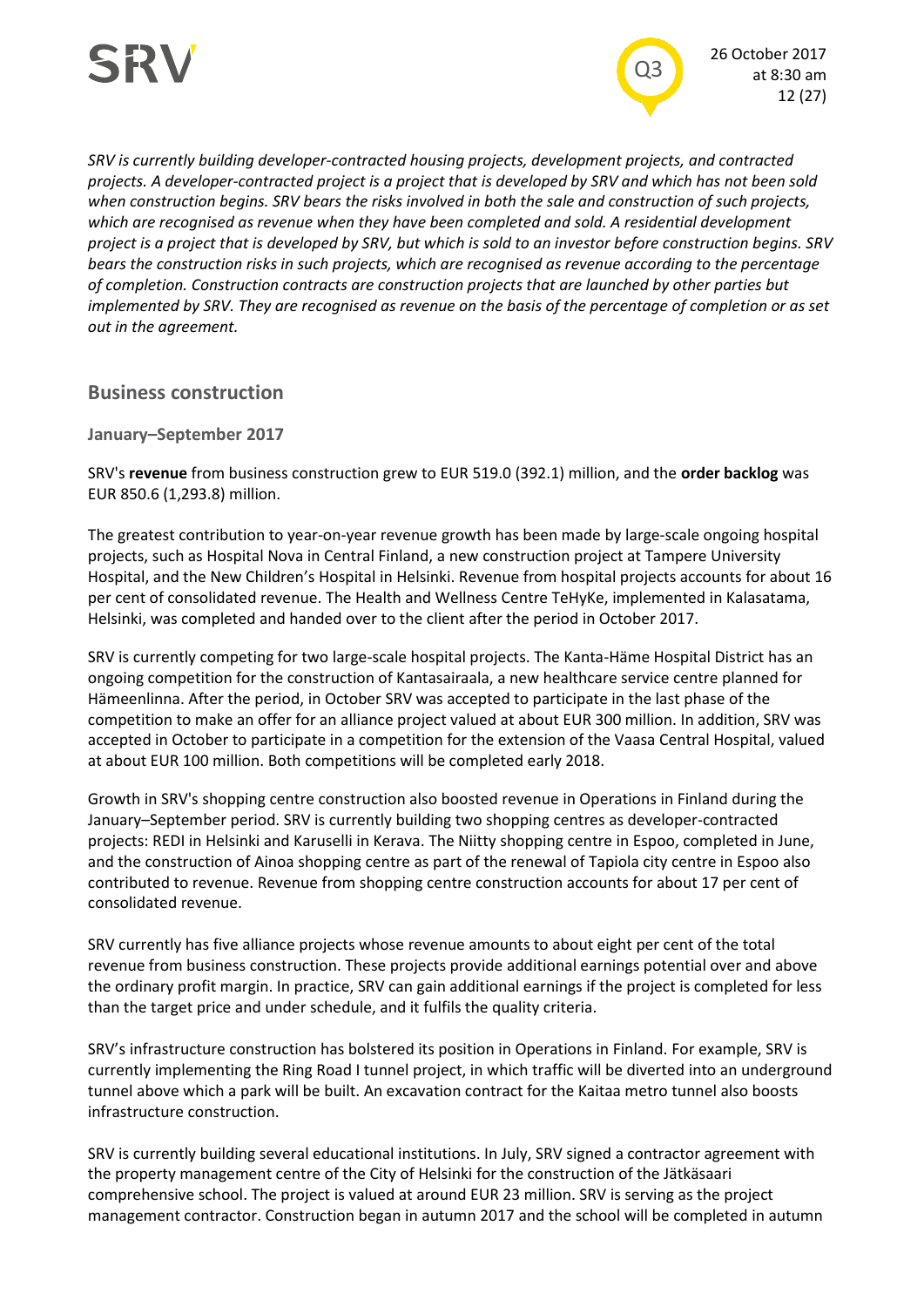



2020. In addition, SRV has agreed on the construction of Kurittula school in Masku. SRV is also constructing and renovating several buildings for Aalto University in the Helsinki metropolitan area.

SRV's order backlog has seen a year-on-year decrease. The order backlog decreased as many large projects, such as the Nova Hospital in Central Finland, were recorded in the order backlog during the comparison period. SRV has numerous projects in the development phase, which will be included in the order backlog only in 2018. For instance, during the second quarter of 2017, agreements were signed for the Siltasairaala hospital in Helsinki, the extension of Helsinki Airport and the renovation of its Terminal 2. Both projects will be recognised in the order backlog in 2018.

#### **July–September 2017**

SRV's **revenue** from business construction grew to EUR 173.5 (141.4) million, and the **order backlog** declined to EUR 850.6 (1,293.8) million.

#### $\blacksquare$  REDI shopping centre

The REDI shopping centre is an SRV development project. In addition to SRV, the investor group includes Ilmarinen, OP Group and LocalTapiola. Construction work on the project is progressing on schedule. The parking facility is currently 90 per cent complete. The REDI shopping centre will open in autumn 2018 and leasing is proceeding as planned. There are already binding lease agreements for over 60 per cent of the REDI shopping and experience centre's 200-plus premises. Negotiations with prospective tenants are also currently ongoing for almost all of the remaining premises. The REDI shopping centre is expecting over 12 million visitors in its first full year of operation.

#### **Wood City**

For many years, SRV has been developing Wood City in the Jätkäsaari neighbourhood of Helsinki. Wood City will comprise office building, hotel, and two apartment buildings for Helsinki Housing Production Department (ATT). A shared yard area will connect the buildings to create a vibrant wooden quarter. All of the buildings in this unique wooden quarter will have eight storeys. A three-storey shared car park has also been planned for the area.

After the period, in October 2017, SRV and Supercell signed a conditional agreement for the purchase of an office building and car park in Wood City. The final contracts are required before the transaction can be completed, and it is expected that they will be signed in the first quarter of 2018. Construction work can be started in spring 2018 at the earliest. The final sale price will not be published. Investor and tenant negotiations for the Wood City hotel building are currently ongoing.

#### $\blacksquare$  Hanhikivi-1 nuclear power plant

In 2015, SRV announced its participation in the Hanhikivi-1 nuclear power plant construction project as both an investor and project manager. SRV has made a financing commitment equating to a 1.8 per cent holding in the project to Fennovoima's main owner, Voimaosakeyhtiö SF. SRV will have the same rights and obligations as other Voimaosakeyhtiö SF shareholders. SRV has also signed a cooperation agreement with Rusatom Group and the main contractor Titan-2. SRV will act as the project manager, and the exact nature of its activities will be confirmed at a later date. The related negotiations on SRV's role are ongoing, and their content and schedule will be specified later.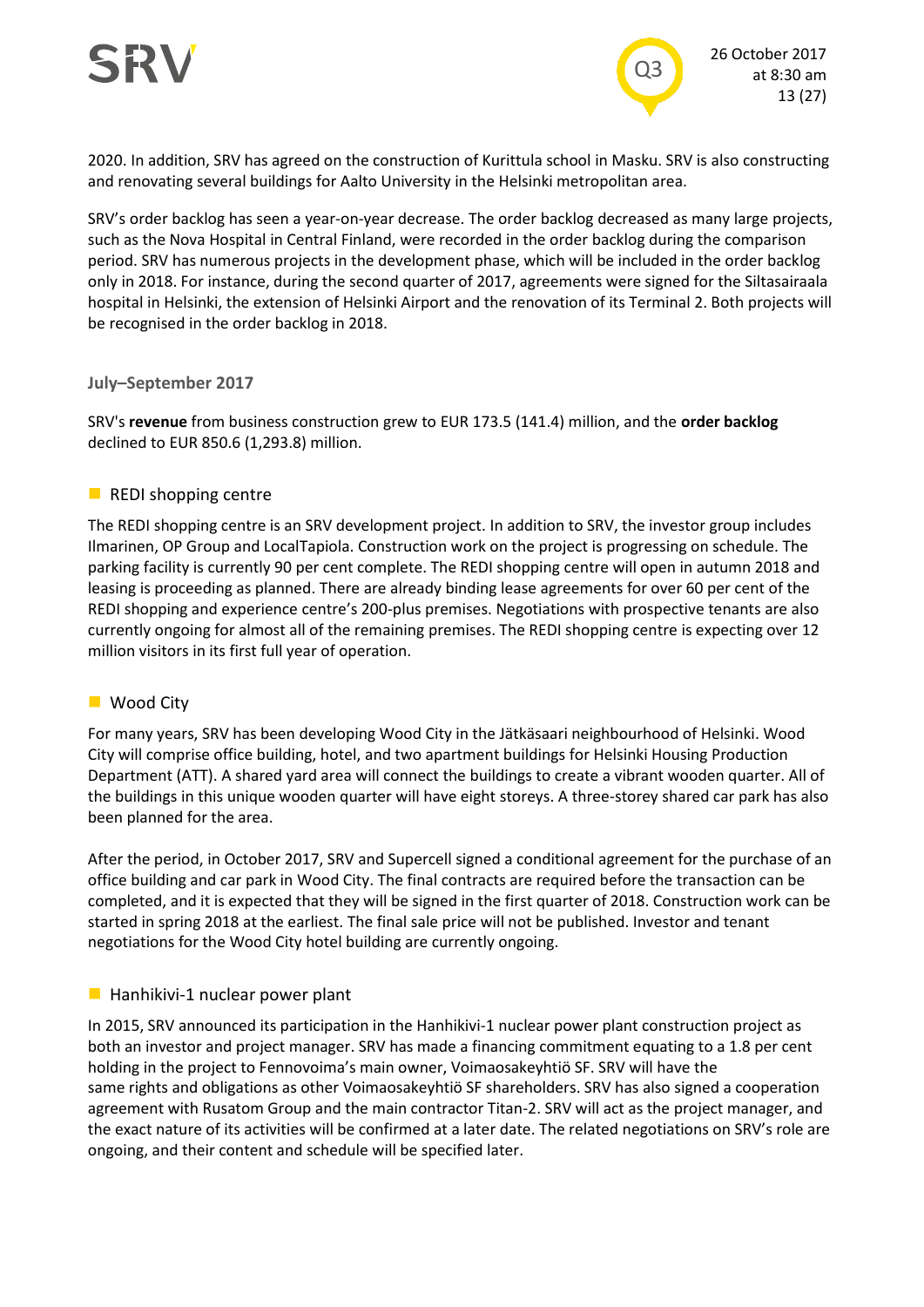



#### **The largest ongoing business construction projects**

| Project,<br>location                                       | <b>SRV total contract</b><br>value, MEUR | Project type    | <b>Completion</b><br>level, % | <b>Completion</b><br>date<br>(estimated) |
|------------------------------------------------------------|------------------------------------------|-----------------|-------------------------------|------------------------------------------|
| <b>DEVELOPMENT</b><br><b>PROJECTS</b>                      |                                          |                 |                               |                                          |
| REDI, shopping centre<br>and parking facility,<br>Helsinki | 390                                      | Retail, parking | 74                            | Q3/2018                                  |
| Aleksintori/Karuselli,<br>Kerava                           | $\ast$                                   | Retail          | 29                            | Q4/2018                                  |
| <b>BUSINESS PREMISES</b>                                   |                                          |                 |                               |                                          |
| <b>Central Finland Hospital</b><br>Nova, Jyväskylä         | 290                                      | Public          | 13                            | Q3/2020                                  |
| TAYS Etupiha, Tampere                                      | 170                                      | Public          | 42                            | Q2/2019                                  |
| Tapiola city centre (Phase<br>2), Espoo                    | $100 +$                                  | Retail          | 6                             | Q1/2020                                  |
| Aalto University, Espoo                                    | 76                                       | Public          | 49                            | Q2/2018                                  |
| Ring Road I, Keilaniemi,<br>Espoo                          | 49                                       | Public          | 55                            | Q4/2018                                  |
| Kaitaa metro station<br>excavation, Espoo                  | 32                                       | Public          | 85                            | Q2/2018                                  |
| Renovation of<br>Lappeenranta University                   | 31                                       | Public          | 67                            | Q4/2018                                  |
| HDC Teliasonera, Helsinki                                  | $\ast$                                   | Industry        | 61                            | Q1/2018                                  |
| New Children's Hospital,<br>Helsinki                       | $\ast$                                   | Public          | 77                            | Q4/2017-<br>Q2/2018                      |
| Autokeskus Konala, Hki                                     | $\ast$                                   | Industry        | 8                             | Q2/2019                                  |
| Jätkäsaari comprehensive<br>school, Helsinki               | $\ast$                                   | Public          | 13                            | Q3/2019                                  |

Situation as of 30 September 2017

\*The value of individual contracts has not been made public.

**Business premises projects that have not yet been included in the order backlog**

| Project,<br><b>location</b> | <b>SRV total</b><br>contract<br>value, EUR<br>million | Project<br>type | <b>Agreement status</b>          | In order<br>backlog<br>(estimate) |
|-----------------------------|-------------------------------------------------------|-----------------|----------------------------------|-----------------------------------|
|                             |                                                       |                 |                                  |                                   |
| <b>BUSINESS PREMISES</b>    |                                                       |                 |                                  |                                   |
| Wood City                   | $\ast$                                                | Commercial      | The final contracts are required | Q1/2018                           |
|                             |                                                       |                 | before the transaction can be    |                                   |
|                             |                                                       |                 | completed, and it is expected    |                                   |
|                             |                                                       |                 | that they will be signed in the  |                                   |
|                             |                                                       |                 | first quarter of 2018.           |                                   |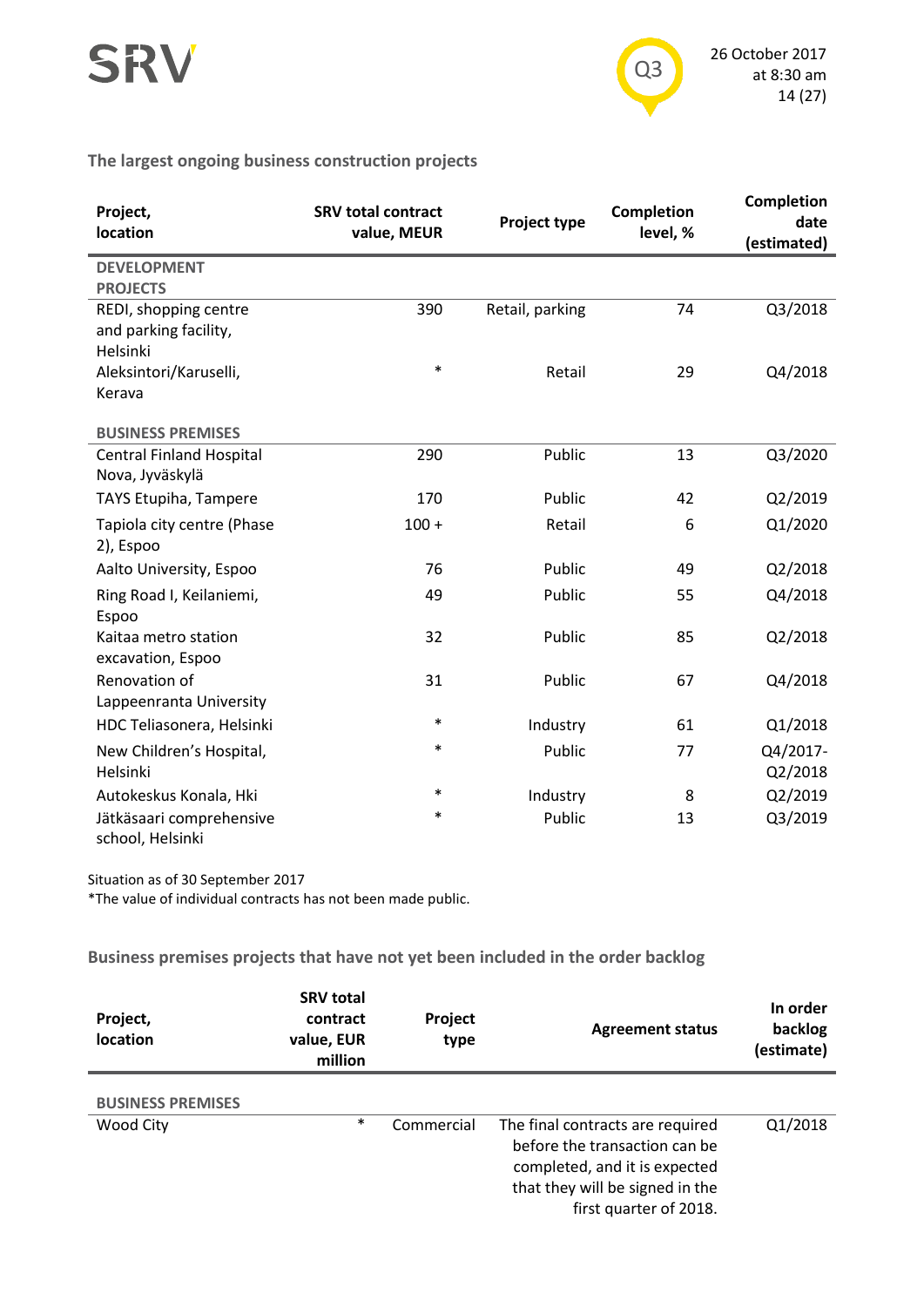



| Siltasairaala hospital,<br>Helsinki                                             | 230        | Public     | Project management contractor<br>agreement signed 6/2017.<br>Construction of the project will<br>begin once a separate<br>construction decision is made<br>after the development phase,<br>which lasts until 12/2017.                                                             | Q1/2018 |
|---------------------------------------------------------------------------------|------------|------------|-----------------------------------------------------------------------------------------------------------------------------------------------------------------------------------------------------------------------------------------------------------------------------------|---------|
| Expansion of the<br>Helsinki Airport and<br>renovation of<br>Terminal 2, Vantaa | $\ast\ast$ | Commercial | SRV has been selected to<br>participate in an alliance project<br>for the expansion of Helsinki<br>Airport and alteration works in<br>the area in front of its Terminal<br>2 (6/2017). The plans will be<br>implemented if Finavia decides<br>to go ahead with the<br>investment. | Q3/2018 |

*\*The total value of the project has not been disclosed.*

*\*\*It is intended that the project development phase and its implementation will be carried out using the alliance model, which has become common in Finland. The total value of the project will be determined during the development phase.*

# **International Operations**

International Operations comprises SRV's construction and property development business in Russia and Estonia. SRV has also expanded its operations to shopping centre management in Russia.

#### **Business environment**

Expectations for the Russian economy have become slightly more positive. Russia's GDP is growing, but at a slow rate. The Bank of Finland Institute for Economies in Transition BOFIT predicts that Russia's GDP will swing to growth of about 1.5 per cent this year, with the price of oil remaining at around its current level. Growth is driven by domestic private demand, and imports are also recovering after having plummeted. Russia's growth is expected to continue to be slow in the next few years. In the short term, the price of oil poses the key risk to economic development, as its variations may slow down or accelerate growth compared to the forecast.

Although favourable developments in the price of oil have strengthened the Russian economy, oil price fluctuations and geopolitical tensions continue to cause uncertainty. The current account surplus has supported the rouble and the real trade-weighted exchange rate of the rouble was 20 per cent stronger in January-August than a year earlier. Pressures on the nominal exchange rate of the rouble have decreased, as the price of oil is expected to remain at around its current level and the outflow of capital from the country has waned. However, the rate of inflation in Russia is slightly faster than in its major trade partner countries, maintaining slight strengthening pressures on the real exchange rate of the rouble. (Source: Bank of Finland Institute for Economies in Transition BOFIT).

SRV has three major shopping centres in Russia, all of which are up and running. Okhta Mall and Pearl Plaza are located in St Petersburg, and 4Daily opened its doors in Moscow in April 2017. SRV is an investor in all of these shopping centres via its associated companies. In all of these shopping centre projects, SRV has been responsible for concept design, been the main contractor, handled the leasing of premises, and taken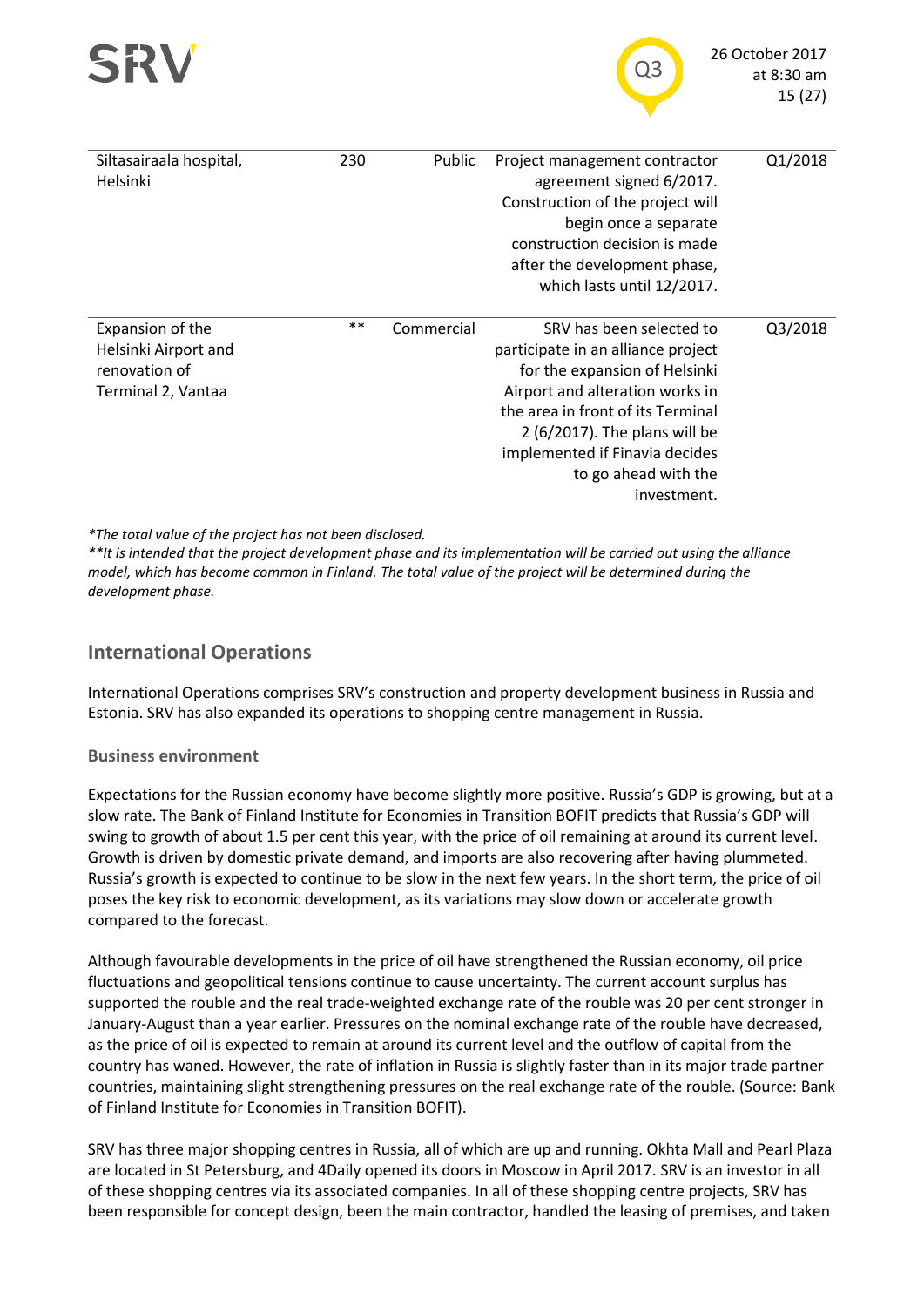

responsibility for marketing. SRV is responsible for the management of completed shopping centres. As SRV owns shopping centres through its associated companies and joint ventures, their revenue is not presented in SRV's consolidated revenue.

| International                   | $1 - 9/$ | $1 - 9/$ |         | change, | $7 - 9/$ | $7 - 9/$ | $1 - 12/$ | previous |
|---------------------------------|----------|----------|---------|---------|----------|----------|-----------|----------|
| <b>Operations (EUR million)</b> | 2017     | 2016     | change  | %       | 2017     | 2016     | 2016      | 12 mo.   |
| Revenue                         | 15.6     | 42.9     | $-27.3$ | $-63.5$ | 4.2      | 12.1     | 52.4      | 25.1     |
| Percentage of associated        | $-11.6$  | $-0.6$   | $-11.0$ |         | $-2.6$   | 1.3      | 8.0       | $-3.0$   |
| companies' profits              |          |          |         |         |          |          |           |          |
| - of which exchange rate        | $-8.4$   | 0.5      | $-9.0$  |         | $-1.5$   | 0.6      | 10.1      | 1.1      |
| gains/losses                    |          |          |         |         |          |          |           |          |
| Hedging expenses                | $-0.4$   | 0.0      | $-0.4$  |         | 0.3      | 0.0      | $-8.8$    | $-9.2$   |
| Operative operating profit      | $-4.4$   | $-1.9$   | $-2.5$  |         | $-1.2$   | 0.6      | $-5.5$    | $-8.0$   |
| Operative operating profit,     | $-27.9$  | $-4.4$   |         |         | $-27.5$  | 4.8      | $-10.5$   | $-31.7$  |
| ℅                               |          |          |         |         |          |          |           |          |
| Operating profit <sup>*</sup>   | $-13.2$  | $-1.4$   | $-11.8$ |         | $-2.4$   | 1.2      | $-4.2$    | $-16.0$  |
| Operating profit, %             | $-84.5$  | $-3.2$   |         |         | $-57.5$  | 9.5      | $-7.9$    | $-63.8$  |
| Order backlog                   | 21.7     | 36.8     | $-15.1$ | $-41.0$ |          |          | 32.4      |          |
|                                 |          |          |         |         |          |          |           |          |
| *) net effect of currency       | $-8.9$   | 0.5      | $-9.4$  |         | $-1.3$   | 0.6      | 1.3       | $-8.0$   |
| exchange fluctuations           |          |          |         |         |          |          |           |          |

#### **January–September 2017**

In the January–September period, **revenue** from International Operations fell to EUR 15.6 (42.9) million, and its share of the Group's revenue declined to two per cent. This decrease was expected, as the bulk of the revenue of International Operations in the comparison period was generated by the construction of the Okhta Mall and 4Daily shopping centres. On the other hand, revenue from shopping centre management is rising gradually. The Okhta Mall opened its doors in St Petersburg in August 2016 and 4Daily opened in Moscow in April 2017. SRV's revenue for January-September mainly comprises finishing work for 4Daily and interior decoration for tenant premises in the Okhta Mall.

**Operative operating profit** from International Operations decreased to EUR -4.4 (-1.9) million. The occupancy rates of the shopping centres owned by associated companies improved, but earnings were burdened by the fact that management and financing expenses after opening were higher than income. One shopping centre was opened in 2016 and the other in 2017. During the construction phase, interest expenses on loans are capitalised, but once the shopping centres are completed the interest expenses are presented in full in the result of the company that owns the property.

**Operating profit** from International Operations decreased to EUR -13.2 (-1.4) million. Operating profit was decreased particularly by the weaker rouble exchange rate, which had an impact of EUR -8.9 million on operating profit. The exchange rate impact is primarily caused by the conversion of euro-denominated loans to roubles. Exchange rate differences with no impact on cash flow vary in each interim report in line with fluctuations in the exchange rate of the rouble. In January-September 2016, SRV's primary operating currency in Russia was still the euro. However, the company's rental operations have become increasingly rouble-based. In accordance with IAS 21, the operating currency of SRV's property-related subsidiaries and associated companies was therefore switched to the rouble in September 2016. This accounting change makes SRV more susceptible to fluctuations in the rouble exchange rate.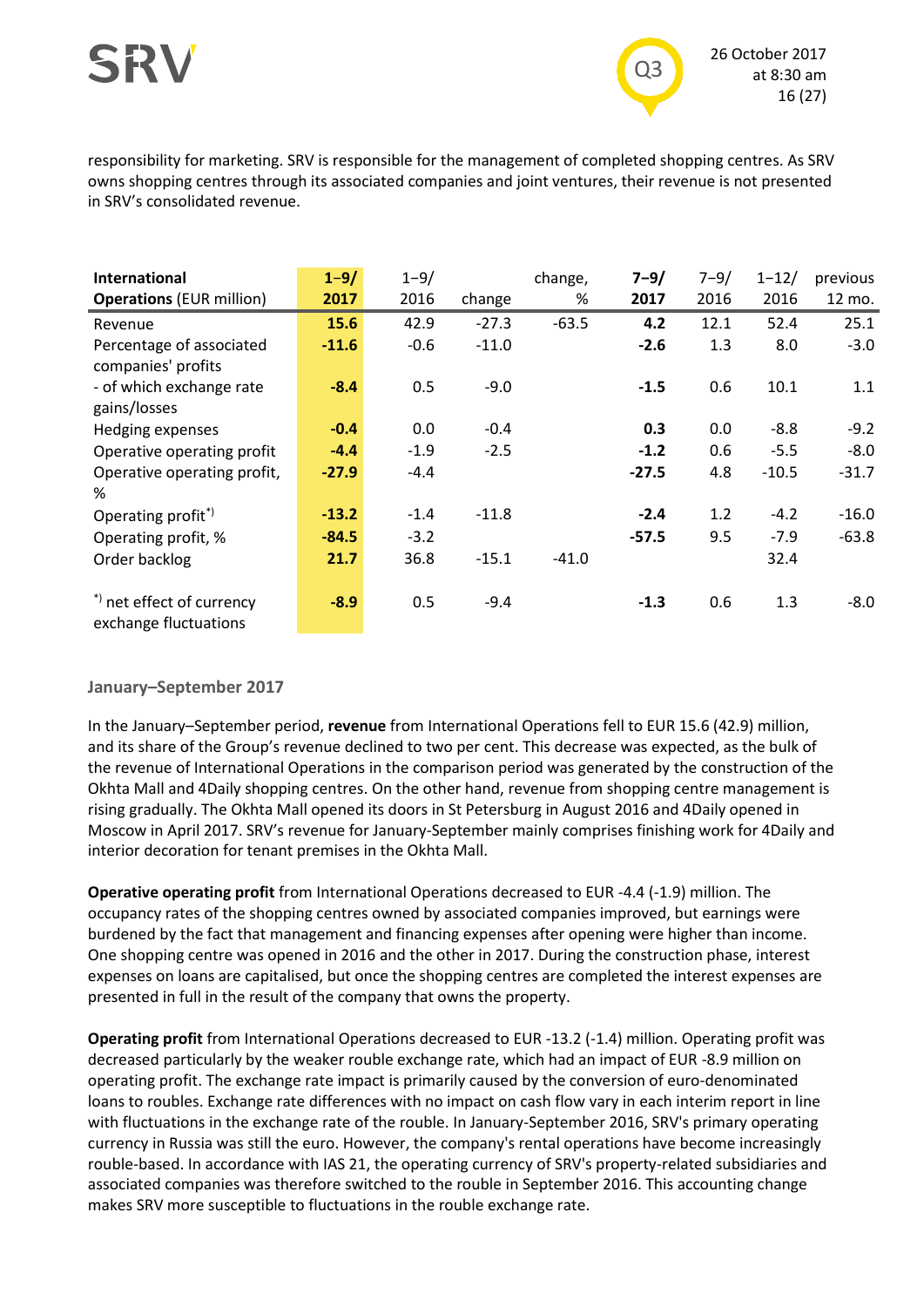

SRV's **share in its associated companies'** profit, which is included in operating profit, was EUR -11.6 (-0.6) million. A weaker rouble exchange rate was the main reason for the lower profits generated by associated companies. A positive aspect of the results of the associated companies is that the operating result of the associated company that owns Pearl Plaza has improved thanks to, for instance, lease agreements that have been renewed under better terms.

The **order backlog** for International Operations fell to EUR 21.7 (36.8) million as no new projects were launched. Planning for new projects is, however, ongoing.

#### **July–September 2017**

The revenue from International Operations fell to EUR 4.2 (12.1) million in the July–September period. Operating profit was EUR -2.4 (1.2) million. Operating profit was impacted particularly by the weaker rouble, which had an impact of EUR -1.3 (0.6) million.

#### **Shopping centres**

#### **Pearl Plaza, St Petersburg**

Visitor numbers and total sales have continued to rise at Pearl Plaza, SRV's other shopping and entertainment centre in St Petersburg. The shopping centre has broken visitor records several times, with no less than an 11 per cent rise in visitors during January-September compared with the comparison period. In August alone, the shopping centre set a new record with 860,000 visitors. One major reason behind the rise in visitor numbers was the start of the school year, when school uniforms and supplies are purchased for students.

Considering the market situation, Pearl Plaza is also performing excellently with respect to its occupancy rate, as it has been fully leased almost continuously. When the shopping centre opened in August 2013, fixed-term contracts of 3-5 years were signed with most tenants, and some of these have now expired or are about to expire. It was possible to improve the terms and conditions of these agreements on their renewal thanks, for instance, to the constant improvement in sales and visitor numbers at the shopping centre. Many renewal negotiations for lease agreements will be held in 2017 and 2018. At the same time it has also been possible to reduce the number of temporary rent discounts that were previously granted.

In January–September, Pearl Plaza's monetary sales increased by 13 per cent (in terms of roubles) and 32 per cent (in terms of euros) compared with the corresponding period of the previous year.

#### **D** Okhta Mall, St Petersburg

The Okhta Mall is located in the heart of downtown St Petersburg, within easy reach of over 1.5 million residents. It is the largest retail project to have been completed in the St Petersburg economic area in recent years. Okhta Mall opened its doors in August 2016 and has been SRV's major project in St Petersburg over the last few years.

Considering the numerous challenges that have been faced in the Russian shopping centre market in recent years, the leasing of premises in Okhta Mall has proceeded according to plan. The shopping centre's occupancy rate stood at about 78 per cent at the end of September, and agreements for a further four per cent of leasable premises are about to be signed. The Okhta Mall is expected to be fully leased by the end of the year 2018.

About 74 per cent of its stores are open. That figure rose significantly when the KARO cinema opened its doors to film goers in August. KARO has leased about 10 per cent (7,000 m<sup>2</sup>) of the Okhta Mall's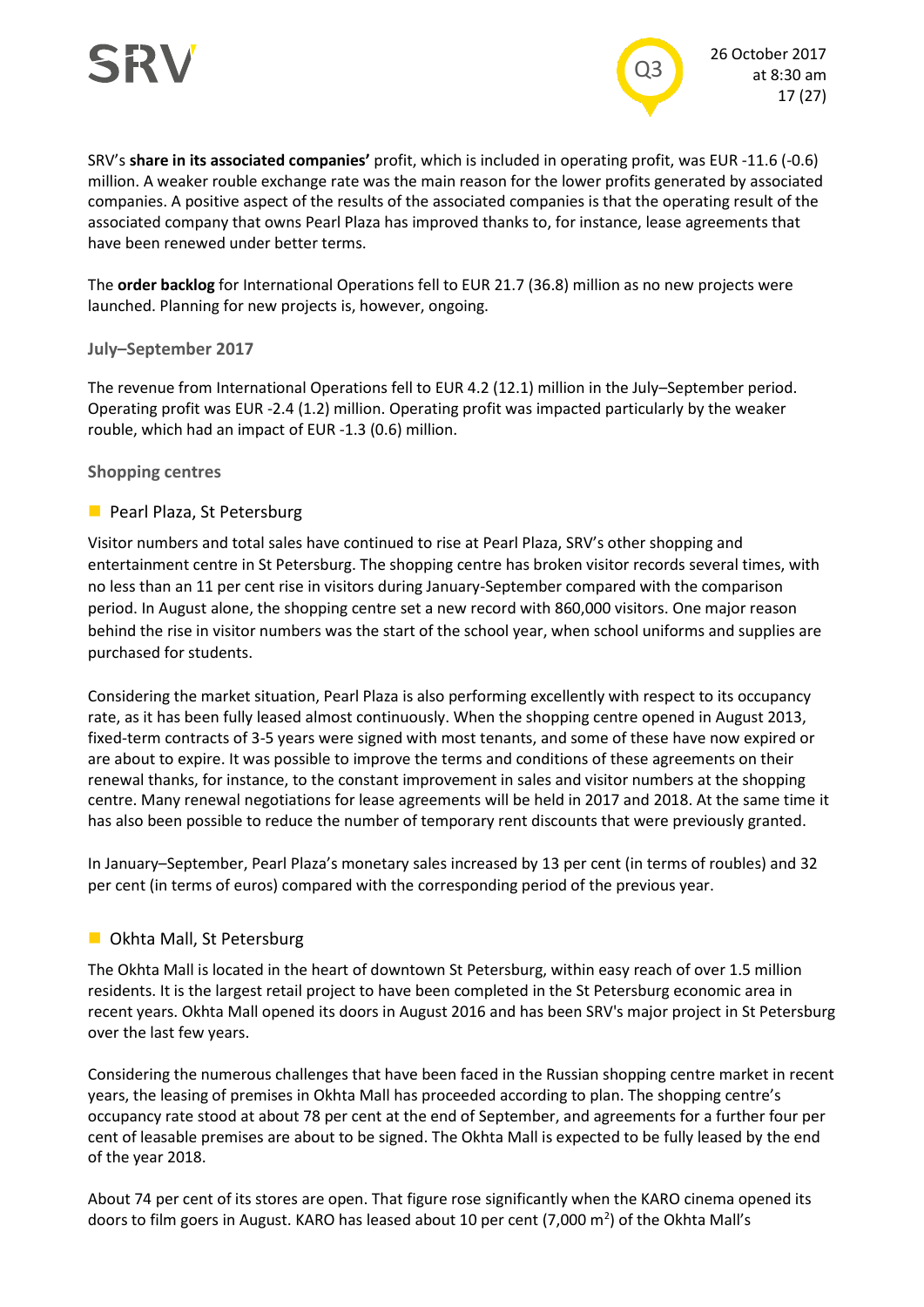

commercial floor area, and is expected to boost visitor numbers. Thanks to the opening of KARO, Okhta Mall saw a record high number of visitors in September, when the shopping centre broke the 570,000 visitors per month mark for the first time. UNIQLO, a clothing chain that opened its doors in the autumn, also brought in visitors.

#### **4Daily, Moscow**

The 4Daily shopping centre opened its doors in Moscow in April 2017. 4Daily is the only shopping centre to be open in Moscow this year.

About 62 per cent of the centre's 25,500 square metres of premises have been leased, with reservations and letters of intent signed for about 9 per cent (9/2017). The shopping centre's anchor tenant is the Russian company Miratorg, whose new concept store is targeted at the middle-class in particular. Other major tenants include Ohana Fitness and the clothing stores Nataly, Tsenopad and Zamania.

About 51 per cent of its stores are open. This is typical in Russia, and is a result of a variety of different operating and sales permits. In SRV's previous shopping centres, stores have opened within about a year or year and a half of the centre's opening, depending on the size of the centre.

#### **Other projects**

SRV owns 50 per cent of the Etmia II office project in downtown Moscow. 75 per cent of the premises had been leased by the end of September.

**The most significant completed projects**

|               | Holding,               |            |                      | <b>Occupancy rate</b> |
|---------------|------------------------|------------|----------------------|-----------------------|
| <b>Site</b>   | %                      | Opened     | Floor area $(m2)$    | 9/2017, %             |
| Pearl Plaza,  | <b>SRV 50</b>          | August     | Gross floor area     | <b>Binding lease</b>  |
| shopping      |                        | 2013       | 96,000               | agreements 100        |
| centre, St    | Shanghai               |            | Leasable area 48,000 |                       |
| Petersburg    | Industrial             |            |                      |                       |
|               | Corporation 50         |            |                      |                       |
| Okhta Mall,   | <b>SRV 45</b>          | August     | Gross floor area     | <b>Binding lease</b>  |
| shopping      | Russia Invest 55 *     | 2016       | 144,000              | agreements 78         |
| centre,       |                        |            | Leasable area 78,000 | Letters of intent and |
| St            |                        |            |                      | reservations 4        |
| Petersburg    |                        |            |                      |                       |
| 4Daily,       | <b>Vicus 26.26</b>     | April 2017 | Gross floor area     | <b>Binding lease</b>  |
| shopping      |                        |            | 52,000               | agreements 62         |
| centre,       | SRV 18.68              |            | Leasable area        |                       |
| <b>Moscow</b> |                        |            |                      | Letters of intent and |
|               |                        |            | 25,500               | reservations 9        |
|               | <b>Blagosostoyanie</b> |            |                      |                       |
|               | 55.06                  |            |                      |                       |

\*Russia Invest's shareholders are Finnish institutional investors. Ilmarinen, Sponda and SRV each own 27 per cent holdings in Russia Invest, Etera owns 13 per cent, and Onvest six per cent.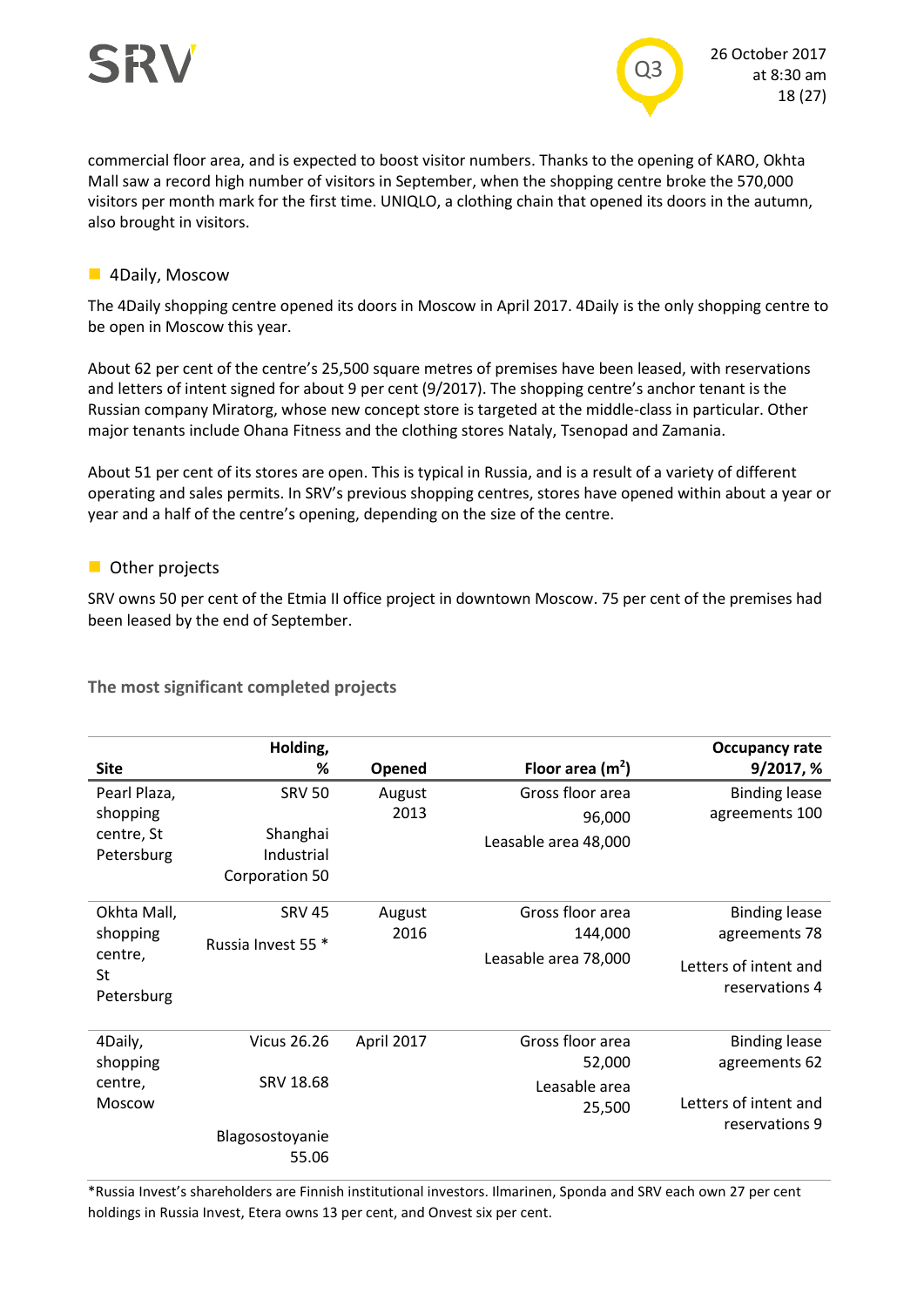



#### **Projects under construction**

#### **Papula, Vyborg**

SRV is building apartment blocks in the Papula district in northern Vyborg. All of the apartments in the first phase, which comprises two apartment buildings, have been sold. Both of the apartment buildings in the second phase were completed in January 2017. Of the 110 apartments, 79 had been sold or reserved by the end of September.

#### **Outlook for operations in Russia**

In Russia, SRV is focusing on leasing and managing already completed locations, and developing its management operations. The shopping centre market still holds great potential, as the rouble's weak exchange rate means that foreign travel has declined among the middle-class, and consumption is therefore focused on Russia. In relation to its population, Russia does not have many modern shopping centres. For example, there are twice as many shopping centres per 1,000 inhabitants in Western Europe than there are in Russia.

SRV is an investor in all of its shopping centre projects through its associated companies. SRV is also responsible for leasing, marketing and managing premises in completed shopping centres.

SRV intends to sell its holdings once the target for rental income is achieved, usually 3–4 years after opening. For example, the Pearl Plaza shopping centre which was opened in 2013 is about to achieve its rental income target.

The Russian real estate market is becoming more active after a number of quiet years, and during this year several large real estate acquisitions have been implemented in Russia. Foreign investors in particular have become active in recent years, and a number of parties have also approached SRV. The financing of SRV's projects is managed through long-term loan agreements, enabling SRV to calmly monitor the improvement of the market situation.

The operating currency for SRV's property companies in Russia was changed from the euro to the rouble in the beginning of September 2016. This means that subsidiaries and associated companies that operate in the Russian property business and have previously been using the euro will now use the rouble as their operating currency. This accounting change will make SRV more susceptible to fluctuations in the rouble exchange rate. The companies affected by the change in operating currency include those that own the Okhta Mall and Pearl Plaza shopping centres. In order to reduce exchange rate risks, part of the loans of associated companies are aimed to be converted to roubles.

### **Group project development**

In accordance with its strategy, SRV is focusing on improving profitability. Development and developercontracted projects are by far the best way to improve profitability, as they generally yield a better margin than traditional contracting. SRV's development projects target growth centres and, in the Helsinki metropolitan area, particularly locations close to rail transport.

#### **Projects close to rail transport**

The capital region's metro line is being expanded to run from Ruoholahti to Espoo via Lauttasaari. In the first phase of the Western Metro, a 14-km rail line will be completed from Ruoholahti to Matinkylä, with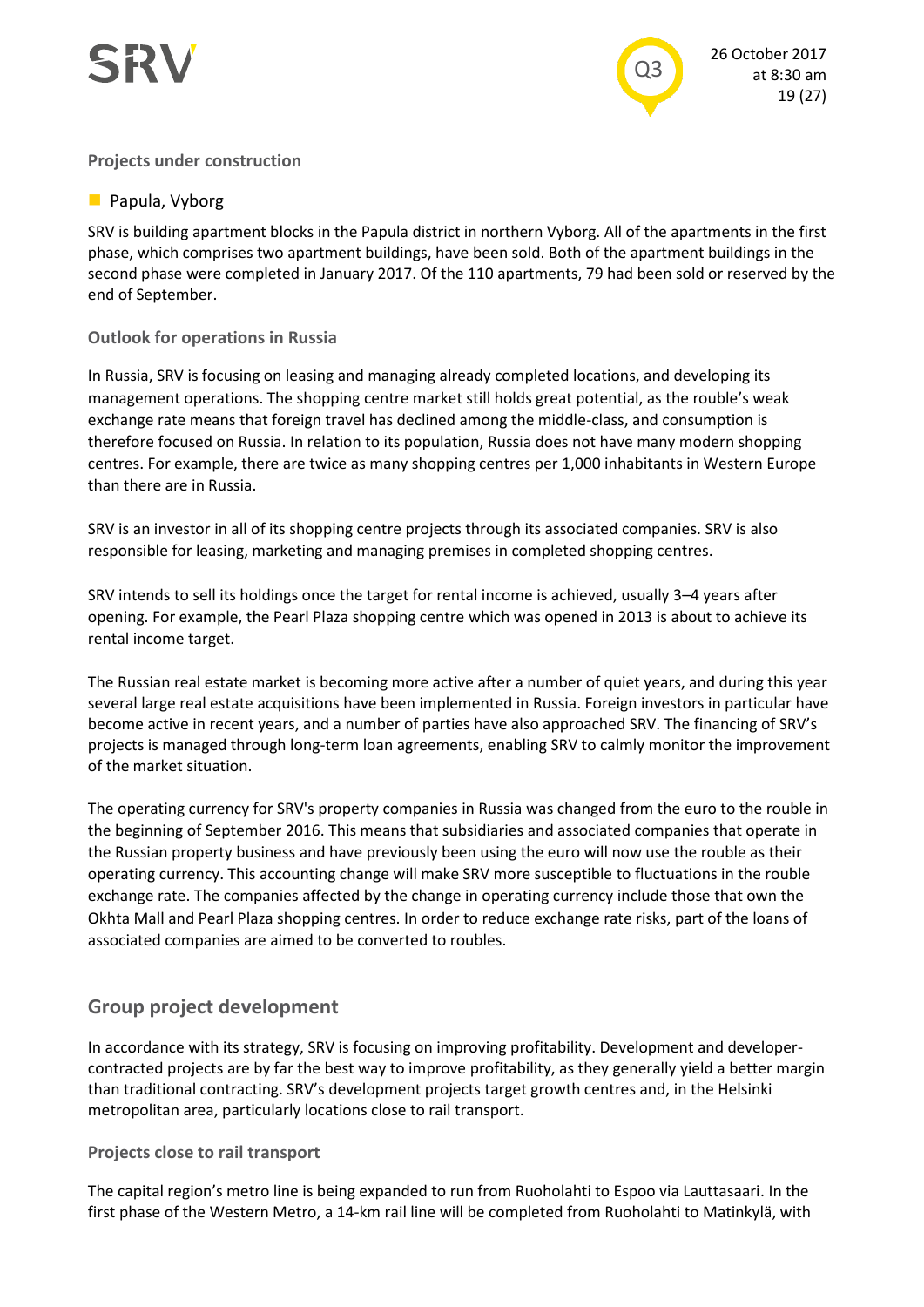

eight new stations. SRV has numerous projects along the route of this metro line. The Western Metro completion schedule has been revised during the project. Even though the schedule has fallen behind due to factors beyond SRV's control, areas next to the metro line are currently being designed and built. For example, SRV has built the Koivusaari metro station and excavated both the Otaniemi metro tunnel and the Kaitaa station and rail line.

#### **Kivenlahti**

In January 2016, the Trade and Competitiveness Division of the Espoo City Board reserved an area for SRV and VVO Group Plc to design the Kivenlahti Metro Centre. This area is located between Länsiväylä and Kivenlahdentie, and will form a key section of the future Kivenlahti Metro Centre. The plans for the area comprise about 1,300 housing units and about 45,000 m2 of commercial, office and service premises, plus park-and-ride spaces. Construction will begin once zoning has been completed – current estimate 2018– 2019 – and the Metro Centre is scheduled for completion in 2020. The city plan proposal for the area was put on display in August 2017.

#### **Espoonlahti**

Apartments covering approximately 100,000 square metres of floor area will be built next to the forthcoming Espoonlahti metro station (Espoonlahden keskus/Mårtensbro). SRV is seeking a holding of around 30 per cent. This is currently a planning reservation. The City of Espoo has leased the plot to serve as provisional premises for the Lippulaiva shopping centre until 2020. The plan for the Espoonlahti Centre was approved by the City Council in January 2017.

#### **Keilaniemi**

SRV is forging ahead with its residential tower project in Keilaniemi, Espoo. Four towers and a parking facility are planned for Keilaniemi. The area's city plan is in force, and progress now hinges on tunnelling and traffic arrangements for Ring Road I, which SRV is currently implementing.

As part of the overall plan, Espoo City Board's Trade and Competitiveness Division decided in spring 2016 to sell two residential plots in Keilaniemi to SRV. Preliminary contracts on the sale of these plots were signed in May 2016. On 18 October 2017, after the period, the Administrative Court of Helsinki dismissed a complaint made about the sale of the plots. The decicion has not came into force yet. SRV has not as yet made a final decision on the construction of the towers. If realised, the Keilaniemi Towers would be the tallest residential buildings in Finland, with the tallest soaring to a height of almost 145 metres.

#### **Raide-Jokeri Vermonniitty**

Raide-Jokeri is a rapid tramline that will link Itäkeskus in Helsinki to Keilaniemi in Espoo. It will also enable numerous residential sites to be built along the line. For instance, SRV is planning to build housing in the vicinity of the future Vermonniitty station in cooperation with SATO and Ilmarinen. A total of almost 2,000 housing units will be built on the plot. Construction and sales of the first residential building, Piruetti, have begun. SRV also has a planning reservation for the Säterintorni plot, where the company plans to build housing and an office building.

#### **Other projects**

#### **Lapinmäentie**

The Lapinmäentie project in Munkkivuori, Helsinki, is proceeding well and SRV will continue to develop the Lapinmäentie area in accordance with the city plan approved in August 2016. Seven new residential towers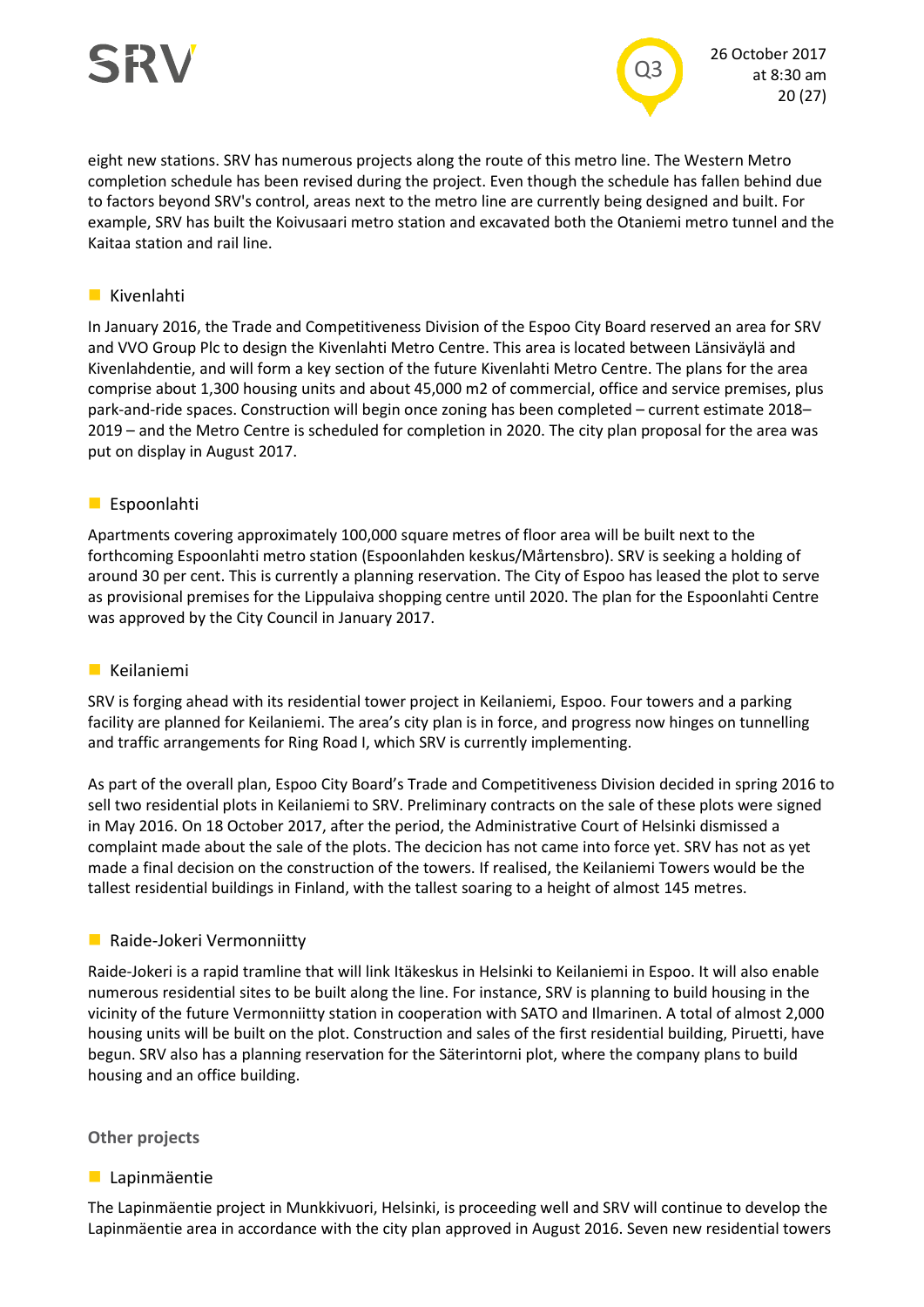

are planned for the area in addition to the existing Tower A, which will remain. It is planned that the new residential towers will contain over 700 apartments; the construction of 200 of these units is scheduled to begin in summer 2018. Different concepts are currently being considered for Tower A, and it may contain shops, services and office space. A demolition permit for the site, known as the Pohjola building, became valid in September, and internal demolition work started after the period, at the beginning of October.

#### **Bunkkeri in Jätkäsaari**

SRV is highly involved in revitalising the Jätkäsaari district of Helsinki. It is intended that Bunkkeri will be a 13-storey landmark in Jätkäsaari, featuring a wide range of fitness facilities, a swimming hall, and about 300 housing units. The City Council selected SRV as the developer and new owner of Bunkkeri in May 2016. The total value of the real estate transaction was approximately EUR 23 million. SRV already has a building permit for the fitness facilities. It was intended that the fitness facilities would be leased to the City of Helsinki, with the handover scheduled for May 2019. The first housing units were planned to be completed in 2019.

In September, the Administrative Court of Helsinki overturned an acquisition decision that had been made in 2016 concerning the sale of Bunkkeri to SRV. SRV is following how the city is proceeding with the issue.

#### **Tampere Central Deck and Arena**

In summer 2016, the City of Tampere and SRV signed an implementation agreement for the Tampere Central Deck and Arena project. The project is designed to be built in the heart of Tampere on top of the railway station. It includes a multi-purpose arena, residential towers, office and business premises, a hotel and apartment buildings in Ranta-Tampella. The project is valued at a total of about EUR 500 million.

After the period, in October 2017, SRV and its investor partners in the project, LocalTapiola and OP Financial Group's insurance and pension insurance companies, signed a joint venture agreement. At the same time and on behalf of the project company, SRV signed a shareholder agreement for the multipurpose arena with the City of Tampere. The project's investment partners will become shareholders in the project company when the final investment decision has been made.

As previously announced, the shareholder agreement is conditional on the approval of a state subsidy and the fulfilment of the other preconditions. After the end of the review period, on 17 October 2017, the Government proposed granting a subsidy to the project in its third supplementary budget of the year. It is expected that the final subsidy decision will be made in the near future.

In October, the banks participating in the financing of the arena and the first cooperation agreements were also announced. Nordea, OP Tampere, Handelsbanken and LocalTapiola (Yritysrahoitus I Ky) are on board as financiers of the arena. The arena hotel will be managed by Lapland Hotels and restaurant services by Restamax. In addition, the Finnish Elite League ice hockey teams Tappara and Ilves signed a cooperation agreement with the Deck and Arena project.

According to the current schedule, the entire project will be completed in 2023. Construction of the Southern Deck and arena is scheduled to begin during 2017. Preparatory work is already under way on the plot. The final schedule will be updated when the investment decision is made. The aim is to secure a final decision on the investment in 2017.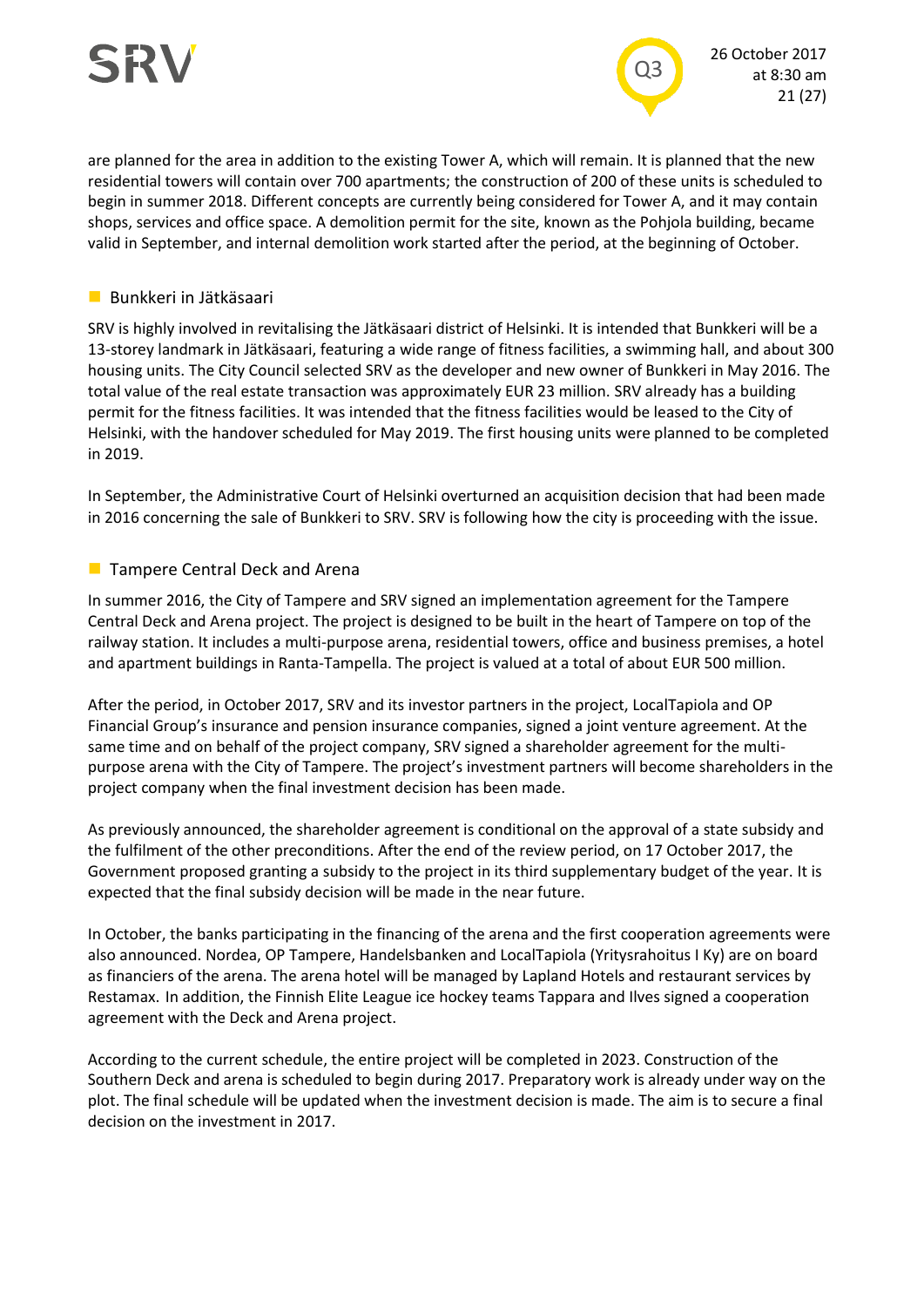

| Land reserves<br>30 September 2017                                                     | <b>Business</b><br>construction | <b>Housing</b><br>construction | <b>International</b><br><b>Operations</b> | Total |
|----------------------------------------------------------------------------------------|---------------------------------|--------------------------------|-------------------------------------------|-------|
| <b>Unbuilt land areas and</b><br>land acquisition commitments                          |                                 |                                |                                           |       |
| Building rights <sup>1)</sup> , 1,000 m <sup>2</sup><br>Land development<br>agreements | 154                             | 253                            | 716                                       | 1,123 |
| Building rights <sup>1)</sup> , 1,000 m <sup>2</sup>                                   | 114                             | 197                            | 0                                         | 312   |

 $1)$ Building rights also include the estimated building rights/construction volume of unzoned land reserves and land areas covered by agreements in projects that are wholly or partly owned by SRV.

Land reserves have declined by about 51,000  $m^2$  (-4%) compared to 31 December 2016.

# **Financing and financial position**

|                       | 30               | 30        |           | 31       |
|-----------------------|------------------|-----------|-----------|----------|
| IFRS,                 | <b>September</b> | September |           | December |
| <b>EUR million</b>    | 2017             | 2016      | Change, % | 2016     |
| Equity ratio, %       | 34.0             | 37.8      | $-10.2$   | 38.3     |
| Gearing ratio, %      | 123.4            | 99.7      | 23.8      | 83.4     |
| Shareholders' equity  | 274.4            | 285.8     | $-4.0$    | 295.3    |
| Invested capital      | 634.9            | 608.7     | 4.3       | 596.2    |
| Net interest-bearing  | 338.7            | 285.0     | 18.8      | 246.3    |
| debt                  |                  |           |           |          |
| Interest-bearing debt | 360.5            | 322.9     | 11.7      | 300.9    |
| - of which short-term | 88.9             | 83.7      | 6.2       | 73.7     |
| - of which long-term  | 271.6            | 239.2     | 13.5      | 227.2    |
| Cash and cash         | 21.8             | 37.9      |           | 54.6     |
| equivalents           |                  |           |           |          |
| Unused binding        | 122.0            | 122.0     | 0.0       | 122.0    |
| liquidity limits and  |                  |           |           |          |
| account limit         |                  |           |           |          |
| agreements            |                  |           |           |          |
| Unused project loans  | 11.3             | 97.5      | $-88.4$   | 47.5     |
| that can be drawn     |                  |           |           |          |
| immediately           |                  |           |           |          |

At the end of the review period, the Group's financing reserves totalled EUR 155.1 million with the Group's cash assets amounting to EUR 21.8 million, and open-ended account limits and committed undrawn financing reserves and loans to EUR 133.3 million. In addition, EUR 18.5 million of the EUR 100 million commercial paper programme remains unused.

In June, SRV signed a long-term, binding liquidity arrangement of EUR 100 million with a Nordic banking syndicate. This replaces the syndicated credit limit agreement of 2014. The same banking syndicate is also arranging the new liquidity arrangement. The new loan arrangement matures on 16 June 2020.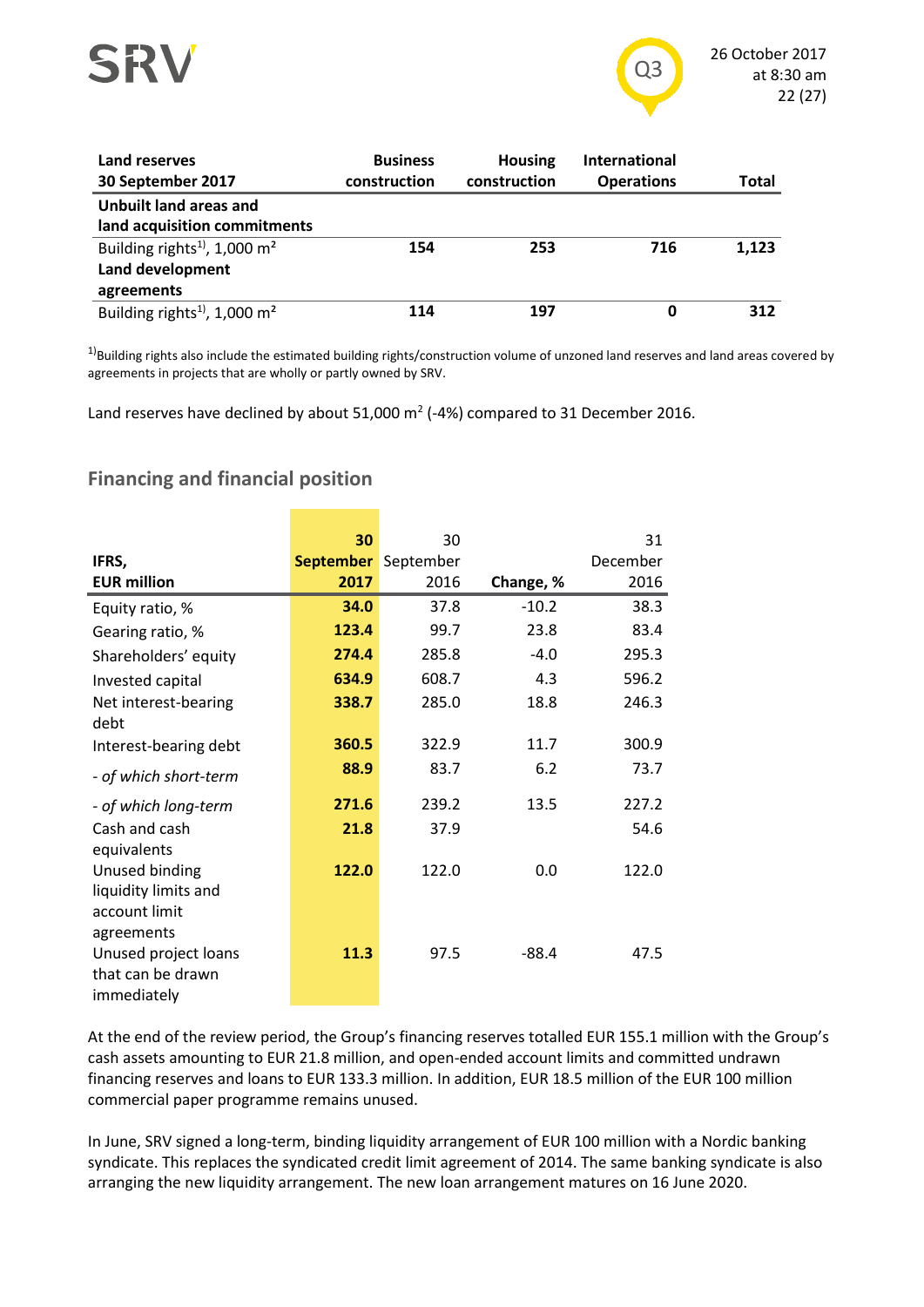

SRV's financing agreements contain standard covenants. The financial covenants are equity ratio (also based on percentage of completion), gearing, liquidity, and the interest coverage ratio. The interest coverage ratio is the ratio of the Group's operating margin (EBITDA) to its net financial expenses. The interest cover ratio is tested only if and when new loan financing is withdrawn; the covenant does not prevent the refinancing of existing sources of financing.

Net interest-bearing debt totalled EUR 338.7 (285.0) million at the end of the review period. Net interestbearing debt saw year-on-year growth of EUR 53.7 million. Housing corporation loans account for EUR 82.0 (54.2) million of the interest-bearing debt. Cash flow from operating activities was EUR -76.6 (-54.5) million and net cash flow from investing activities was EUR -5.6 (-8.9) million. In particular, plot acquisitions and an increase in incomplete housing in Finland had an unfavourable impact on net cash flow from operating activities. The cash flow from financing activities for the comparison period was impacted by the renewal of the hybrid loan in 2016 and the withdrawal of a new EUR 100 million bond.

Net financial expenses since the beginning of year totalled EUR -10.4 (-14.5) million. Net financial expenses were greatly reduced by the positive fair value revaluation of a ten-year interest rate hedge by EUR 2.0 million (-7.8) and the capitalisation of interest on incomplete production. When the 10-year interest level rises from its current level, a positive change in fair value will be recognised in the income statement, and vice versa. EUR 1.3 (1.4) million in interest expenses have been capitalised in accordance with IAS 23 since the beginning of the year.

SRV's investment commitments totalled EUR 33.3 (56.9) million, and mainly consisted of investments in Fennovoima's Hanhikivi-1 project and the REDI project.

The operating currency for SRV's property companies in Russia was changed from the euro to the rouble during 2016. This means that subsidiaries and associated companies that operate in the Russian property business and have previously been using the euro will now use the rouble as their operating currency. This accounting change makes SRV more susceptible to fluctuations in the rouble exchange rate through translation differences. The weakening rouble led to translation differences of EUR -5.9 (5.2) million, which impacted both shareholders' equity and the comprehensive result for the period. In addition to currency exchange rate losses of EUR -1.9 (0.5) million in financial income and expenses, the Group also entered similarly derived currency exchange rate losses of EUR 8.4 (0.5) million with no cash flow impact under the profit accounted for by associated companies, which are due primarily to the conversion of currencydenominated loans to roubles. Currency exchange rate losses were increased by EUR 0.4 million (EUR 0.0 million) in hedging expenses.

|                                 | <b>30 September</b> | 30<br>September | Percentage of<br>Group personnel,<br>30 September |
|---------------------------------|---------------------|-----------------|---------------------------------------------------|
| Personnel by business area      | 2017                | 2016            | 2017, %                                           |
| <b>Operations in Finland</b>    | 892                 | 803             | 78                                                |
| <b>International Operations</b> | 159                 | 204             | 14                                                |
| Other operations                | 97                  | 97              | 8                                                 |
| Group, total                    | 1.148               | 1.104           | 100                                               |

# **Personnel**

SRV's payroll increased steadily, and at the end of September the company had 1,148 (1,104) employees, of whom 917 (852) on average were salaried employees. Growth has been robust in Operations in Finland thanks to progress in numerous large-scale projects, such as REDI, Hospital Nova in Central Finland, and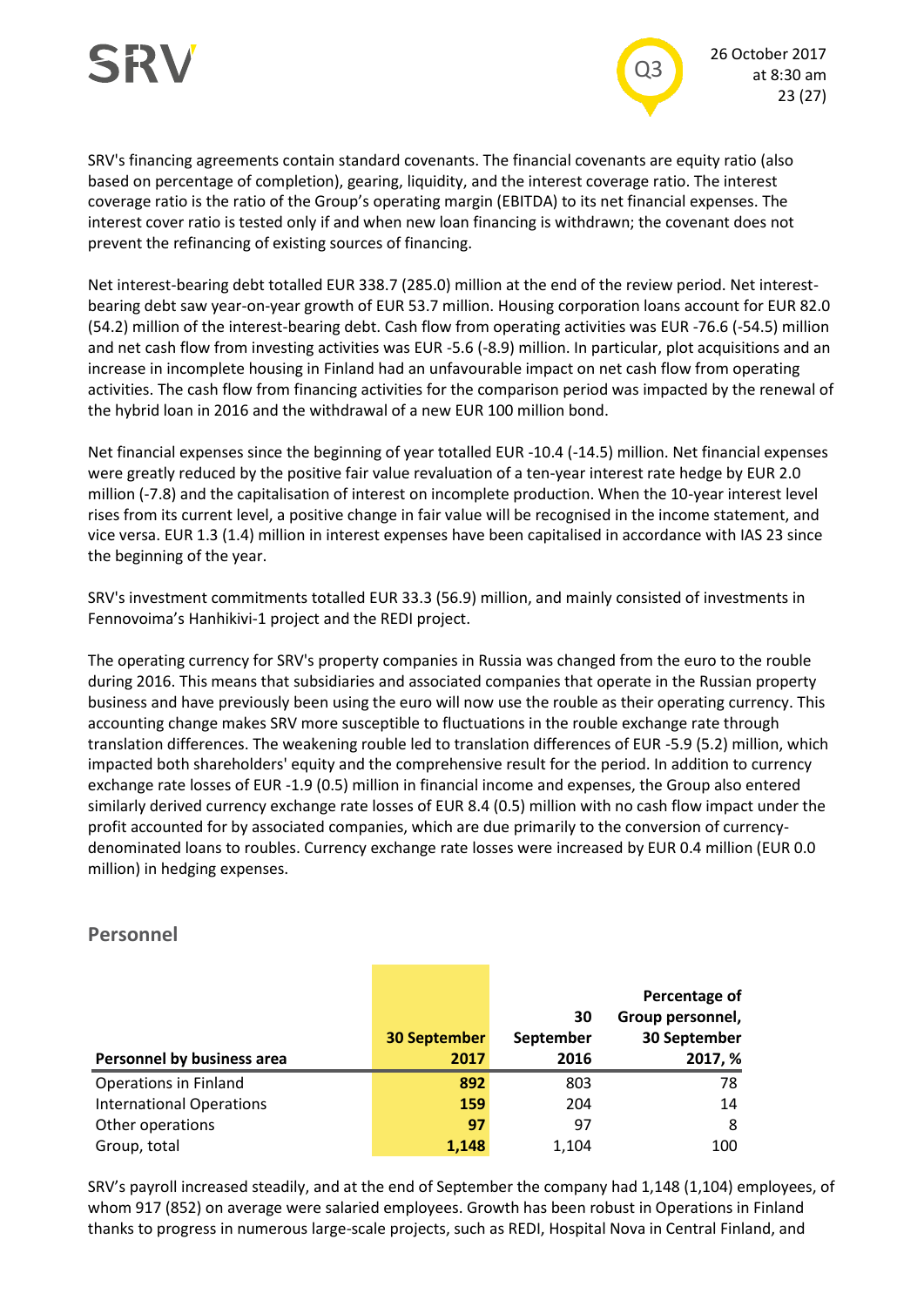

TAYS front yard. The number of employees in International Operations has declined due to the completion of the Okhta Mall and 4Daily shopping centres. The parent company had 68 (65) salaried employees at the end of the review period.

#### **Risks, risk management and corporate governance**

SRV has published a separate Corporate Governance Statement in its 2016 Annual Report and on the company's website. Detailed information about the company's business risks and risk management has been provided in the 2016 Notes to the Financial Statements and Annual Report, and also on the company's website.

The most significant risks currently concern the REDI project, the Russian economy, and the rouble exchange rate.

Previously, SRV's operating currency in Russia has primarily been the euro. However, the company's rental operations have become increasingly rouble-based. In accordance with IAS 21, the operating currency of SRV's property-related subsidiaries and associated companies was therefore switched to the rouble during 2016. This accounting change will make SRV more susceptible to fluctuations in the rouble exchange rate. The companies affected by the change in operating currency include those that own the Okhta Mall and Pearl Plaza shopping centres. In its Russian business, fluctuations in the rouble exchange rate expose SRV to translation and transaction risks.

A ten per cent weakening or strengthening of the rouble against the euro at the reporting date would have had an impact of about EUR 11 million on the Group's equity translation differences. SRV's transaction risk largely comprises the euro-denominated loans of associated companies that are partly owned by SRV. In order to reduce exchange rate risks, part of the loans of associated companies will be converted to roubles. A 10 per cent change in these would correspondingly have an impact of about EUR 13 million on SRV's earnings.

In order to improve comparability in the case of actual earnings, as from 20 July 2017 SRV has adopted the new concept of "operative operating profit". It differs from the IFRS definition of operating profit in that it eliminates the calculated currency exchange differences included in financial items in Russian operations and their potential hedging impacts.

# **Corporate governance and the decisions of the Annual General Meeting**

The Annual General Meeting (AGM) of SRV Group Plc was held on 23 March 2017. The AGM adopted the Financial Statements and granted release from liability to the members of the Board of Directors and the President & CEO for the financial year 1 January–31 December 2016.

#### **Dividends paid**

As proposed by the Board of Directors, a dividend of EUR 0.10 per share was approved. The record date was 27 March 2017 and the dividend was paid on 3 April 2017.

#### **The Members and Chair of the Board of Directors**

The AGM verified that the Board of Directors shall have six (6) members. **Minna Alitalo**, **Olli-Pekka Kallasvuo**, **Ilpo Kokkila**, and **Timo Kokkila** were re-elected to the Board of Directors. **Juhani Elomaa** and **Juhani Hintikka** were elected as new members. Ilpo Kokkila was elected as Chair of the Board.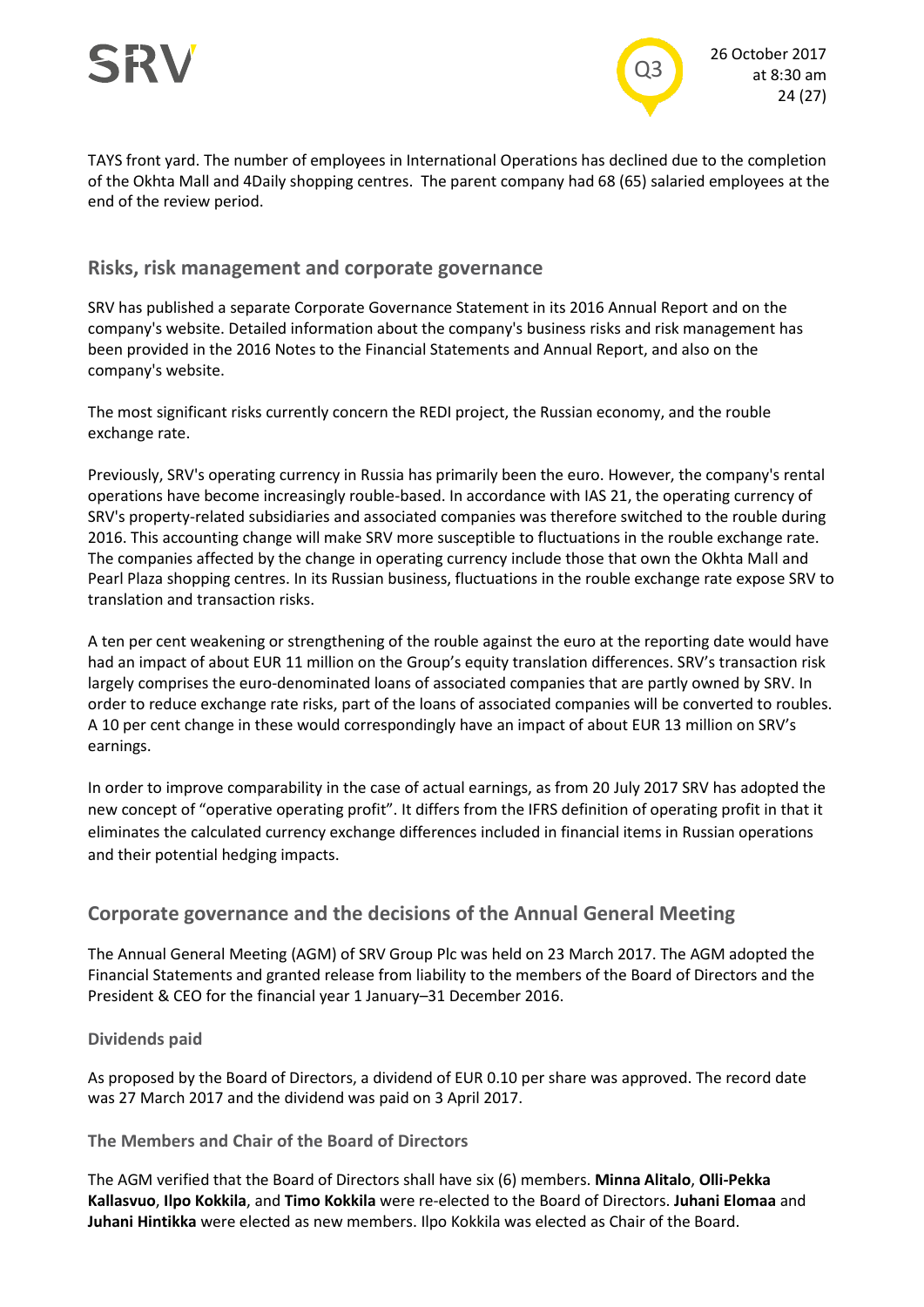

#### **Auditor**

The authorised firm of public accountants PricewaterhouseCoopers Oy was elected as the company's auditor for the next term of office, which ends at the conclusion of the 2018 Annual General Meeting. PricewaterhouseCoopers Oy has announced that **Samuli Perälä,** Authorised Public Accountant, will serve as chief auditor.

# **Authorisation to decide on the acquisition of treasury shares**

The AGM authorised the Board of Directors to decide on the acquisition of the company's own shares, using the company's unrestricted equity. This share acquisition will reduce the company's distributable equity.

The Board was authorised to acquire a maximum of 6,049,957 of the company's own shares in such a manner that the number of shares acquired on the basis of this authorisation, when combined with the shares already owned by the company and its subsidiaries, does not at any given time exceed 6,049,957 shares, or 10 per cent of all shares of the company.

Based on this authorisation, the Board may acquire a maximum of 6,049,957 shares in public trading arranged by Nasdaq OMX Helsinki Oy at a market price valid at the moment of acquisition, as well as a maximum of 500,000 SRV shares issued on the basis of incentive schemes to individuals employed by SRV Group, either without consideration or for no more than the price at which an individual within the sphere of an incentive scheme is obliged to convey a share, such that the maximum number of acquired shares nevertheless remains at 6,049,957.

The aforementioned authorisations include the right to acquire shares other than in proportion to the holdings of shareholders. Shares acquired on the basis of this authorisation may be acquired in one or several instalments.

Treasury shares can be acquired for use as payment in corporate acquisitions, when the company acquires assets relating to its business, as part of the company's incentive programmes, or to be otherwise conveyed, held or cancelled.

The authorisations as described above shall be in force for 18 months from the AGM's decision and cancel the authorisation granted by the AGM to the Board of Directors on 22 March 2016. The Board of Directors shall decide on all other terms relating to the acquisition of shares.

### **Amendment to the Articles of Association**

In accordance with the Board of Directors' proposal, Section 8 of the company's Articles of Association was amended as follows:

*Section 8 The company's auditor must be a firm of Authorised Public Accountants approved by the Finnish Patent and Registration Office, and the chief auditor must be an Authorised Public Accountant. The auditor's term of office runs until the end of the following Annual General Meeting.*

# **The organisation of SRV Group Plc's Board of Directors and the composition of its Committees**

SRV Group Plc's Board of Directors held its organisational meeting on 23 March 2017. **Olli-Pekka Kallasvuo** was selected as Vice Chair of the Board of SRV Group Plc. **Minna Alitalo** was elected as Chair and **Juhani**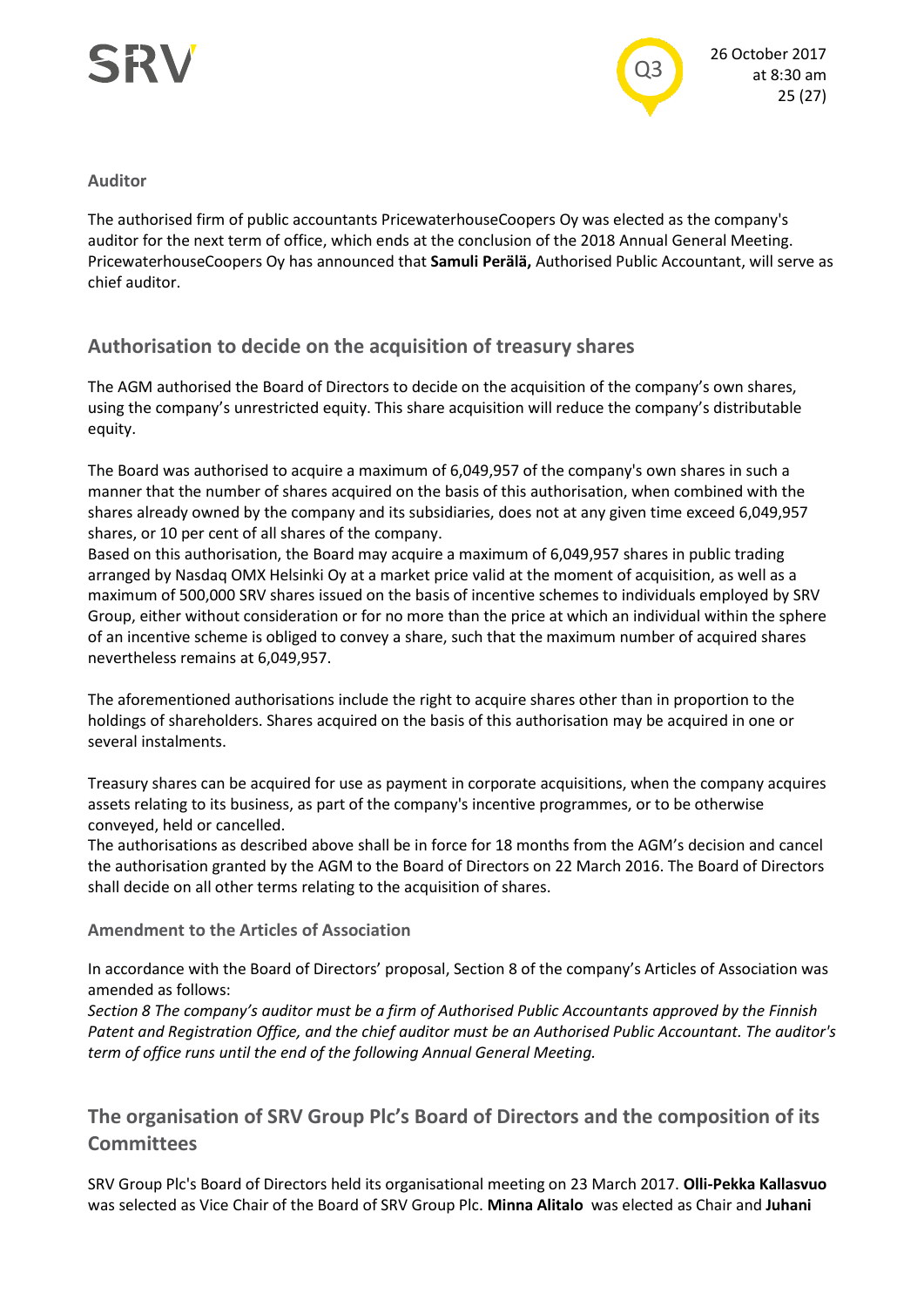

**Elomaa** and **Timo Kokkila** as members of the Audit Committee. **Ilpo Kokkila** was elected Chair and **Juhani Hintikka** and **Olli-Pekka Kallasvuo** as members of the HR and Nomination Committee.

**SRV Group Plc allocated treasury shares as part of a multi-year incentive scheme.**

On 2 February 2017, SRV Group Plc decided to allocate a total of 206,476 of its treasury shares to members of its share-based incentive scheme without consideration and in accordance with the terms and conditions of the scheme. The earnings period for the scheme was the calendar years 2014–2016.

The allocation of shares using a directed share issue without payment was based on the authorisation given by the Annual General Meeting of SRV Group Plc on 22 March 2016. Further information about the sharebased incentive scheme can be found in a stock exchange release published on 20 February 2014.

# **Shares and shareholders**

SRV Group Plc's share capital is EUR 3.1 million. The share has no nominal value and the number of shares outstanding is 60,499,575. The company has one class of shares. SRV had a total of 7,457 shareholders on 30 September 2017.

The closing price at OMX Helsinki on 30 September 2017 was EUR 4.41 (EUR 4.40 on 30 September 2016, change +0.2%). The highest share price during the review period was EUR 5.74 and the lowest EUR 4.17. At the end of the period, SRV's equity per share excluding the hybrid bond was EUR 4.63. On 30 September 2017, SRV had a market capitalisation of EUR 263 million, excluding the Group's treasury shares. 4.9 million shares were traded during the review period with a trade volume of EUR 23.5 million.

At the end of September, the Group held 918,599 shares (1.5 per cent of the total number of the company's shares and votes). During 2017, SRV Group Plc has surrendered 206,476 treasury shares to implement its share-based incentive scheme.

# **Financial objectives**

SRV's strategy and all of its operations are guided by the 2017–2020 strategic financial objectives that were approved in February 2017:

- During the strategy period, the company will seek to outpace industry growth using large-scale projects
- The operating profit margin will rise to more than 8 per cent by the end of the strategy period
- Return on equity will be at least 15 per cent by the end of the strategy period
- Return on investment will rise to at least 12 per cent by the end of the strategy period
- Our equity ratio will remain above 35 per cent
- We are seeking to make a dividend payment equivalent to 30–50 per cent of the annual result, taking into account the capital needs of business operations.

The achievement of these strategic objectives will be based on weak but steady economic growth in Finland, and Russia's economy stabilising at a slightly stronger level. Substantial growth in SRV's developercontracted projects is also required. Our operations in Russia have now entered the shopping centre management phase. We will continue developing new projects that can be launched when the Group's capital structure allows and the sites' financial criteria are fulfilled.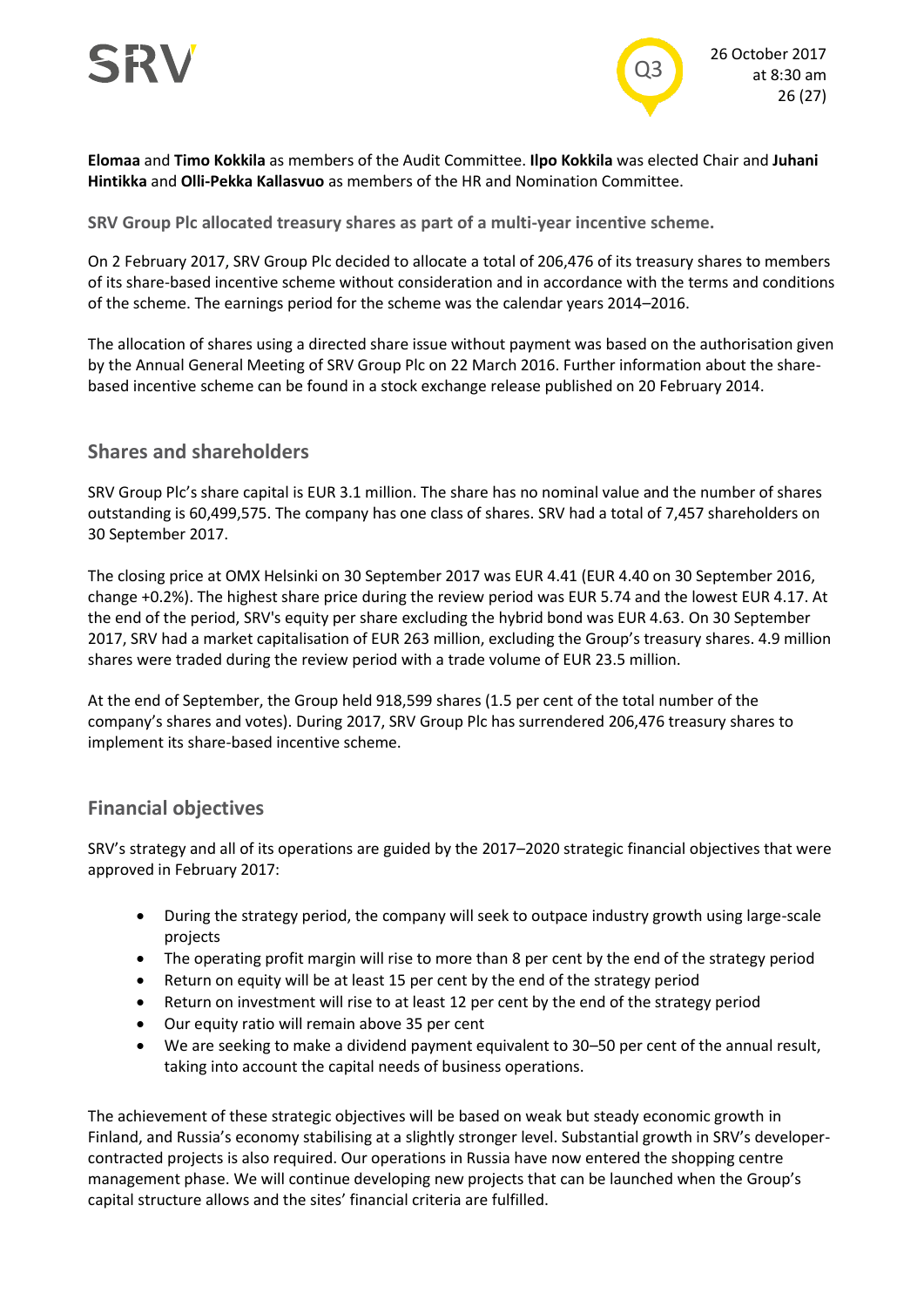



Our profitability targets will be achieved by boosting the efficiency of our own operations and the more prudent selection of new projects with regard to profitability and capital commitment.

# **Outlook for 2017**

In addition to general economic trends, SRV's revenue and result in 2017 will be affected by several factors, such as: the trend in the exchange rate of the rouble; the recognition as income upon delivery of SRV's own projects; the part of the order backlog that is continuously recognised as income consisting mainly of lowmargin contracting; trends in the order backlog's profit margins; the sales volume of developer-contracted housing and the completion schedules of the properties; and the launch of new contracts and owndevelopment projects. SRV's largest project is the REDI project in Kalasatama.

Although developer-contracted housing will be completed on a steadier schedule in 2017 than in 2016, a significant part of operating profit will be made in the second half of the year. Based on current schedules, SRV estimates that a total of 816 developer-contracted housing units will be completed during 2017.

Full-year consolidated revenue for 2017 is expected to grow compared with 2016 (revenue EUR 884 million). If the rouble exchange rate remains at the level prevailing at the end of the second quarter of 2017, operating profit is expected to weaken, but operative operating profit to improve, compared with 2016 (operating profit EUR 27.7 million and operative operating profit EUR 26.3 million). However, our strategic target for profitability will only be reached towards the end of the strategic period, in 2019–2020.

The operating currency of all of SRV's subsidiaries and associated companies in Russia was changed to the rouble during 2016. This accounting change makes SRV more susceptible to fluctuations in the rouble exchange rate and may impact on full-year operating profit.

Espoo, 25 October 2017

Board of Directors

All forward-looking statements in this review are based on management's current expectations and beliefs about future events, and actual results may differ materially from the expectations and beliefs such statements contain.

**For further information, please contact**

Juha Pekka Ojala, CEO, +358 (0)40 733 4173, jp.ojala@srv.fi Ilkka Pitkänen, CFO, +358 (0)40 667 0906, ilkka.pitkanen@srv.fi Päivi Kauhanen, SVP, Communications, +358 (0)50 598 9560, paivi.kauhanen@srv.fi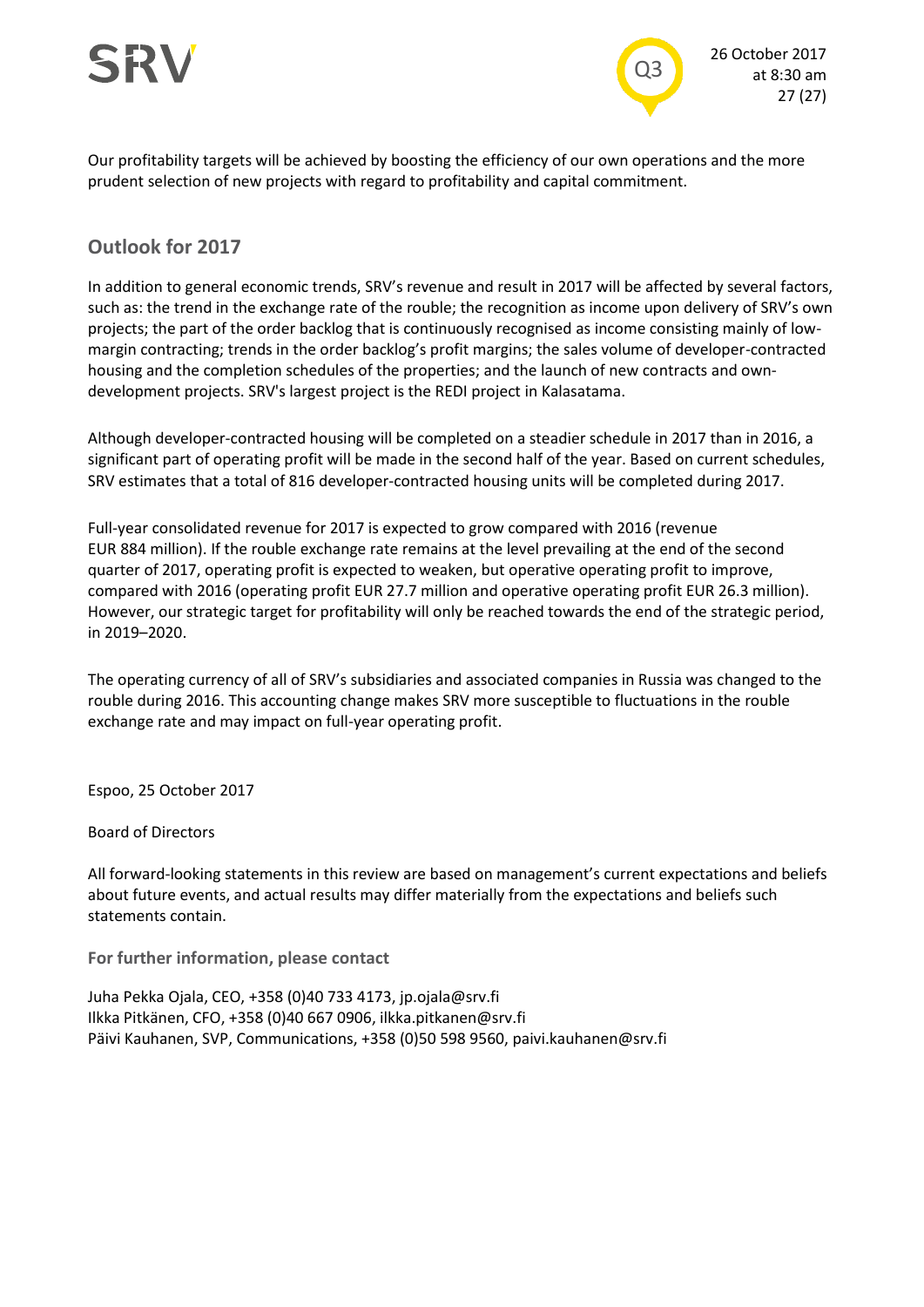| Key figures                                         |          |          |          |          |           |            |
|-----------------------------------------------------|----------|----------|----------|----------|-----------|------------|
| <b>EUR million</b>                                  | $1 - 9/$ | $1 - 9/$ | $7 - 9/$ | $7 - 9/$ | $1 - 12/$ | Last 12    |
|                                                     | 2017     | 2016     | 2017     | 2016     | 2016      | Months     |
| Revenue                                             | 776.9    | 555.5    | 268.3    | 193.1    | 884.1     | 1 1 0 5 .5 |
| Operative operating profit <sup>1)</sup>            | 14.5     | 10.9     | 9.0      | 6.7      | 26.3      | 30.0       |
| Operative operating profit, % revenue <sup>1)</sup> | 1.9      | 2.0      | 3.4      | 3.5      | 3.0       | 2.7        |
| Operation profit                                    | 5.7      | 11.4     | 7.7      | 7.3      | 27.7      | 21.9       |
| Operation profit, % revenue                         | 0.7      | 2.1      | 2.9      | 3.8      | 3.1       | 2.0        |
| Profit before taxes                                 | $-4.7$   | $-3.1$   | 3.3      | 3.9      | 16.4      | 14.7       |
| Profit before taxes, % of revenue                   | $-0.6$   | $-0.6$   | 1.2      | 2.0      | 1.8       | 1.3        |
| Net profit attributable to equity holders of the    |          |          |          |          |           |            |
| parent company                                      | $-5.3$   | $-2.5$   | 3.0      | 3.3      | 13.9      | 11.0       |
| Return on equity, % <sup>2)</sup>                   | $-2.6$   | $-1.3$   |          |          | 5.0       |            |
| Return on investment, $\%$ <sup>2)</sup>            | 1.7      | 3.3      |          |          | 6.1       |            |
| Invested capital                                    | 634.9    | 608.7    |          |          | 596.2     |            |
| Equity ratio %                                      | 34.0     | 37.8     |          |          | 38.3      |            |
| Net interest-bearing debt                           | 338.7    | 285.0    |          |          | 246.3     |            |
| Gearing ratio, %                                    | 123.4    | 99.7     |          |          | 83.4      |            |
| Order backlog                                       | 1535.7   | 1888.1   |          |          | 1758.5    |            |
| New agreements                                      | 458.5    | 829.9    | 162.6    | 54.9     | 1013.1    | 641.7      |
| Personnel on average                                | 1 1 4 4  | 1089     |          |          | 1 0 8 9   |            |
| Earnings per share                                  | $-0.13$  | $-0.11$  | 0.04     | 0.04     | 0.15      | 0.13       |
| Earnings per share (diluted)                        | $-0.13$  | $-0.11$  | 0.04     | 0.04     | 0.15      | 0.13       |
| Equity per share                                    | 4.63     | 4.85     |          |          | 5.00      |            |
| Equity per share (without hybrid bond), euros       | 3.88     | 3.81     |          |          | 4.25      |            |
| Dividend per share, euros                           | 0.10     | 0.10     |          |          | 0.10      |            |
| Dividend payout ratio, %                            |          |          |          |          | 67.6      |            |
| Dividend yield, %                                   |          |          |          |          | 1.8       |            |
| Price per earnings ratio                            | neg.     | neg.     |          |          | 36.7      |            |
| Share price development:                            |          |          |          |          |           |            |
| Share price at the end of the period, eur           | 4.41     | 4.40     |          |          | 5.43      |            |
| Average share price, eur                            | 4.81     | 3.76     |          |          | 4.07      |            |
| Lowest share price, eur                             | 4.17     | 2.60     |          |          | 2.60      |            |
|                                                     | 5.74     | 4.73     |          |          | 5.58      |            |
| Highest share price, eur                            |          |          |          |          |           |            |
| Market capitalisation at the end of the period      | 262.8    | 261.2    |          |          | 322.4     |            |
| Trading volume, 1 000 units                         | 4 8 7 2  | 4543     |          |          | 6 3 5 5   |            |
| Trading volume, %                                   | 8.2      | 7.7      |          |          | 10.7      |            |
| Weighted average number of shares outstanding       |          |          |          |          |           |            |
| during the period, 1 000 units                      | 59 529   | 59 340   |          |          | 59 349    |            |
|                                                     |          |          |          |          |           |            |
| Weighted average number of shares outstanding       |          |          |          |          |           |            |
| during the period (diluted) 1 000 units             | 59 529   | 59 372   |          |          | 59 576    |            |
|                                                     |          |          |          |          |           |            |
| Number of shares outstanding at the end of the      |          |          |          |          |           |            |
| period, 1000 units                                  | 59 581   | 59 375   |          |          | 59 375    |            |
|                                                     |          |          |          |          |           |            |
|                                                     |          |          |          |          |           |            |

 $1)$  Net FX-changes are eliminated

 $_2$ ) In calculation of the key ration, only the profit for the period has been annualized.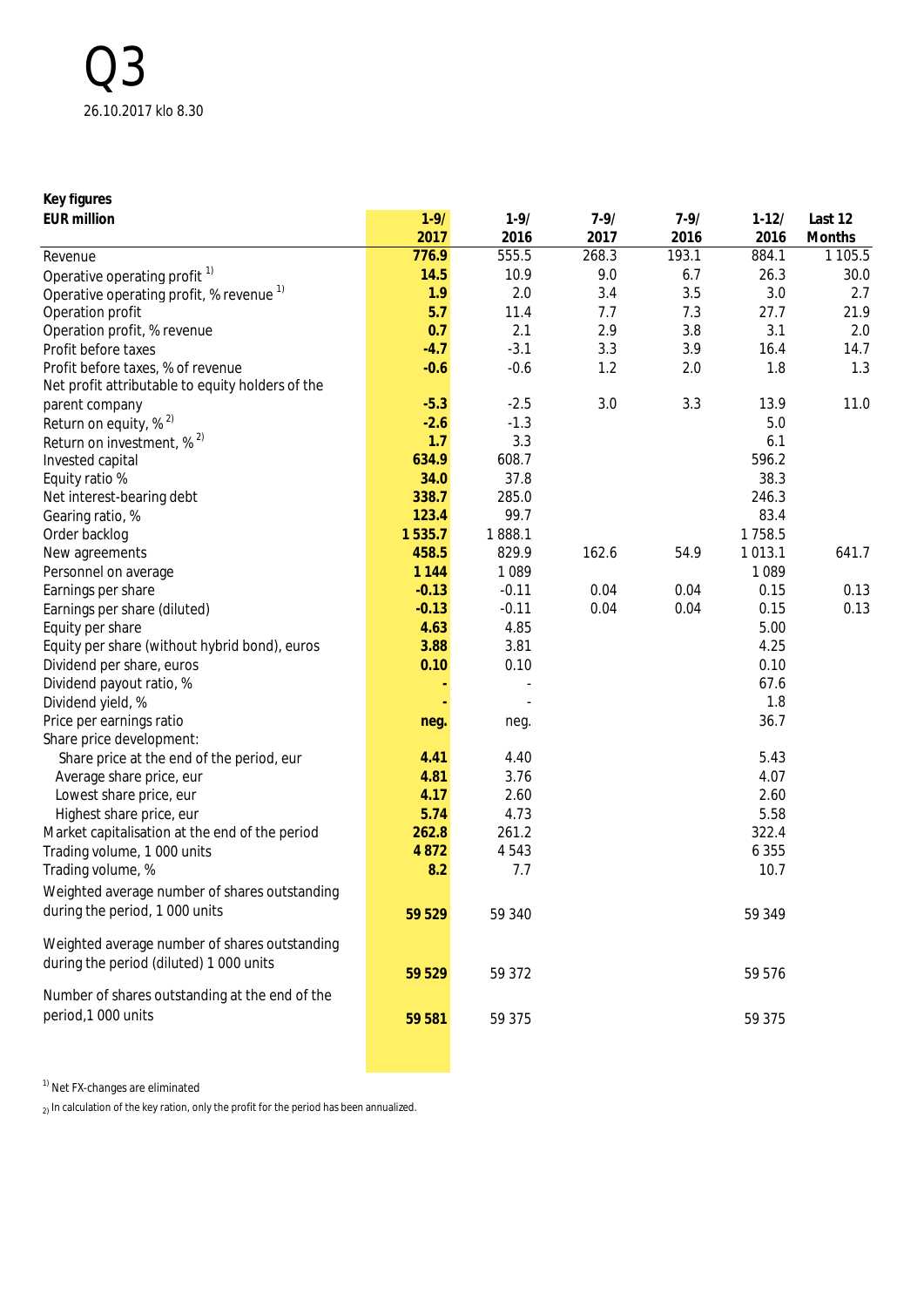# **Calculation of key figures**

| Gearing ratio, %                                                                     |                            | 100 x Net interest-bearing debt<br>Total equity                                                 |
|--------------------------------------------------------------------------------------|----------------------------|-------------------------------------------------------------------------------------------------|
|                                                                                      |                            |                                                                                                 |
| Return on equity, %                                                                  | $\equiv$                   | 100 x Total comprehensive income for the period<br>Total equity, average                        |
|                                                                                      |                            |                                                                                                 |
|                                                                                      |                            | Result before taxes + interest and other financial expenses (without                            |
| Return on investment, %                                                              | $=$                        | 100 x exchange rate gains and losses)                                                           |
|                                                                                      |                            | Invested capital, average                                                                       |
| Equity ratio, %                                                                      | $\equiv$                   | 100 x Total equity<br>Total assets – advances received                                          |
|                                                                                      |                            |                                                                                                 |
| Invested capital                                                                     | $=$                        | Total assets - non-interest bearing debt - deferred tax liabilities -                           |
|                                                                                      |                            | provisions                                                                                      |
| Net interest-bearing debt                                                            | $\qquad \qquad =$          | Interest bearing debt - cash and cash equivalents                                               |
|                                                                                      |                            | Result for the period - non-controlling interest - hybrid bond interest,                        |
| Earnings per share attributable to equity<br>holders of the parent company           | $=$                        | tax adjusted                                                                                    |
|                                                                                      |                            | Average number of shares                                                                        |
|                                                                                      |                            | Result for the period – non-controlling interest – hybrid bond interest,                        |
| Earnings per share attributable to equity<br>holders of the parent company (diluted) | $\equiv$                   | tax adjusted                                                                                    |
|                                                                                      |                            | Average number of shares (diluted)                                                              |
|                                                                                      |                            | Shareholders' equity attributable to equity holders of the parent                               |
| Equity per share                                                                     | $=$                        | company                                                                                         |
|                                                                                      |                            | Average number of shares at end of period                                                       |
|                                                                                      |                            | Shareholders' equity attributable to equity holders of the parent                               |
| Equity per share (without hybrid bond)                                               | $\qquad \qquad =$          | company - hybrid bond                                                                           |
|                                                                                      |                            | Average number of shares at end of period                                                       |
|                                                                                      |                            | Share price at end of period                                                                    |
| Price per earnings ratio (P/E-ratio)                                                 | $=$                        | Earnings per share                                                                              |
|                                                                                      |                            |                                                                                                 |
| Dividend payout ratio, %                                                             |                            | 100 x Dividend per share<br>Earnings per share                                                  |
|                                                                                      |                            |                                                                                                 |
| Dividend yield, %                                                                    | $=$                        | 100 x Dividend per share<br>Share price at end of period                                        |
|                                                                                      |                            |                                                                                                 |
| Average share price                                                                  | $\quad \  \, =\quad \  \,$ | Number of shares traded in euros during the period<br>Number of shares traded during the period |
|                                                                                      |                            |                                                                                                 |
| Market capitalisation at the end of the period                                       | $\equiv$                   | Number of shares outstanding at the end of the period x share price at<br>the end of the period |
|                                                                                      |                            |                                                                                                 |
|                                                                                      |                            | Number of shares traded during the period and their percentage of the                           |
| Trading volume                                                                       | $\quad \  \, =\quad$       | weighted average number of shares outstanding                                                   |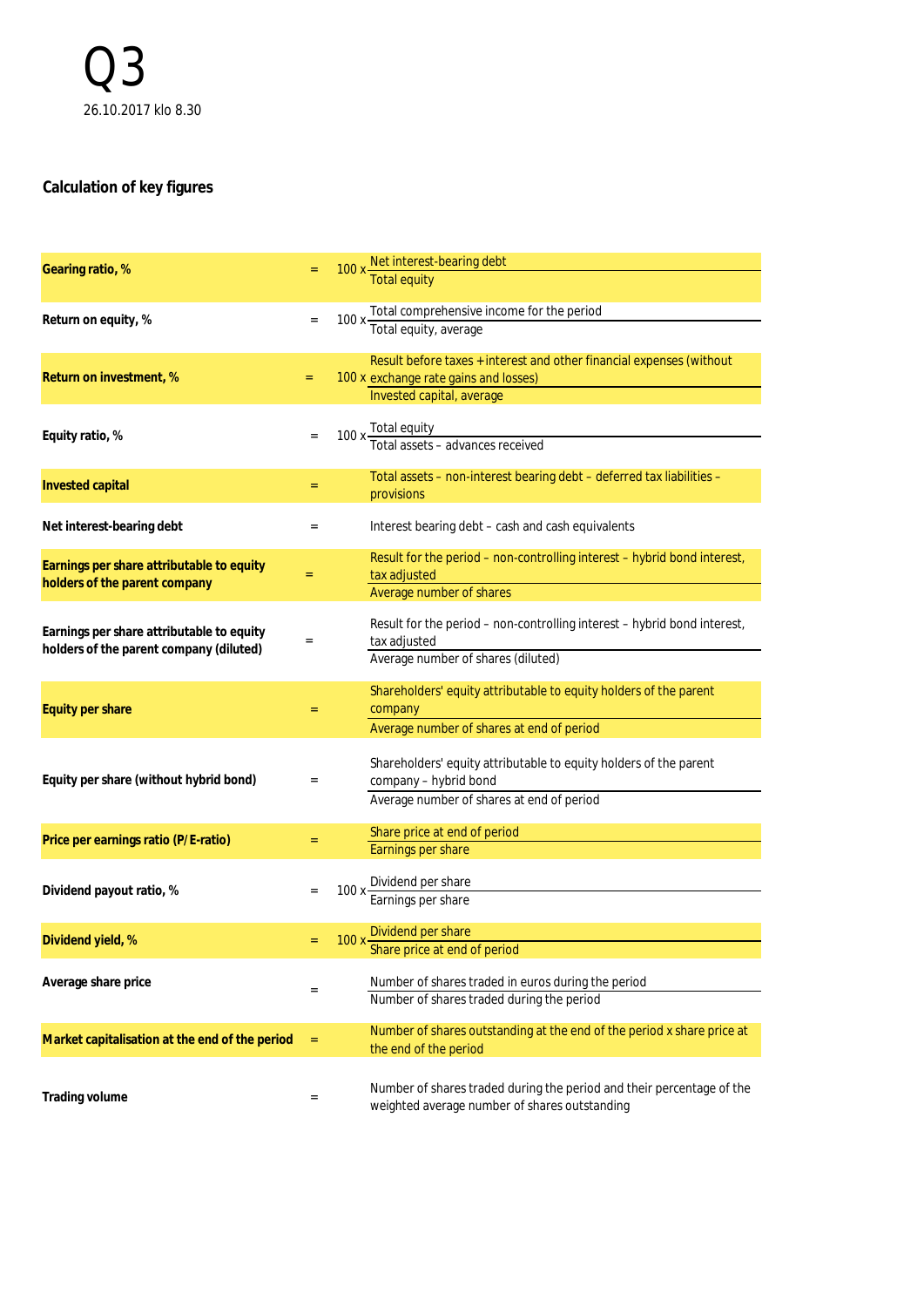## **Group and Segment information by quarter**

| <b>SRV Group</b>                        | $7 - 9/$ | $4 - 6/$ | $1 - 3/$ | $10 - 12/$ | $7-9/$ | $4 - 6/$    | $1 - 3/$ |
|-----------------------------------------|----------|----------|----------|------------|--------|-------------|----------|
| <b>EUR million</b>                      | 2017     | 2017     | 2017     | 2016       | 2016   | 2016        | 2016     |
| Revenue                                 | 268.3    | 284.8    | 223.7    | 328.7      | 193.1  | 218.5       | 143.8    |
| Operation profit                        | 7.7      | $-9.3$   | 7.3      | 16.2       | 7.3    | 4.1         | 0.0      |
| Financial income and expenses, total    | $-4.4$   | $-6.0$   | 0.0      | 3.2        | $-3.4$ | $-5.6$      | $-5.6$   |
| Profit before taxes                     | 3.3      | $-15.3$  | 7.3      | 19.4       | 3.9    | $-1.5$      | $-5.5$   |
| Order backlog <sup>1)</sup>             | 1535.7   | 1594.6   | 1722.0   | 1758.5     | 1888.1 | 2 0 2 1 . 6 | 1572.1   |
| New agreements                          | 162.6    | 140.5    | 155.4    | 183.2      | 54.9   | 648.6       | 126.5    |
| Earnings per share, eur                 | 0.04     | $-0.26$  | 0.09     | 0.26       | 0.04   | $-0.04$     | $-0.11$  |
| Equity per share, eur $1$               | 3.88     | 3.84     | 4.32     | 4.25       | 3.81   | 3.71        | 3.71     |
| Share closing price, eur <sup>1)</sup>  | 4.41     | 4.99     | 4.40     | 5.43       | 4.40   | 4.00        | 3.53     |
| Equity ratio, $%$ <sup>1)</sup>         | 34.0     | 33.5     | 36.4     | 38.3       | 37.8   | 36.9        | 36.7     |
| Net interest-bearing debt $\frac{1}{1}$ | 338.7    | 310.3    | 311.0    | 246.3      | 285.0  | 291.2       | 247.2    |
| Gearing, $%$ <sup>1)</sup>              | 123.4    | 114.4    | 103.4    | 83.4       | 99.7   | 103.1       | 87.5     |

1) at the end of the period

| Revenue                         | $7 - 9/$ | $4 - 6/$ | $1 - 3/$ | $10-12/$ | $7 - 9/$ | $4 - 6/$ | $1 - 3/$ |
|---------------------------------|----------|----------|----------|----------|----------|----------|----------|
| <b>EUR million</b>              | 2017     | 2017     | 2017     | 2016     | 2016     | 2016     | 2016     |
| <b>Operations in Finland</b>    | 263.7    | 277.8    | 219.3    | 319.3    | 180.9    | 200.4    | 131.5    |
| - business construction         | 173.5    | 181.1    | 164.4    | 167.4    | 141.4    | 143.8    | 106.9    |
| - housing construction          | 90.2     | 96.8     | 54.8     | 151.9    | 39.5     | 56.6     | 24.6     |
| <b>International Operations</b> | 4.2      | 7.0      | 4.4      | 9.4      | 12.1     | 18.4     | 12.4     |
| Other operations                | 4.8      | 4.4      | 4.4      | 4.0      | 4.0      | 4.0      | 4.0      |
| Eliminations                    | $-4.4$   | $-4.5$   | $-4.5$   | $-4.1$   | $-3.9$   | $-4.3$   | $-4.0$   |
| Group, total                    | 268.3    | 284.8    | 223.7    | 328.7    | 193.1    | 218.5    | 143.8    |
| Operating profit                | $7 - 9/$ | $4 - 6/$ | $1 - 3/$ | $10-12/$ | $7-9/$   | $4 - 6/$ | $1 - 3/$ |
| <b>EUR million</b>              | 2017     | 2017     | 2017     | 2016     | 2016     | 2016     | 2016     |
| <b>Operations in Finland</b>    | 10.2     | 6.7      | 5.0      | 21.8     | 6.6      | 7.6      | 2.2      |
| <b>International Operations</b> | $-2.4$   | $-14.0$  | 3.2      | $-2.8$   | 1.2      | $-1.5$   | $-1.1$   |
| Other operations                | $-0.1$   | $-2.1$   | $-0.8$   | $-2.8$   | $-0.4$   | $-2.0$   | $-1.1$   |
| Eliminations                    | 0.0      | 0.0      | 0.0      | 0.0      | 0.0      | 0.0      | 0.0      |
| Group, total                    | 7.7      | $-9.3$   | 7.3      | 16.2     | 7.3      | 4.1      | 0.0      |
|                                 | $7 - 9/$ | $4 - 6/$ | $1 - 3/$ | $10-12/$ | $7 - 9/$ | $4 - 6/$ | $1 - 3/$ |
| Operating profit (%)            | 2017     | 2017     | 2017     | 2016     | 2016     | 2016     | 2016     |
| Operations in Finland           | 3.9      | 2.4      | 2.3      | 6.8      | 3.6      | 3.8      | 1.7      |
| International operations        | $-57.5$  | $-199.6$ | 71.3     | $-29.4$  | 9.5      | $-8.0$   | $-8.6$   |
| Group, total                    | 2.9      | $-3.3$   | 3.3      | 4.9      | 3.8      | 1.9      | 0.0      |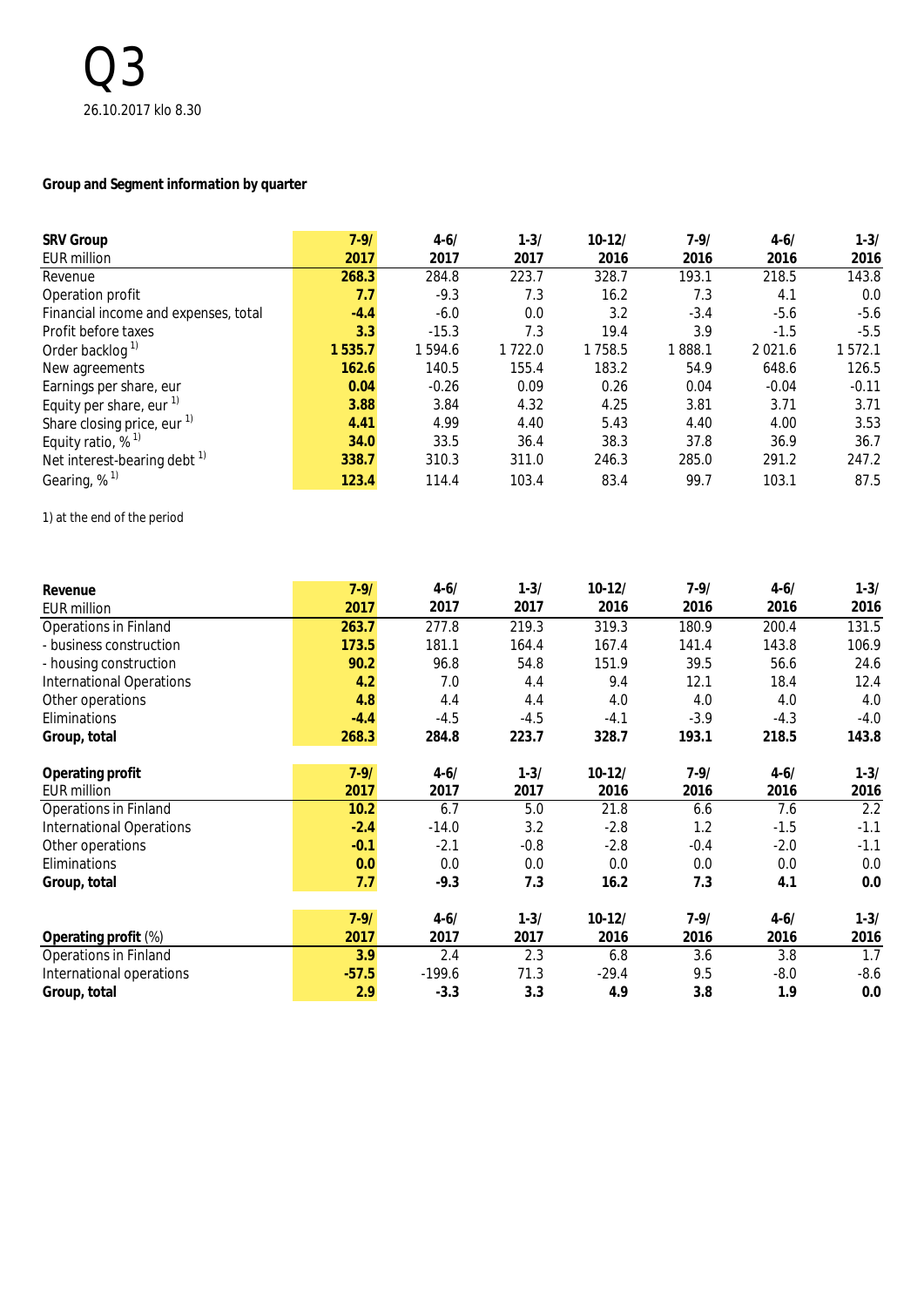| Order backlog EUR million                                                       | 30.9.17    | 30.6.17    | 31.3.17    | 31.12.16   | 30.9.16     | 30.6.16    | 31.3.16          |
|---------------------------------------------------------------------------------|------------|------------|------------|------------|-------------|------------|------------------|
| Operations in Finland                                                           | 1513.9     | 1570.7     | 1691.3     | 1726.1     | 1851.3      | 1972.6     | 1511.7           |
| - business construction                                                         | 850.6      | 950.0      | 1057.7     | 1 1 6 3 .5 | 1 2 9 3 . 8 | 1426.6     | 972.9            |
| - housing construction                                                          | 663.3      | 620.7      | 633.7      | 562.6      | 557.5       | 546.0      | 538.9            |
| International operations                                                        | 21.7       | 23.9       | 30.6       | 32.4       | 36.8        | 49.0       | 60.3             |
| Group, total                                                                    | 1535.7     | 1594.6     | 1722.0     | 1758.5     | 1888.1      | 2021.6     | 1572.1           |
| - sold order backlog                                                            | 1 2 5 1    | 1 3 0 9    | 1 4 3 7    | 1482       | 1623        | 1720       | 1 2 6 9          |
| - unsold order backlog                                                          | 284        | 286        | 285        | 276        | 265         | 301        | 303              |
| Order backlog, housing construction in Finland                                  |            |            |            |            |             |            |                  |
| <b>EUR million</b>                                                              | 30.9.17    | 30.6.17    | 31.3.17    | 31.12.16   | 30.9.16     | 30.6.16    | 31.3.16          |
| Negotiation and construction                                                    |            |            |            |            |             |            |                  |
| contracts                                                                       | 195        | 166        | 196        | 193        | 122         | 107        | 115              |
| Under construction, sold                                                        | 195        | 180        | 164        | 105        | 181         | 150        | 134              |
| Under construction, unsold                                                      | 241        | 232        | 243        | 222        | 227         | 251        | 249              |
| Completed and unsold                                                            | 34         | 43         | 30         | 43         | 28          | 37         | 40               |
| Housing construction, total                                                     | 663        | 621        | 634        | 563        | 557         | 546        | 539              |
| Invested capital                                                                |            |            |            |            |             |            |                  |
| <b>EUR</b> million                                                              | 30.9.17    | 30.6.17    | 31.3.17    | 31.12.16   | 30.9.16     | 30.6.16    | 31.3.16          |
| Operations in Finland                                                           | 383.2      | 347.6      | 342.9      | 333.0      | 364.5       | 357.0      | 324.6            |
| International operations                                                        | 239.5      | 241.4      | 270.1      | 250.8      | 227.3       | 224.7      | 217.4            |
| Other operations and                                                            | 12.1       | 28.0       | 40.0       | 12.4       | 16.9        | 46.0       | 110.7            |
| Group, total                                                                    | 634.9      | 617.0      | 653.0      | 596.2      | 608.7       | 627.7      | 652.7            |
|                                                                                 |            |            |            |            |             |            |                  |
| Housing production in Finland                                                   | $7 - 9/$   | $4 - 6/$   | $1 - 3/$   | $10 - 12/$ | $7 - 9/$    | $4 - 6/$   | $1 - 3/$         |
| (units)                                                                         | 2017       | 2017       | 2017       | 2016       | 2016        | 2016       | 2016             |
| Housing sales, total                                                            | 543        | 475        | 356        | 681        | 335         | 151        | 93               |
| - sales, developer contracting                                                  | 249        | 260        | 266        | 151        | 165         | 100        | 93               |
| -sales, negotiation contracts <sup>2)</sup>                                     | 294        | 215        | 90         | 530        | 170         | 51         | $\boldsymbol{0}$ |
| Developer contracting                                                           |            |            |            |            |             |            |                  |
| - start-ups                                                                     | 248        | 316        | 282        | 199        | 52          | 148        | 55               |
| - completed                                                                     | 200        | 221        | 42         | 420        | $\mathbf 0$ | 53         | 30               |
| -recognized in revenue                                                          | 213        | 174        | 76         | 389        | 26          | 58         | 26               |
| - completed and unsold <sup>1)</sup>                                            | 111        | 124        | 77         | 111        | 80          | 106        | 111              |
| Under construction, total <sup>1)</sup>                                         | 3 3 4 6    | 3098       | 2894       | 2696       | 2 4 4 3     | 2082       | 1830             |
| - construction contracts <sup>1)</sup><br>- negotiation contracts <sup>1)</sup> | 424<br>363 | 458<br>472 | 586<br>164 | 441<br>441 | 319<br>619  | 138<br>661 | 138<br>555       |
| - negotiated contracts <sup>1) 2)</sup>                                         | 1 3 4 0    | 997        | 1068       | 978        | 448         | 278        | 227              |
| - developer contracting <sup>1)</sup>                                           | 1 2 1 9    | 1 1 7 1    | 1076       | 836        | 1057        | 1 0 0 5    | 910              |
|                                                                                 |            |            |            |            |             |            |                  |
| - of which sold 1)                                                              | 756        | 720        | 634        | 444        | 681         | 543        | 502              |
| - of which unsold 1)                                                            | 463        | 451        | 442        | 392        | 376         | 462        | 408              |

1) at the end of the period

2) investor sales, under negotiation contracts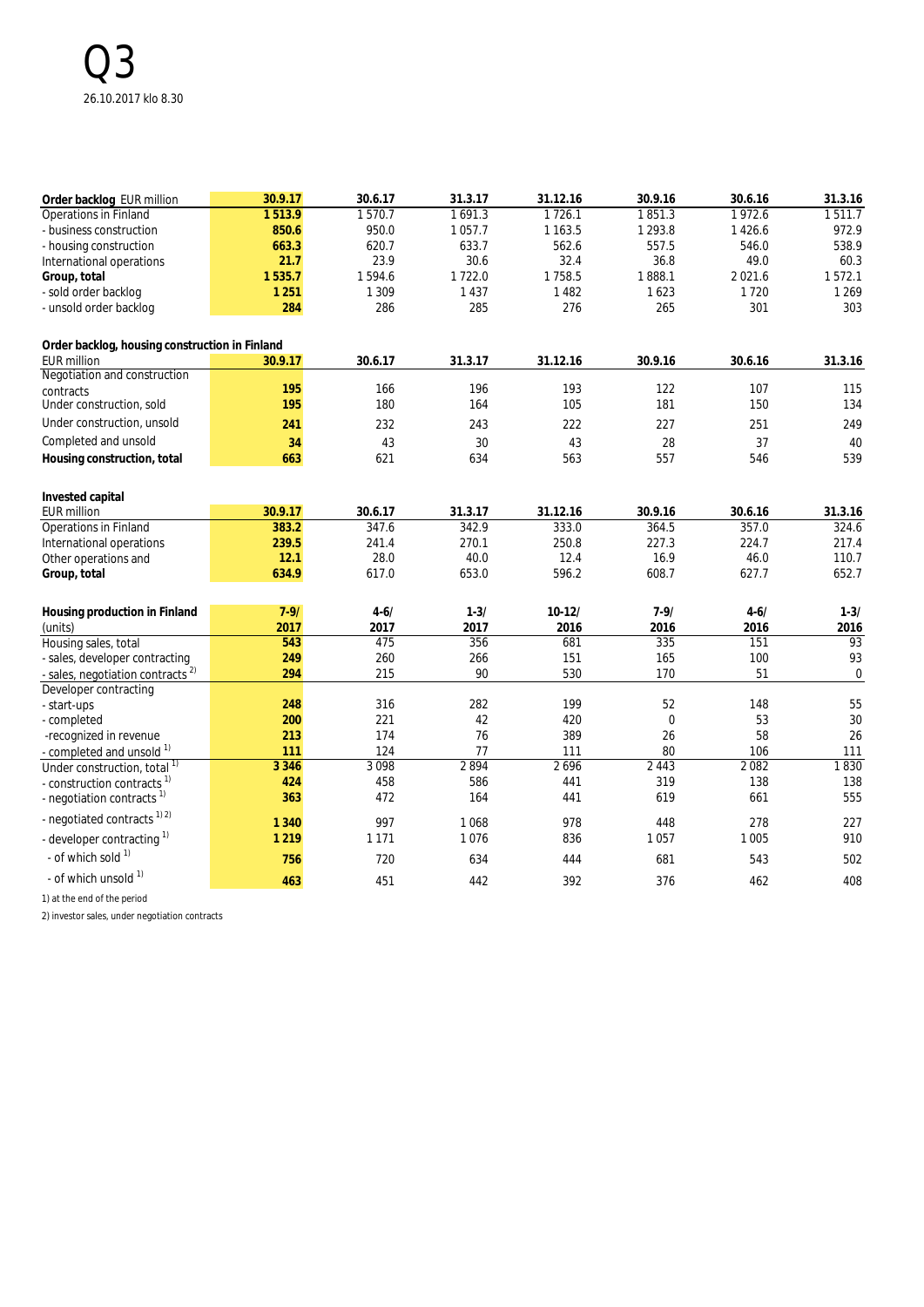**SRV GROUP PLC INTERIM REPORT, 1 JANUARY–30 SEP 2017: TABLES**

1) Accounting principles

- 2) Consolidated income statement and consolidated statement of comprehensive income
- 3) Consolidated balance sheet 4) Consolidated cash flow statement
- 5) Consolidated statement of changes in shareholder's equity
- 6) Group commitments and contingent liabilities
- 7) Segment information
- 8) Inventories 9) Insider events

**1) Interim Report 1 January – 30 September 2017**

This interim report has been prepared in accordance with the IAS standard 34, Interim Financial Reporting. In preparing this interim report, SRV has applied the same accounting principles as in its year-end financial statements for 2016. However, as of 1 January 2017, the Group began to apply the new or revised IFRS standards and IFRIC interpretations published by IASB, specified in the accounting principles of SRV's year-end financial statements for 2016.

IFRS 15 Revenue from Contracts with Customers as from 1 January 2018. In 2016 and 2017, the Group reviewed the effects of the standard. SRV has, in its study of its business operations, identified a number of different project types and has evaluated the impact of IAS 15 on the revenue recognition of these project types. In the study, every identified project type was analysed. In the future, new sales contracts will be analysed according to

a five-step process. In the study, no material differences were perceived in revenue recognition compared with the standards previously applied.

In the 2016 financial statements, the study was still incomplete regarding the handling of the following items under IFRS 15. These have now been resolved:

o Contracts in which there are separate performance obligations. The number of performance obligations taken into account in revenue recognition might grow in situations where a contract also covers services other than construction services (parking space or removal service). In its study, the Group determined that these do not have a material impact on the consolidated financial statements.

o Contracts in which there is a substantial financing component. The study determined that own-development and developer-contracted projects may include a separate financing component. In such projects, factoring will apply the treatment of a substantial financing component and as an adjustment to revenue. In projects where the average financing period is less than one year, SRV will apply the "practical expedient" for periods of less than 12 months set out in IFRS 15.63. The Group will disclose the quantitative effects for 2017 at a later date. Due to the nature of the company's operations (projects), the quantitative effects in future financial periods<br>cannot be determined in advance. However, the quantitative effects will not b

o According to SRV's study, there will be no changes from current practice in the revenue recognition of plots in development projects. However, the timing of revenue recognition from plots will from now on be assessed on a case-by-case basis.

From the beginning of 2017, SRV revised its practice for capitalising expenses incurred by construction plans that are managed mainly by SRV and classified as current assets. According to the new practice, these expenses can be capitalised when they can be reliably considered to have

a favourable impact on the value of the plot or project. Previously, the capitalisation of expenses required a decision to be made on the launch of construction.

In the company's view, the revised practice would not have had a material impact on the comparison figures presented in this interim report.

SRV changed the presentation method of its cash flow statement to the direct presentation method recommended by IAS 7 from the beginning of ther year 2017. In addition, interest paid on the hybrid bond will now be presented under cash flow from financing activities instead of cash flow from operating activities. The cash flow statements for the comparison period have been adjusted to reflect the new presentation method.

In SRV's developer-contracted housing projects, part of interest expenses on borrowing is capitalised during<br>the construction period in current assets in accordance with the Group's capitalisation rate. During the reportin

The significance of project financing obtained for developer-contracted housing projects has grown during the reporting period<br>and, in addition, the cost of borrowing is currently significantly lower than the Group's avera In the comparison year, the Group's general financing was mainly used for developer-contracted housing projects,<br>and as a result the revision of the capitalisation practice would not, in the company's view, have a substant impact on the comparison periods presented in the interim report.

The preparation of an interim report in accordance with IFRS requires Group management to make estimates and assumptions that affect both the values of assets and liabilities on the balance sheet date, and income and expenditure for the financial period. Judgements also have to be made in applying the accounting principles. As these estimates and assumptions are based on current perceptions of the situation on the balance sheet date, they involve risks and uncertainties. Actual results may therefore differ from the estimates and assumptions. The key accounting estimates and judgement-based solutions are presented in greater detail in the accounting principles of the consolidated financial statements for 2016.

The information disclosed in this interim report is unaudited. The figures in this interim report have been rounded up to millions of euros, so the sum total of individual figures may deviate from the sum total presented.

Alternative performance measures used in financial reporting

The company discloses certain other widely used performance measures that can for the most part be derived from the income statement and balance sheet. The formulas for these performance measures are provided above. In the company's view, these measures clarify the result of operations and financial position based on the income statement and balance sheet.

SRV has added key figures for operative operating profit and operating profit margin to the interim report. The key figure for operative operating profit is considered to provide a better picture of the Group's operations<br>when comparing the reported period to earlier periods. In accordance with IFRS, the currency exchange rate g and losses of associated companies as well as income and expenses from hedging are eliminated from operating profit.<br>The currency exchange rate gains and losses of associated companies are included above operating profit o

"share of results of associated companies". Income and expenses from currency hedging are included above operating profit on the line "other operating expenses".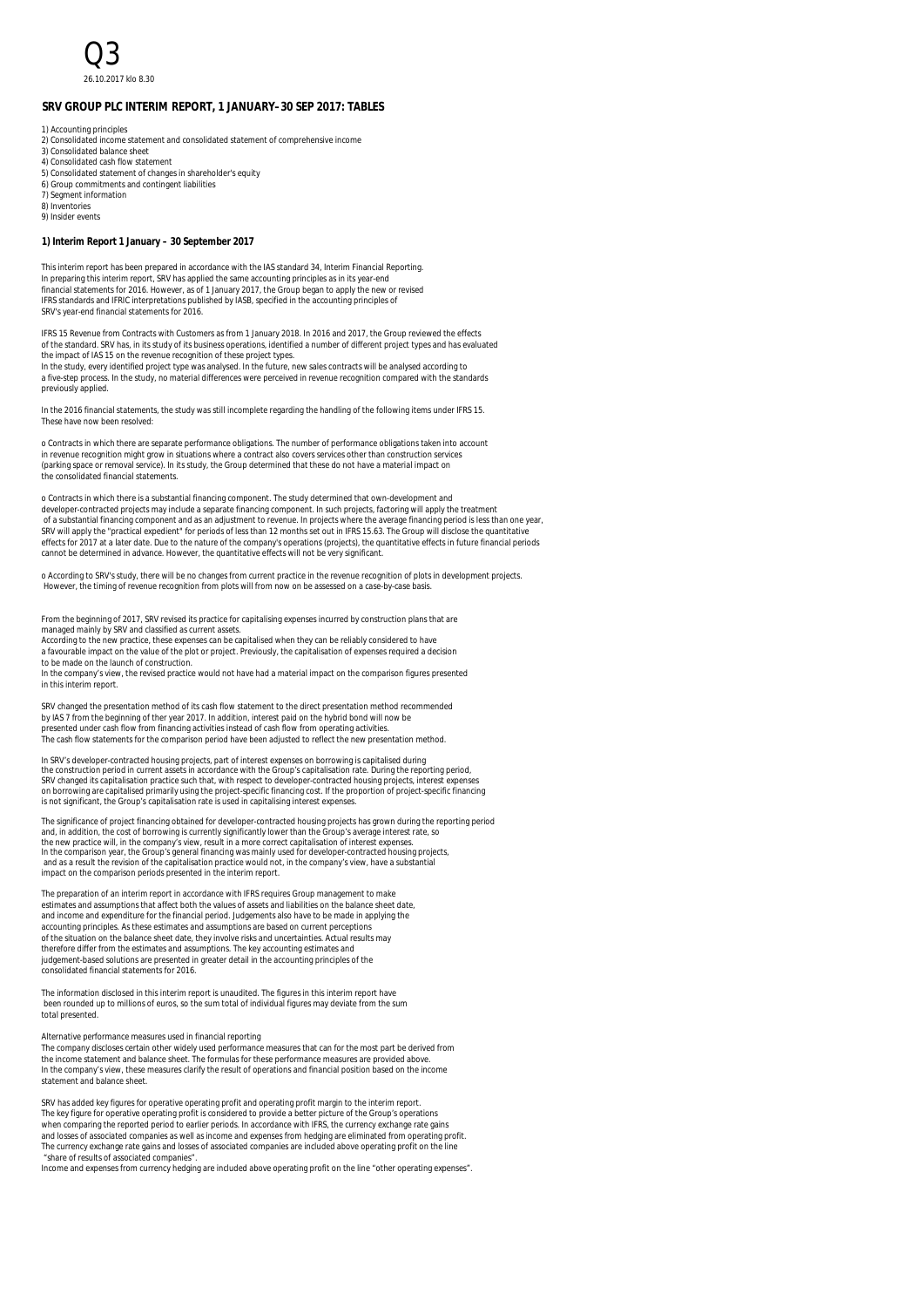#### **2) Consolidated income statement and statement of comprehensive income**

| Consolidated income statement                                         | $1 - 9/$ | $1 - 9/$ | change      | change  | $7 - 9/$ | $7 - 9/$ | change  | $1 - 12/$ | Last 12    |
|-----------------------------------------------------------------------|----------|----------|-------------|---------|----------|----------|---------|-----------|------------|
| <b>EUR million</b>                                                    | 2017     | 2016     | <b>MEUR</b> | $\%$    | 2017     | 2016     | %       | 2016      | Months     |
| Revenue                                                               | 776.9    | 555.5    | 221.4       | 39.9    | 268.3    | 193.1    | 39.0    | 884.1     | 1 1 0 5 .5 |
| Other operating income<br>Change in inventories of finished goods and | 1.1      | 1.8      | $-0.7$      | $-37.1$ | 0.2      | 0.3      | $-48.2$ | 2.1       | 1.4        |
| work in progress                                                      | 17.0     | 88.2     | $-71.1$     |         | 0.4      | 48.7     |         | 37.8      | $-33.3$    |
| Use of materials and services                                         | $-702.6$ | $-564.6$ | $-138.0$    | 24.4    | $-236.5$ | $-215.3$ | 9.8     | $-797.8$  | $-935.8$   |
| Employee benefit expenses                                             | $-58.2$  | $-53.0$  | $-5.3$      | 9.9     | $-17.2$  | $-16.0$  | 7.2     | $-73.0$   | $-78.3$    |
| Share of results of associated companies                              | $-11.9$  | $-1.3$   | $-10.6$     |         | $-2.9$   | 1.2      |         | 7.4       | $-3.2$     |
| Depreciation and impairments                                          | $-2.9$   | $-2.8$   | $-0.1$      |         | $-1.0$   | $-0.9$   |         | $-6.6$    | $-6.7$     |
| Other operating expenses                                              | $-13.7$  | $-12.2$  | $-1.4$      | 11.8    | $-3.6$   | $-3.8$   |         | $-26.3$   | $-27.7$    |
| Operating profit                                                      | 5.7      | 11.4     | $-5.8$      |         | 7.7      | 7.3      |         | 27.7      | 21.9       |
| Financial income                                                      | 4.1      | 2.6      | 1.5         | 57.8    | 1.8      | 1.1      |         | 7.0       | 8.6        |
| Financial expenses"                                                   | $-14.5$  | $-17.1$  | 2.6         | $-15.4$ | $-6.2$   | $-4.5$   |         | $-18.4$   | $-15.7$    |
| Financial income and expenses, total                                  | $-10.4$  | $-14.5$  | 4.1         |         | $-4.4$   | $-3.4$   |         | $-11.3$   | $-7.2$     |
| Profit before taxes                                                   | $-4.7$   | $-3.1$   | $-1.6$      |         | 3.3      | 3.9      |         | 16.4      | 14.7       |
| Income taxes                                                          | $-0.9$   | 0.5      | $-1.3$      |         | 0.0      | $-0.6$   |         | $-2.0$    | $-3.3$     |
| Net profit for the period                                             | $-5.6$   | $-2.6$   | $-3.0$      |         | 3.3      | 3.3      |         | 14.4      | 11.4       |
| Attributable to                                                       |          |          |             |         |          |          |         |           |            |
| Equity holders of the parent company                                  | $-5.3$   | $-2.5$   |             |         | 3.0      | 3.3      |         | 13.9      | 11.0       |
| Non-Controlling interests                                             | $-0.2$   | $-0.1$   |             |         | 0.3      | 0.0      |         | 0.5       | 0.4        |
| Earnings per share attributable to equity                             |          |          |             |         |          |          |         |           |            |
| holders of the parent company                                         | $-0.13$  | $-0.11$  |             |         | 0.04     | 0.04     |         | 0.15      | 0.13       |
| Earnings per share attributable to equity                             |          |          |             |         |          |          |         |           |            |
| holders of the parent company (diluted)                               | $-0.13$  | $-0.11$  |             |         | 0.04     | 0.04     |         | 0.15      | 0.13       |
|                                                                       |          |          |             |         |          |          |         |           |            |
| *) of which derivative expenses fair value                            |          |          |             |         |          |          |         |           |            |
|                                                                       |          |          |             |         |          |          |         |           |            |
| revaluation                                                           | 2.0      | $-7.8$   |             |         | 0.3      | $-1.2$   |         | $-4.7$    | 5.1        |
|                                                                       |          |          |             |         |          |          |         |           |            |
| Statement of comprehensive income                                     | $1 - 9/$ | $1 - 9/$ |             |         | $7 - 9/$ | $7 - 9/$ |         | $1 - 12/$ | Last 12    |
| <b>EUR million</b>                                                    | 2017     | 2016     |             |         | 2017     | 2016     |         | 2016      | Months     |
| Net profit for the period                                             | $-5.6$   | $-2.6$   |             |         | 3.3      | 3.3      |         | 14.4      | 11.4       |
| Other comprehensive income                                            |          |          |             |         |          |          |         |           |            |
|                                                                       |          |          |             |         |          |          |         |           |            |
| Other comprehensive income to be reclassified                         |          |          |             |         |          |          |         |           |            |
| to profit or loss in subsequent periods:                              |          |          |             |         |          |          |         |           |            |
| Financial assets available for sale                                   | 0.0      | $-0.2$   |             |         | 0.0      | 0.0      |         | 0.3       | 0.6        |
| Income tax relaed to components of other                              |          |          |             |         |          |          |         |           |            |
| comprehensive income                                                  | 0.0      | 0.0      |             |         | 0.0      | 0.0      |         | $-0.1$    | $-0.1$     |
|                                                                       |          |          |             |         |          |          |         |           |            |
| Gains and losses arising from translating the                         |          |          |             |         |          |          |         |           |            |
| financial statements of a foreign operation                           | $-0.7$   | 2.1      |             |         | $-0.2$   | 0.1      |         | 3.8       | 0.9        |
| Share of other comprehensive income of                                |          |          |             |         |          |          |         |           |            |
| associated companies                                                  |          |          |             |         |          |          |         |           |            |
| and joint ventures                                                    | $-5.1$   | 3.1      |             |         | $-1.0$   | 3.2      |         | 11.4      | 3.2        |
| Other comprehensive income for the period,                            |          |          |             |         |          |          |         |           |            |
| net of tax                                                            | $-5.8$   | 5.1      |             |         | $-1.2$   | 3.3      |         | 15.5      | 4.6        |
|                                                                       |          |          |             |         |          |          |         |           |            |
| Total comprehensive income for the period                             | $-11.4$  | 2.5      |             |         | 2.1      | 6.7      |         | 29.9      | 16.0       |
| Attributable to                                                       |          |          |             |         |          |          |         |           |            |
| Equity holders of the parent company                                  | $-11.2$  | 2.6      |             |         | 1.8      | 6.7      |         | 29.4      | 15.6       |
| Non-Controlling interests                                             | $-0.2$   | $-0.1$   |             |         | 0.3      | 0.0      |         | 0.5       | 0.4        |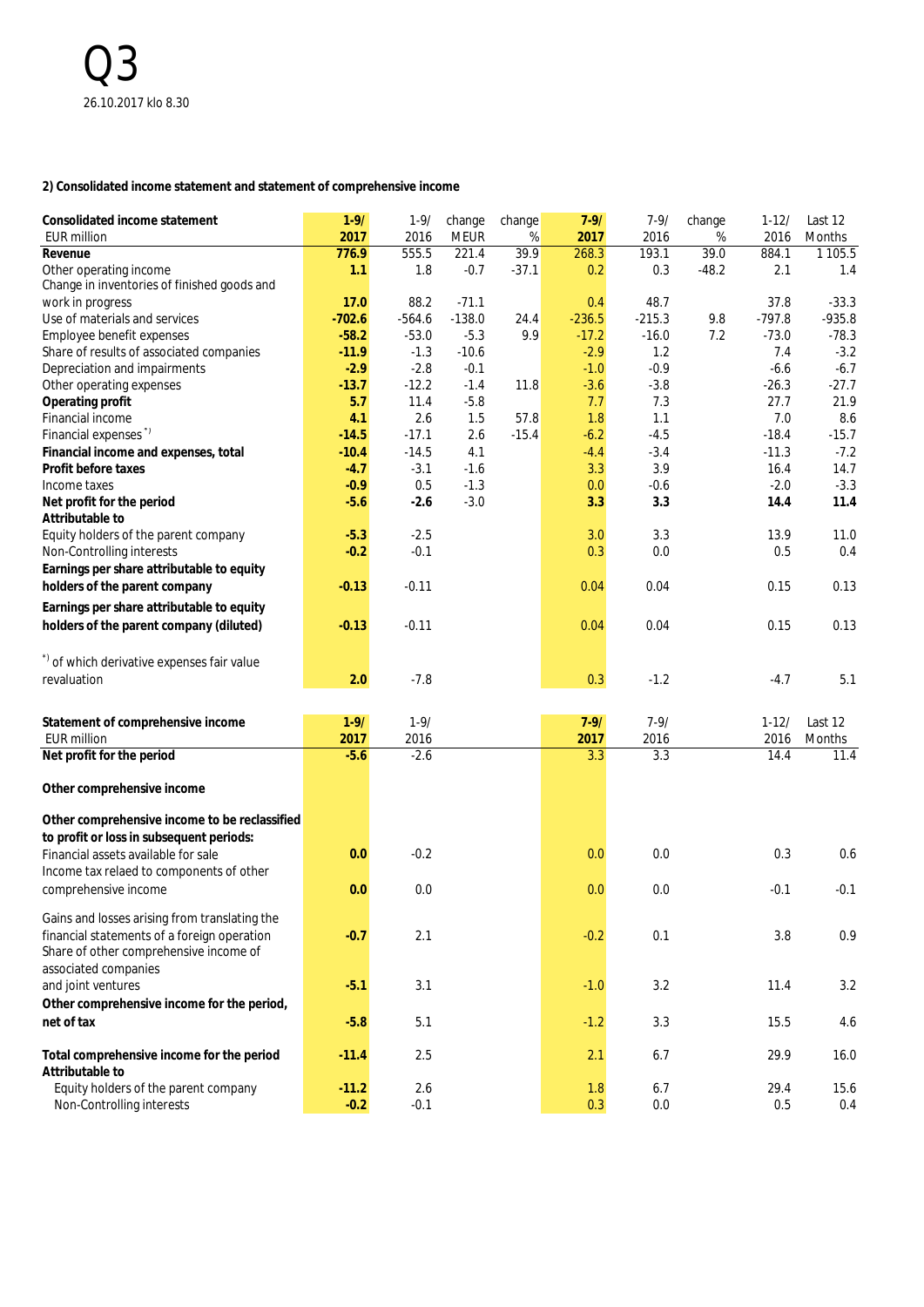#### **3) Consolidated balance sheet**

| Consolidated balance sheet EUR million                             | 30.9.17 | 30.9.16 change % | 31.12.16 |          |
|--------------------------------------------------------------------|---------|------------------|----------|----------|
| <b>ASSETS</b>                                                      |         |                  |          |          |
| Non-current assets                                                 |         |                  |          |          |
| Property, plant and equipment                                      | 11.4    | 12.2             | $-7.2$   | 12.0     |
| Goodwill                                                           | 1.7     | 6.3              | $-72.5$  | 1.7      |
| Other intangible assets                                            | 1.6     | 1.7              | $-8.9$   | 1.9      |
| Shares in associated companies and joint ventures                  | 194.8   | 208.5            | $-6.6$   | 211.5    |
| Other financial assets                                             | 15.2    | 12.8             | 19.2     | 13.9     |
| Receivables                                                        | 0.5     | 2.3              | $-79.7$  | 0.0      |
| Loan receivables from associated companies and joint ventures      | 66.8    | 29.7             | 124.6    | 55.9     |
| Deferred tax assets                                                | 11.4    | 10.2             | 11.9     | 9.2      |
| Non-current assets, total                                          | 303.4   | 283.8            | 6.9      | 306.1    |
| Current assets                                                     |         |                  |          |          |
| Inventories                                                        | 433.7   | 423.1            | 2.5      | 400.3    |
| Trade and other receivables                                        | 158.5   | 131.1            | 20.9     | 116.6    |
| Loan receivables from associated companies and joint ventures      | 0.0     | 1.1              |          | 1.1      |
| Current tax receivables (based on profit for the review period)    | 2.8     | 6.5              | $-57.4$  | 3.9      |
| Cash and cash equivalents                                          | 21.8    | 37.9             | $-42.4$  | 54.6     |
| Current assets, total                                              | 616.8   | 599.7            | 2.9      | 576.4    |
| ASSETS, TOTAL                                                      | 920.2   | 883.5            | 4.1      | 882.5    |
| Consolidated balance sheet EUR million                             | 30.9.17 | 30.9.16          | change,% | 31.12.16 |
| <b>EQUITY AND LIABILITIES</b>                                      |         |                  |          |          |
| Equity attributable to equity holders of the parent company        |         |                  |          |          |
| Share capital                                                      | 3.1     | 3.1              | 0.0      | 3.1      |
| Invested free equity fund                                          | 141.5   | 141.5            | 0.0      | 141.5    |
| <b>Translation differences</b>                                     | 2.2     | $-2.0$           |          | 8.0      |
| Fair value reserve                                                 | $-1.1$  | $-1.5$           | $-30.2$  | $-1.1$   |
| Hybrid bond                                                        | 45.0    | 61.7             | $-27.1$  | 45.0     |
| Retained earnings                                                  | 85.4    | 85.4             | 0.0      | 100.6    |
| Equity attributable to equity holders of the parent company, total | 276.0   | 288.1            | $-4.2$   | 297.1    |
| Non-controlling interests                                          | $-1.7$  | $-2.3$           |          | $-1.8$   |
| Total equity                                                       | 274.4   | 285.8            | $-4.0$   | 295.3    |
| Non-current liabilities                                            |         |                  |          |          |
| Deferred tax liabilities                                           | 4.8     | 3.0              | 56.9     | 4.2      |
| Provisions                                                         | 10.7    | 6.1              | 74.0     | 7.8      |
| Interest-bearing liabilities                                       | 271.6   | 239.2            | 13.5     | 227.2    |
| Other liabilities                                                  | 10.9    | 14.6             | $-25.6$  | 14.0     |
| Non-current liabilities, total                                     | 297.9   | 262.9            | 13.3     | 253.2    |
| <b>Current liabilities</b>                                         |         |                  |          |          |
| Trade and other payables                                           | 249.2   | 243.3            | 2.4      | 253.4    |
| Current tax payables (based on profit for the review period)       | 1.7     | 2.7              | $-38.3$  | 0.0      |
| Provisions                                                         | 8.2     | 5.1              | 59.5     | 6.8      |
| Interest-bearing liabilities                                       | 88.9    | 83.7             | 6.2      | 73.7     |
| Current liabilities, total                                         | 347.9   | 334.8            | 3.9      | 334.0    |
| Liabilities, total                                                 | 645.8   | 597.7            | 8.0      | 587.2    |
| EQUITY AND LIABILITIES, total                                      | 920.2   | 883.5            | 4.1      | 882.5    |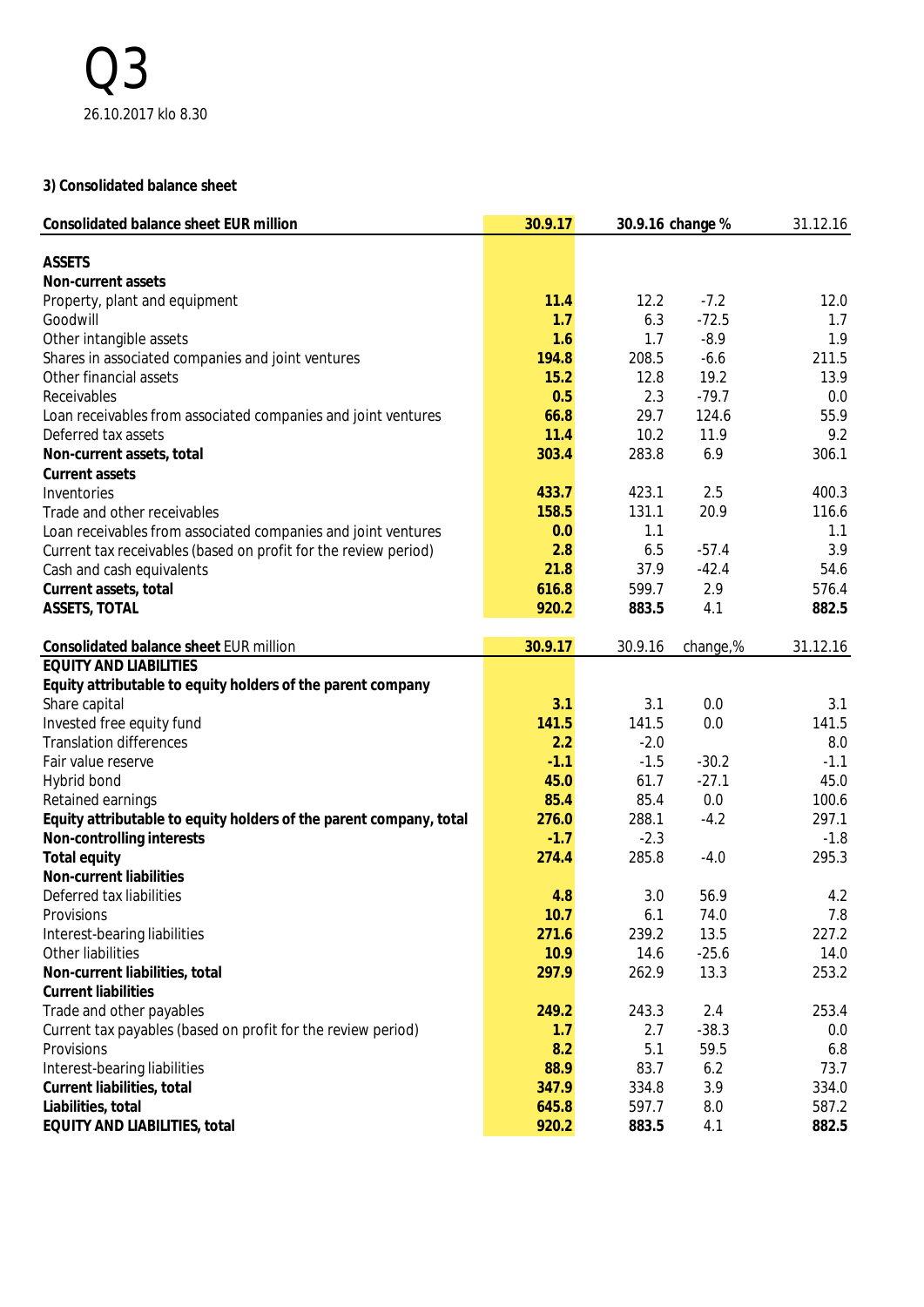| 4) Consolidated cash flow statement                                      | $1 - 9/$ | $1 - 9/$ | $1 - 12/$ | Last 12   |
|--------------------------------------------------------------------------|----------|----------|-----------|-----------|
| <b>EUR million</b>                                                       | 2017     | 2016     | 2016      | Months    |
|                                                                          |          |          |           |           |
| Cash flows from operating activities                                     |          |          |           |           |
| Cash receipts from customers                                             | 729.3    | 536.3    | 881.6     | 1074.6    |
| Cash receipts from other operating income                                | 1.1      | 1.8      | 2.1       | 1.4       |
| Cash generated from operations <sup>1)</sup>                             | $-792.4$ | $-584.4$ | $-838.9$  | $-1046.9$ |
| Net cash before interests and taxes                                      | $-62.0$  | $-46.3$  | 44.8      | 29.2      |
| Interests received and other financial income                            | 0.3      | 0.1      | 0.2       | 0.4       |
| Interests paid and other expenses from financial costs <sup>1)</sup>     | $-14.9$  | $-5.4$   | $-9.9$    | $-19.4$   |
| Income taxes paid                                                        | 0.0      | $-2.8$   | $-4.0$    | $-1.3$    |
| Cash flows from operating activities                                     | $-76.6$  | $-54.5$  | 31.1      | 9.0       |
| Cash flow from investing activities                                      |          |          |           |           |
| Purchase of tangible and intangible assets                               | $-2.0$   | $-4.2$   | $-5.4$    | $-3.2$    |
| Sale of tangible and intangible assets                                   | 0.0      | 0.1      | 0.0       | $-0.1$    |
| Purchase of investments                                                  | $-1.3$   | $-1.4$   | $-7.8$    | $-7.6$    |
| Investments in associated companies and joint ventures                   | $-0.4$   | 0.0      | 0.0       | $-0.4$    |
| Increase in loan receivable from associated companies and joint ventures | $-2.0$   | 0.0      | $-30.7$   | $-32.7$   |
| Decrease in loan receivable from associated companies and joint ventures | 0.0      | $-3.4$   | 4.5       | 7.9       |
| Net cash used in investing activities                                    | $-5.6$   | $-8.9$   | $-39.4$   | $-36.1$   |
| Cash flow from financing activities                                      |          |          |           |           |
| Proceeds from loans                                                      | 17.1     | 104.5    | 171.4     | 84.0      |
| Repayment of loans                                                       | $-27.9$  | $-17.3$  | $-116.2$  | $-126.8$  |
| Proceeds from Hybrid bond                                                | 0.0      | 45.0     | 45.0      | 0.0       |
| Repayment of hybrid bond                                                 | 0.0      | $-28.3$  | $-45.0$   | $-16.7$   |
| Hybrid bond costs                                                        | 0.0      | $-1.6$   | $-1.6$    | 0.0       |
| Hybrid bond intrests                                                     | $-3.9$   | 0.0      | $-3.3$    | $-7.2$    |
| Change in housing corporation loans                                      | 39.9     | $-4.7$   | $-16.8$   | 27.8      |
| Net change in short-term loans                                           | 30.5     | $-25.4$  | 0.1       | 56.0      |
| Dividends paid                                                           | $-6.0$   | $-6.0$   | $-5.9$    | $-5.9$    |
| Net cash flow from financing activities                                  | 49.7     | 66.2     | 27.7      | 11.2      |
| Net change in cash and cash equivalents                                  | $-32.6$  | 2.8      | 19.5      | $-15.9$   |
| Effect of exchange rate changes in cash and cash equivalents             | $-0.1$   | 0.1      | 0.1       | $-0.2$    |
| Cash and cash equivalents at the beginning of period                     | 54.6     | 35.0     | 35.0      | 54.6      |
| Cash and cash equivalents at the end of period                           | 21.8     | 37.9     | 54.6      | 38.5      |

 $1)$  Due to the new classification in consolidated cash flow statement presentation in cash flows from operating activities is changed between two rows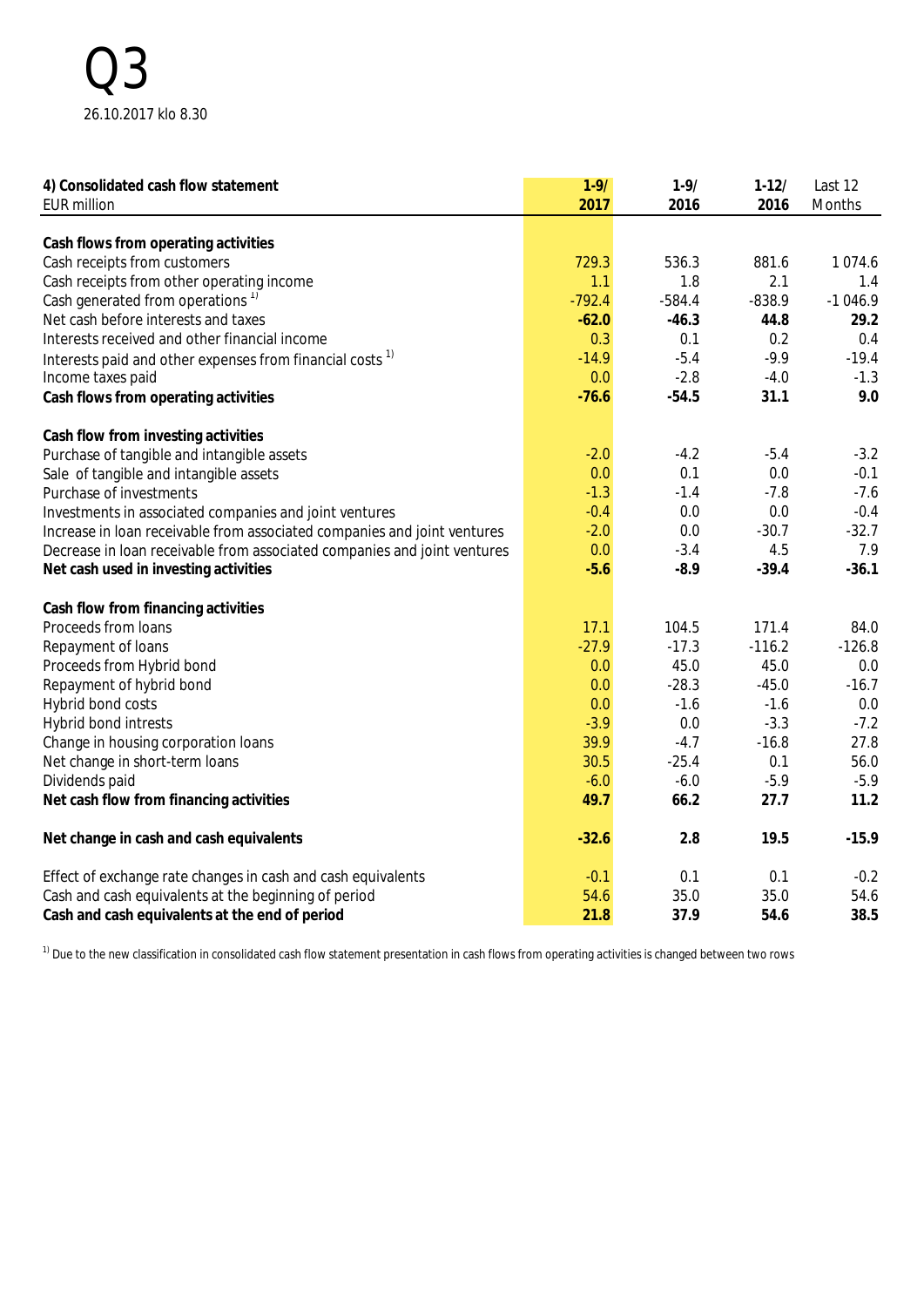# **5) Statement of changes in Group equity**

|                                            |                  | Equity attributable to the equity holders |      |                                     |                          |                                    |         |                                       |                 |
|--------------------------------------------|------------------|-------------------------------------------|------|-------------------------------------|--------------------------|------------------------------------|---------|---------------------------------------|-----------------|
|                                            | Share<br>Capital | Invested Hybrid<br>Free<br>Equity<br>Fund | Bond | Trans-<br>lation<br>diffe<br>rences | Fair<br>value<br>reserve | <b>Reitained Total</b><br>earnings |         | Non-<br>cont-<br>rolling<br>interests | Total<br>equity |
| 1 January- 30 September 2017 (EUR million) |                  |                                           |      |                                     |                          |                                    |         |                                       |                 |
| Equity 1 January 2017                      | 3.1              | 141.5                                     | 45.0 | 8.0                                 | $-1.1$                   | 100.6                              | 297.1   | $-1.8$                                | 295.3           |
| Comprehensive income for the review period | 0.0              | 0.0                                       | 0.0  | $-5.9$                              | $0.0\,$                  | $-5.3$                             | $-11.2$ | $-0.2$                                | $-11.4$         |
| Dividends paid                             | 0.0              | 0.0                                       | 0.0  | 0.0                                 | 0.0                      | $-6.0$                             | $-6.0$  | 0.0                                   | $-6.0$          |
| Share-based incentive plan                 | 0.0              | 0.0                                       | 0.0  | 0.0                                 | 0.0                      | $-0.9$                             | $-0.9$  | 0.0                                   | $-0.9$          |
| Purchase of treasury shares                | 0.0              | 0.0                                       | 0.0  | 0.0                                 | 0.0                      | 0.0                                | 0.0     | 0.0                                   | 0.0             |
| Sale of treasury shares                    | 0.0              | 0.0                                       | 0.0  | 0.0                                 | 0.0                      | 0.0                                | 0.0     | 0.0                                   | 0.0             |
| Share issue                                | 0.0              | 0.0                                       | 0.0  | 0.0                                 | 0.0                      | 0.0                                | 0.0     | 0.0                                   | 0.0             |
| Costs related to share issue, tax          | 0.0              | 0.0                                       | 0.0  | 0.0                                 | 0.0                      | 0.0                                | 0.0     | 0.0                                   | 0.0             |
| Hybrid bond                                | 0.0              | 0.0                                       | 0.0  | 0.0                                 | 0.0                      | $-3.2$                             | $-3.2$  | 0.0                                   | $-3.2$          |
| Other changes                              | 0.0              | 0.0                                       | 0.0  | 0.0                                 | 0.0                      | 0.2                                | 0.2     | 0.4                                   | 0.5             |
| Equity on 30 September 2017                | 3.1              | 141.5                                     | 45.0 | 2.2                                 | $-1.1$                   | 85.4                               | 276.0   | $-1.7$                                | 274.4           |
| 1 January- 30 September 2016 (EUR million) |                  |                                           |      |                                     |                          |                                    |         |                                       |                 |
| Equity 1 January 2016                      | 3.1              | 141.2                                     | 45.0 | $-7.2$                              | $-1.4$                   | 95.7                               | 276.4   | 0.8                                   | 277.2           |
| Comprehensive income for the review period | 0.0              | 0.0                                       | 0.0  | 5.2                                 | $-0.2$                   | $-2.5$                             | 2.6     | $-0.1$                                | 2.5             |
| Dividends paid                             | 0.0              | 0.0                                       | 0.0  | 0.0                                 | 0.0                      | $-6.0$                             | $-6.0$  | 0.0                                   | $-6.0$          |
| Share-based incentive plan                 | 0.0              | 0.0                                       | 0.0  | 0.0                                 | 0.0                      | $-0.1$                             | $-0.1$  | 0.0                                   | $-0.1$          |
| Purchase of treasury shares                | 0.0              | 0.0                                       | 0.0  | 0.0                                 | 0.0                      | 0.0                                | 0.0     | 0.0                                   | 0.0             |
| Sale of treasury shares                    | 0.0              | 0.0                                       | 0.0  | 0.0                                 | 0.0                      | 0.0                                | 0.0     | 0.0                                   | 0.0             |
| Share issue                                | 0.0              | 0.0                                       | 0.0  | 0.0                                 | 0.0                      | 0.0                                | 0.0     | 0.0                                   | 0.0             |
| Costs related to share issue, tax          | 0.0              | 0.3                                       | 0.0  | 0.0                                 | 0.0                      | 0.0                                | 0.3     | 0.0                                   | 0.3             |
| Hybrid bond                                | 0.0              | 0.0                                       | 16.7 | 0.0                                 | 0.0                      | $-1.8$                             | 14.9    | 0.0                                   | 14.9            |
| Other changes                              | 0.0              | 0.0                                       | 0.0  | 0.0                                 | 0.0                      | 0.0                                | 0.0     | $-3.0$                                | $-3.0$          |
| Equity on 30 September 2016                | 3.1              | 141.5                                     | 61.7 | $-2.0$                              | $-1.5$                   | 85.3                               | 288.1   | $-2.3$                                | 285.8           |
|                                            |                  |                                           |      |                                     |                          |                                    |         |                                       |                 |
| 1 January- 31 December 2016 (EUR million)  |                  |                                           |      |                                     |                          |                                    |         |                                       |                 |
| Equity 1 January 2016                      | 3.1              | 141.2                                     | 45.0 | $-7.2$                              | $-1.4$                   | 95.7                               | 276.4   | 0.8                                   | 277.2           |
| Comprehensive income for the review period | 0.0              | 0.0                                       | 0.0  | 15.2                                | 0.3                      | 13.9                               | 29.4    | 0.5                                   | 29.9            |
| Dividends paid                             | 0.0              | 0.0                                       | 0.0  | 0.0                                 | 0.0                      | $-6.0$                             | $-6.0$  | 0.0                                   | $-6.0$          |
| Share-based incentive plan                 | 0.0              | 0.0                                       | 0.0  | 0.0                                 | 0.0                      | 0.0                                | 0.0     | 0.0                                   | 0.0             |
| Purchase of treasury shares                | 0.0              | 0.0                                       | 0.0  | 0.0                                 | 0.0                      | 0.0                                | 0.0     | 0.0                                   | 0.0             |
| Sale of treasury shares                    | 0.0              | 0.0                                       | 0.0  | 0.0                                 | 0.0                      | 0.0                                | 0.0     | 0.0                                   | 0.0             |
| Share issue                                | 0.0              | 0.0                                       | 0.0  | 0.0                                 | 0.0                      | 0.0                                | 0.0     | 0.0                                   | 0.0             |
| Costs related to share issue, tax          | 0.0              | 0.3                                       | 0.0  | 0.0                                 | 0.0                      | 0.0                                | 0.3     | 0.0                                   | 0.3             |
| Hybrid bond                                | 0.0              | 0.0                                       | 0.0  | 0.0                                 | 0.0                      | $-3.1$                             | $-3.1$  | 0.0                                   | $-3.1$          |
| Other changes                              | 0.0              | 0.0                                       | 0.0  | 0.0                                 | 0.0                      | 0.0                                | 0.0     | $-3.1$                                | $-3.1$          |
| Equity on 31 December 2016                 | 3.1              | 141.5                                     | 45.0 | 8.0                                 | $-1.1$                   | 100.6                              | 297.1   | $-1.8$                                | 295.3           |
|                                            |                  |                                           |      |                                     |                          |                                    |         |                                       |                 |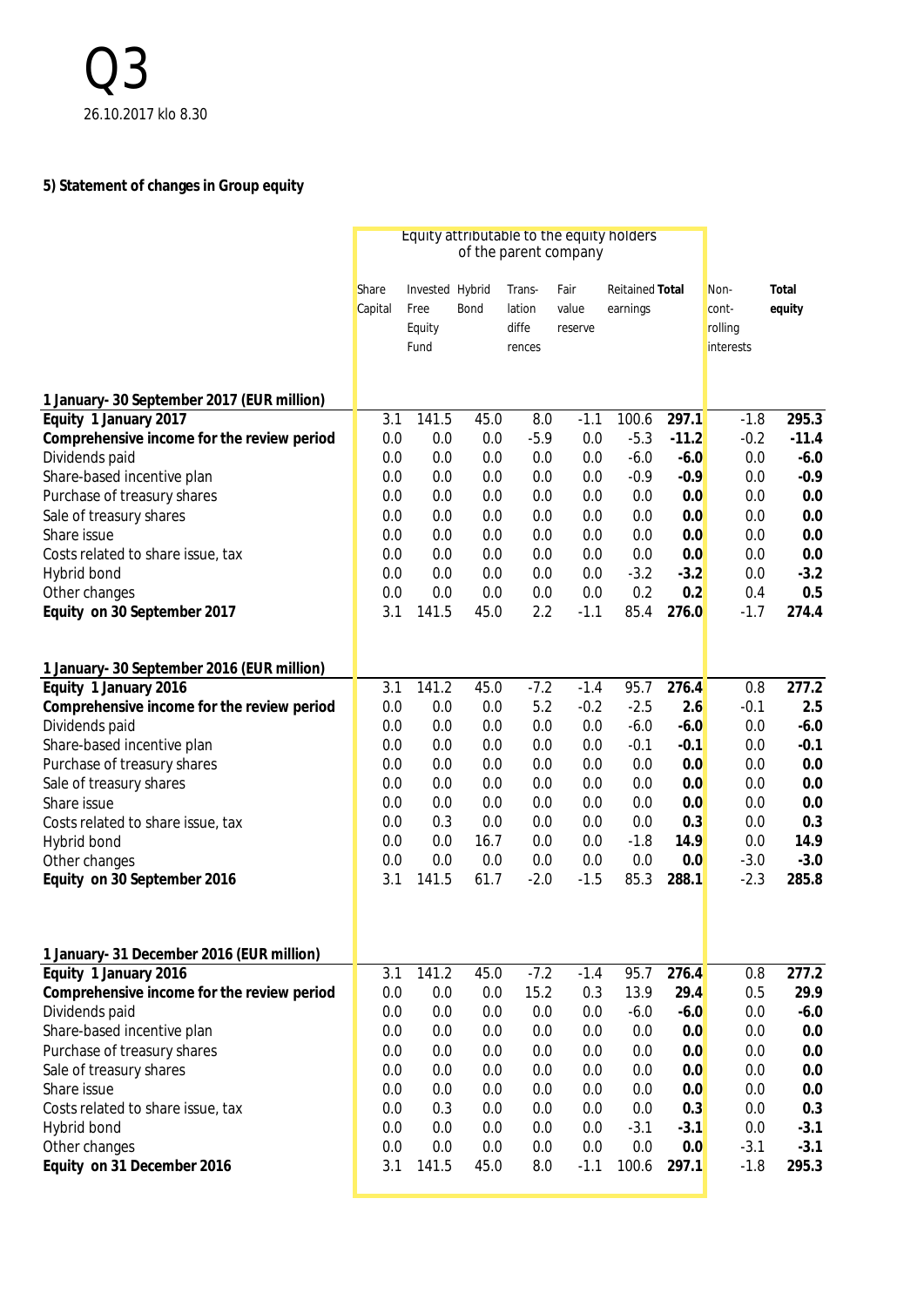|                                           |         |         | change  |          |
|-------------------------------------------|---------|---------|---------|----------|
| 6) Group commitments and contingent       |         |         |         |          |
| liabilities (EUR million)                 | 30.9.17 | 30.9.16 | %       | 31.12.16 |
| Collateral given for own liabilities      |         |         |         |          |
| Real estate mortgages given <sup>1)</sup> | 104.3   | 85.0    | 22.7    | 70.8     |
| Other commitments                         |         |         |         |          |
| Investment commitments given              | 33.2    | 56.9    | $-41.6$ | 31.2     |
| Plots purchase commitments                | 40.1    | 42.6    | $-6.0$  | 37.9     |
| Contingent liabilities (rented plots)     | 77.7    | 52.1    | 49.3    | 59.8     |

1) Real estate mortgages include the total amount of mortgages given as collateral for developer contracting housing production against the housing corporation loans of uncompleted and unsold completed projects.

| Liability of derivative<br>instruments (EUR million) | 9/2017<br><b>Fair value</b> |        | 9/2016<br>Fair value |        |        | 12/2016<br>Fair value |
|------------------------------------------------------|-----------------------------|--------|----------------------|--------|--------|-----------------------|
|                                                      | Posit.                      | Negat. | Posit.               | Negat. | Posit. | Negat.                |
| Hedge accounting not applied                         |                             |        |                      |        |        |                       |
| Foreign exchange forward contracts                   | 0.0                         | 0.0    | 0.0                  | 0.0    | 0.0    | 4.4                   |
| Currency option                                      | 0.5                         | 0.0    | 0.0                  | 0.0    | 0.0    | 0.0                   |
| Interest rate swaps                                  | 0.0                         | 6.0    |                      | 11.1   | 0.0    | 8.0                   |
|                                                      |                             | 9/2017 |                      | 9/2016 |        | 12/2016               |
| Nominal values of derivative instruments             |                             |        |                      |        |        |                       |
| Foreign exchange forward contracts                   |                             | 0.0    |                      | 0.0    |        | 37.0                  |
| Currency option                                      |                             | 50.0   |                      | 0.0    |        | 0.0                   |
| Interest rate swaps                                  |                             | 100.0  |                      | 100.0  |        | 100.0                 |

#### **7) Group and Segment Information**

SRV Group's segments are Operations in Finland, International Operations and Other operations.

#### **Group and Segment information**

| Revenue                      | $1 - 9/$ | $1 - 9/$ | change,     | change  | 7-9/   | 7-9/   | $1 - 12/$ | Last 12       |
|------------------------------|----------|----------|-------------|---------|--------|--------|-----------|---------------|
| EUR million                  | 2017     | 2016     | <b>MEUR</b> | %       | 2017   | 2016   | 2016      | <b>Months</b> |
| <b>Operations in Finland</b> | 760.9    | 512.9    | 248.0       | 48.4    | 263.7  | 180.9  | 832.2     | 080.2         |
| International operations     | 15.6     | 42.9     | $-27.3$     | $-63.5$ | 4.2    | 12.1   | 52.4      | 25.1          |
| Other operations             | 13.6     | 11.9     |             | 14.7    | 4.8    | 4.0    | 15.9      | 17.7          |
| <b>Eliminations</b>          | $-13.3$  | $-12.2$  | -1.1        |         | $-4.4$ | $-3.9$ | $-16.3$   | $-17.4$       |
| Group, total                 | 776.9    | 555.5    | 221.4       | 39.9    | 268.3  | 193.1  | 884.7     | 105.5         |

| Operation profit                | $1 - 9/$ | $1 - 9/$ | change, | change | $7 - 9/$ | $7 - 9/$ | $1 - 12/$ | Last 12       |
|---------------------------------|----------|----------|---------|--------|----------|----------|-----------|---------------|
| EUR million                     | 2017     | 2016     | meur    | %      | 2017     | 2016     | 2016      | <b>Months</b> |
| <b>Operations in Finland</b>    | 21.9     | 16.4     | 5.5     | 33.2   | 10.2     | 6.6      | 38.3      | 43.7          |
| International operations        | $-13.2$  | $-1.4$   | $-11.8$ |        | $-2.4$   | 1.2      | $-4.2$    | $-16.0$       |
| Other operations                | $-3.0$   | $-3.6$   | 0.6     |        | $-0.1$   | $-0.4$   | $-6.4$    | $-5.8$        |
| <b>Eliminations</b>             | 0.0      | 0.0      | 0.0     |        | 0.0      | 0.0      | 0.0       | 0.0           |
| Group, total                    | 5.7      | 11.4     | $-5.8$  |        | 7.7      | 7.3      | 27.7      | 21.9          |
|                                 |          |          |         |        |          |          |           |               |
| Operating profit,               | $1 - 9/$ | $1 - 9/$ |         |        | $7 - 9/$ | $7 - 9/$ | $1 - 12/$ | Last 12       |
| %                               | 2017     | 2016     |         |        | 2017     | 2016     | 2016      | <b>Months</b> |
| <b>Operations in Finland</b>    | 2.9      | 3.2      |         |        | 3.9      | 3.6      | 4.6       | 4.0           |
| <b>International Operations</b> | $-84.5$  | $-3.2$   |         |        | $-57.5$  | 9.5      | $-7.9$    | $-63.8$       |
| Group, total                    | 0.7      | 2.1      |         |        | 2.9      | 3.8      | 3.1       | 2.0           |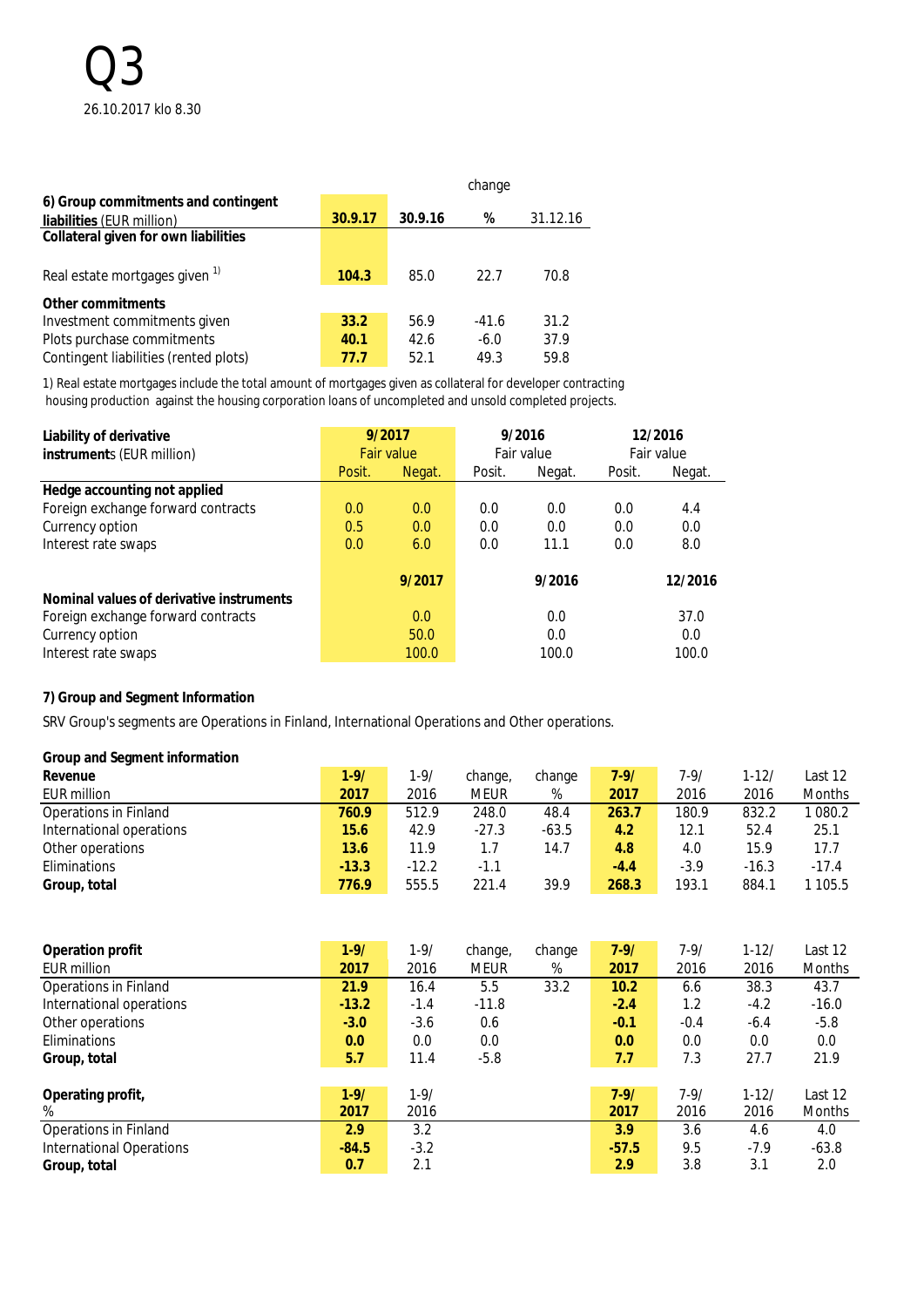# Q3 26.10.2017 klo 8.30

| Assets                                            |               |               | change      | change,       |            |
|---------------------------------------------------|---------------|---------------|-------------|---------------|------------|
| <b>EUR million</b>                                | 30.9.2017     | 30.9.2016     | <b>MEUR</b> | $\%$          | 31.12.2016 |
| Operations in Finland                             | 628.6         | 585.6         | 43.0        | 7.3           | 569.2      |
| International operations                          | 264.0         | 262.4         | 1.6         | 0.6           | 288.0      |
| <b>Other Operations</b>                           | 488.6         | 498.1         | $-9.5$      | $-1.9$        | 502.7      |
| Eliminations and other adjustments                | $-461.1$      | $-462.7$      | 1.6         |               | $-477.4$   |
| Group, total                                      | 920.2         | 883.5         | 36.6        | 4.1           | 882.5      |
|                                                   |               |               |             |               |            |
| Liabilities                                       |               |               | change      | change,       |            |
| <b>EUR million</b>                                | 30.9.2017     | 30.9.2016     | <b>MEUR</b> | $\%$          | 31.12.2016 |
| Operations in Finland                             | 397.0         | 425.4         | $-28.4$     | $-6.7$        | 353.9      |
| International operations                          | 168.0         | 190.7         | $-22.7$     | $-11.9$       | 175.9      |
| <b>Other Operations</b>                           | 286.8         | 274.3         | 12.5        | 4.6           | 279.8      |
| Eliminations and other adjustments                | $-206.1$      | $-292.7$      | 86.6        |               | $-222.4$   |
| Group, total                                      | 645.8         | 597.7         | 48.1        | 8.0           | 587.2      |
|                                                   |               |               |             |               |            |
| Invested capital                                  |               |               | change      | change,       |            |
| <b>EUR million</b>                                | 30.9.2017     | 30.9.2016     | <b>MEUR</b> | $\%$          | 31.12.2016 |
| Operations in Finland                             | 383.2         | 364.5         | 18.7        | 5.1           | 333.0      |
| International operations                          | 239.5         | 227.3         | 12.3        | 5.4           | 250.8      |
| <b>Other Operations</b>                           | 12.1          | 16.9          | $-4.8$      | $-28.2$       | 12.4       |
| Group, total                                      | 634.9         | 608.7         | 26.2        | 4.3           | 596.2      |
|                                                   |               |               |             |               |            |
|                                                   |               |               |             |               |            |
|                                                   |               |               | change      | change,       |            |
| Return on investment %                            | 30.9.2017     | 30.9.2016     | <b>MEUR</b> | %             | 31.12.2016 |
| Operations in Finland                             | 8.5           | 6.6           | 2.0         | 29.9          | 12.0       |
| International operations                          | $-6.5$        | 0.5           | $-7.1$      |               | 0.9        |
| Group, total                                      | 1.7           | 3.3           | $-1.6$      |               | 6.1        |
|                                                   |               |               |             |               |            |
|                                                   |               |               |             |               |            |
| 8) Inventories                                    |               |               | change      |               |            |
| <b>EUR million</b>                                | 30.9.2017     | 30.9.2016     | <b>MEUR</b> | 31.12.2016    |            |
| Land areas and plot-owning companies              | 176.8         | 183.9         | $-7.1$      | 183.7         |            |
| Operations in Finland                             | 91.9          | 103.9         | $-12.1$     | 95.2          |            |
| International operations                          | 85.0          | 80.0          | 5.0         | 88.5          |            |
| Work in progress                                  | 211.7         | 204.3         | 7.4         | 170.3         |            |
| <b>Operations in Finland</b>                      | 211.7         | 199.0         | 12.7        | 162.2         |            |
| International operations                          | 0.0           | 5.3           | $-5.3$      | 8.2           |            |
| Shares in completed housing corporations          |               |               |             |               |            |
| and real estate companies                         | 37.5          | 27.7          | 9.7         | 38.3          |            |
| Operations in Finland                             |               |               |             | 38.1          |            |
|                                                   |               |               |             |               |            |
|                                                   | 32.0          | 27.6          | 4.5         |               |            |
| International operations                          | 5.4           | 0.1           | 5.3         | 0.2           |            |
| Other inventories                                 | 7.7           | 7.1           | 0.6         | 7.9           |            |
| Operations in Finland                             | 7.7           | 6.9           | 0.7         | 7.8           |            |
| International operations                          | 0.0           | 0.2           | $-0.1$      | 0.2           |            |
| Inventories, total                                | 433.7         | 423.1         | 10.6        | 400.3         |            |
| Operations in Finland<br>International operations | 343.2<br>90.5 | 337.4<br>85.7 | 5.8<br>4.8  | 303.3<br>97.0 |            |